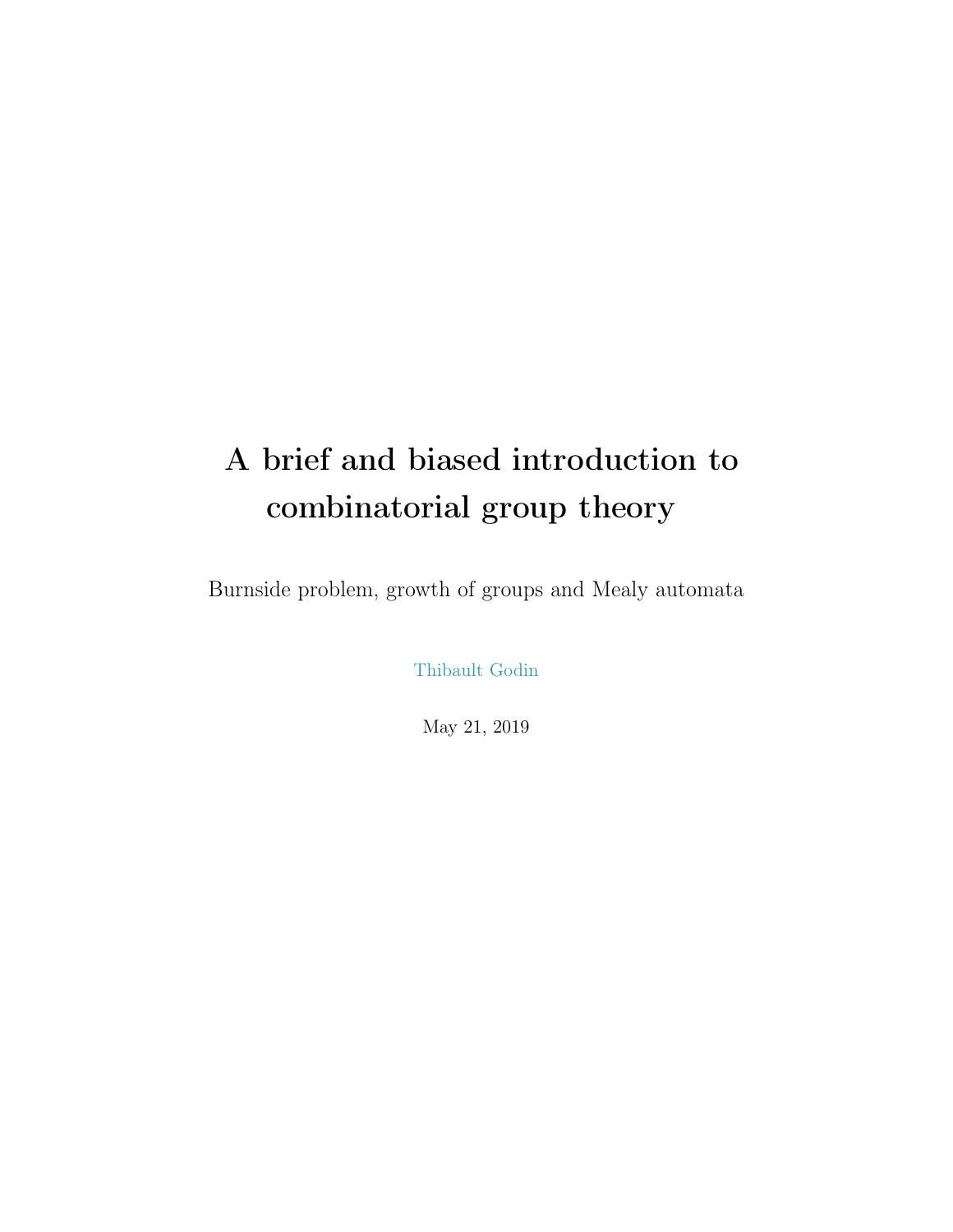# **Contents**

| $\mathbf{1}$ |     | <b>Words and Groups</b>                                                                              | 3  |
|--------------|-----|------------------------------------------------------------------------------------------------------|----|
|              | 1.1 |                                                                                                      | 6  |
| $\bf{2}$     |     | <b>Burnside Problem</b>                                                                              | 11 |
| 3            |     | Mealy automata                                                                                       | 14 |
|              | 3.1 |                                                                                                      | 14 |
|              | 3.2 |                                                                                                      | 16 |
|              |     | 3.2.1                                                                                                | 16 |
|              |     | 3.2.2                                                                                                | 17 |
|              | 3.3 |                                                                                                      | 18 |
|              |     | 3.3.1                                                                                                | 19 |
|              |     | 3.3.2                                                                                                | 20 |
| 4            |     | Growth of groups                                                                                     | 23 |
|              | 4.1 |                                                                                                      | 23 |
|              | 4.2 |                                                                                                      | 25 |
|              | 4.3 |                                                                                                      | 27 |
|              | 4.4 |                                                                                                      | 28 |
|              | 4.5 |                                                                                                      | 29 |
|              |     | The Grigorchuk group has superpolynomial growth $\ldots \ldots \ldots \ldots \ldots \ldots$<br>4.5.1 | 30 |
|              |     | 4.5.2                                                                                                | 32 |
|              |     | 4.5.3                                                                                                | 33 |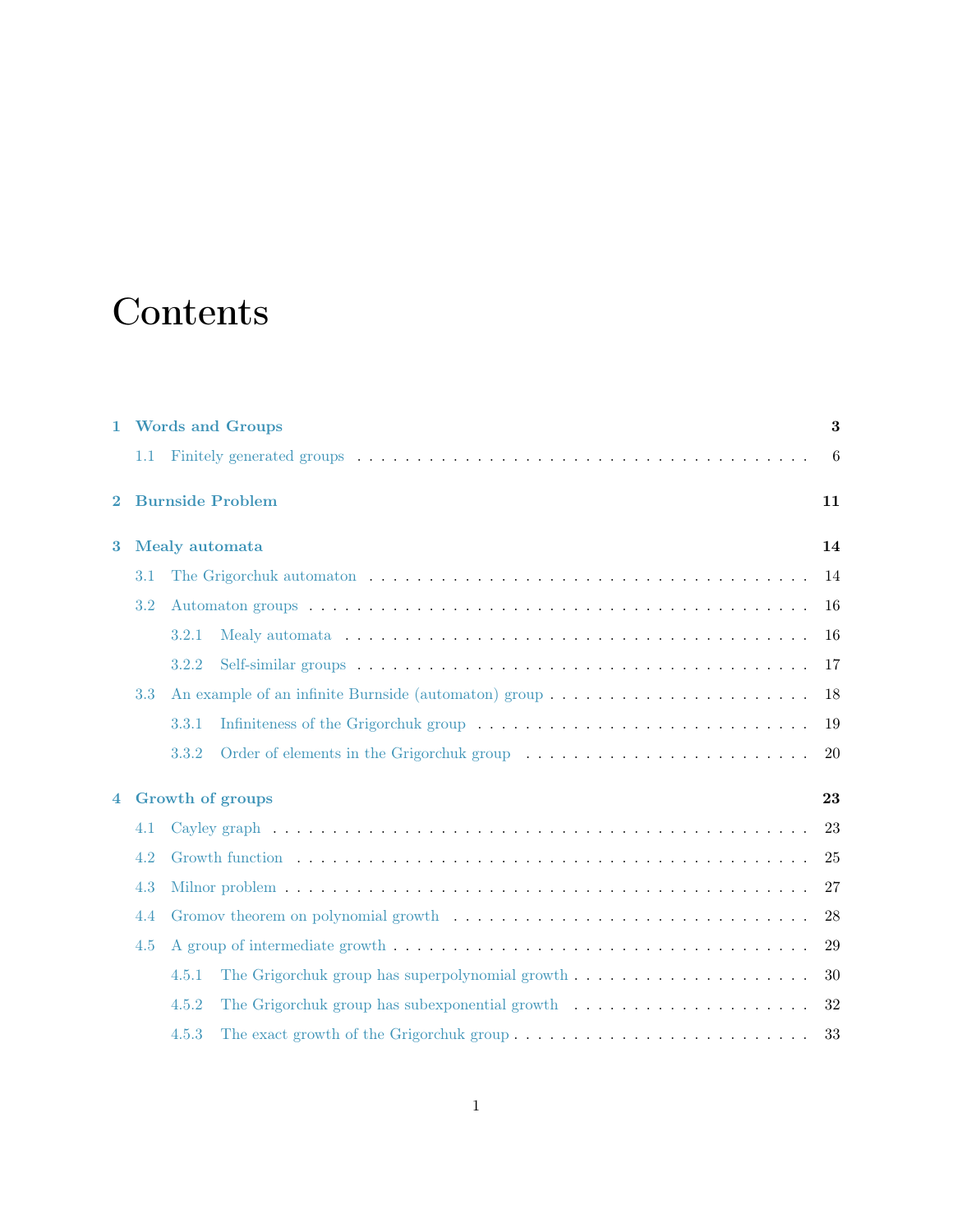### [5 Conclusion](#page-35-0) 35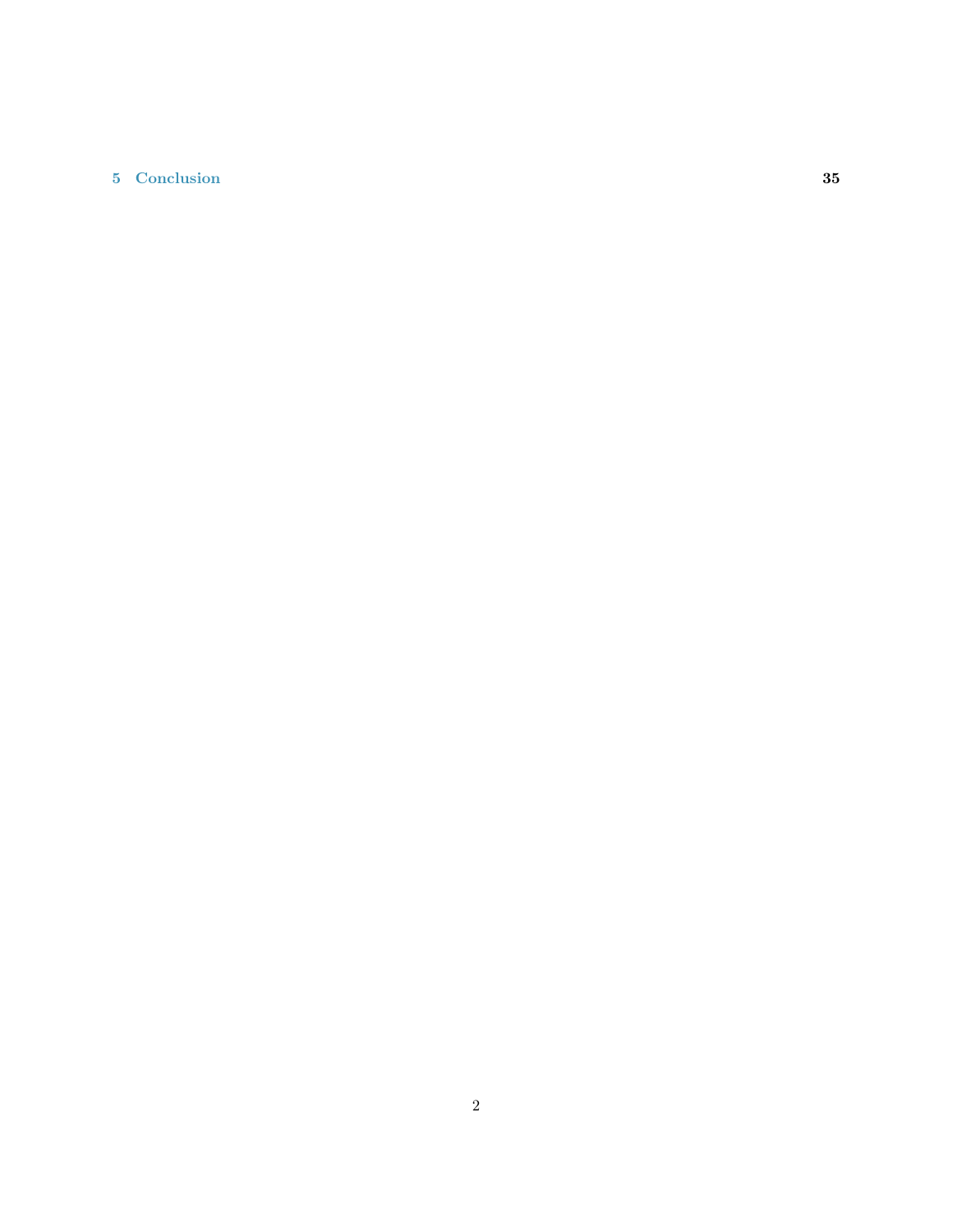## <span id="page-3-0"></span>Chapter 1

## Words and Groups

In this section, we give a short introduction to group theory. We focus on basic properties and definitions which will be of direct interest to us in the next sections. More complete and advanced introductions can be found in [\[dlH00,](#page-36-0) [CSC10,](#page-36-1) [LS01,](#page-37-0) [Löh17\]](#page-37-1) for instance.

**Definition 1.0.0.1** (Group). A group is set G with an internal law  $\ast : G^2 \to G$  such that:

- 1. \* is associative:  $\forall x, y, z \in G, (x * y) * z = x * (y * z)$ .
- 2. There exists a neutral element 1 for  $\ast: \forall x \in G, e \ast x = x \ast e = x$ .
- 3. All elements admit an inverse:  $\forall x \in G, \exists y \in G, x \ast y = y \ast x = e$ . In this case we write  $y = x^{-1}$ .

In a lot of situation the internal law will be clear from the context and we will omit it, writing G instead of  $(G, *)$ .

Example 1.0.0.2. We give a few examples and non-examples. Proofs are left as exercises. We start with some infinite groups used in everyday's math:

- The set of integer  $\mathbb Z$  with addition  $+$  is a group, whose identity is 0. So is the set of even integer with addition, however the set of odd integer is not since 1) the sum of two odd is even, and 2) there is no odd neutral element for the addition.
- The set of integer  $\mathbb Z$  with multiplication  $\times$  is a not a group since inverses are not defined in general. The set of rational numbers  $(\mathbb{Q}, \times)$  is not either because 0 has no inverse,  $(\mathbb{Q}^*, \times) = (\mathbb{Q} \setminus \{0\}, \times)$  is a group. So are  $(\mathbb{R}^*, \times)$  and  $(\mathbb{R}^*, \times)$
- The set of invertible matrices over any field  $GL_n(\mathbb{K})$  is a group for matrix multiplication. So is the set of bijections of some set with the function composition.
- The set of words other some alphabet  $\Sigma$  with concatenation is not a group because of lack of inverses. The set of words other some alphabet  $\Sigma$  and its formal inverse  $\Sigma^{-1}$  is a group, called the free group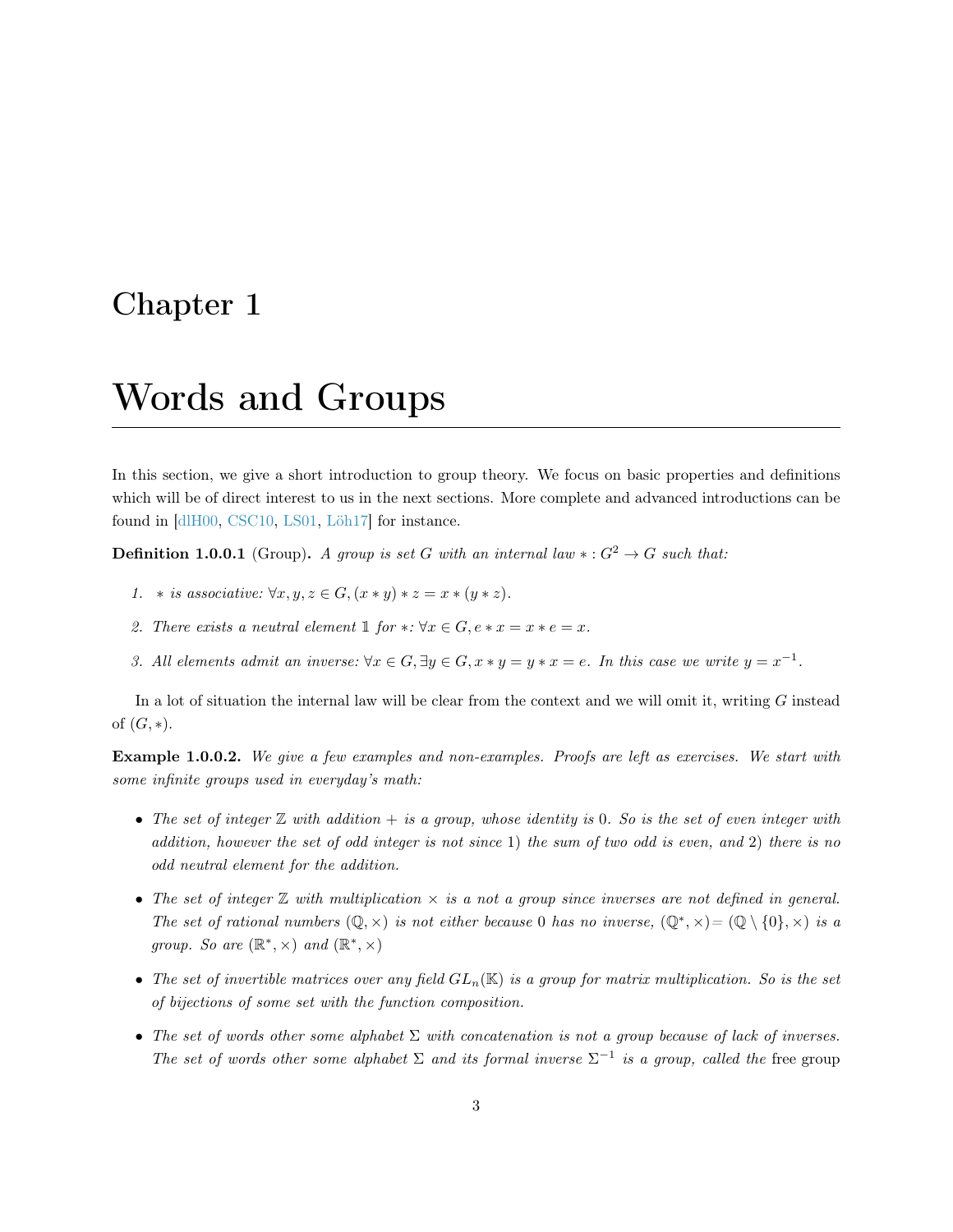and denoted  $\mathbb{F}_{\Sigma}$ . In addition all the free groups of alphabet of size n are isomorphic, and we denote  $\mathbb{F}_n$ this group.

Now here are some finite groups and non-groups

- The set of integer modulo n  $\mathbb{Z}/n\mathbb{Z}$  with addition + is a group, whose identity is 0. The set of integer non 0 modulo n  $(\mathbb{Z}/n\mathbb{Z})^*$  with multiplication  $\times$  is a group if and only if n is prime.
- So is the set of bijections of some finite set E of size n with the function composition is a group called the symmetric group and denoted  $S_E$ . Moreover all the symmetric groups of sets of size n are isomorphic, and we denote  $S_n$  the canonical representative, i.e. the set of bijection of  $\llbracket 1:n \rrbracket$  whose elements are permutations.
- The set  $V = \{(0,0), (0,1), (1,0), (1,1)\}$  with addition modulo 2 is a group called Klein 4-group or Klein Vierergruppe.

Exercise 1.0.0.3. Show that the identity element of a group is unique, and that an element admits a unique inverse.

*Proof.* Let  $\mathbb{1}, \mathbb{1}'$  be identity elements in a group G. Then we have  $\mathbb{1} * \mathbb{1}' = \mathbb{1}'$  as  $\mathbb{1}$  is an identity but also $1 * 1' = 1$ , hence  $1 = 1'$ .

Let  $x \in G$  and  $y, z$  be inverses of x. Then  $y * (x * z) = y$  and  $(y * x) * z = z$ . By associativity we conclude that  $y = z$ .  $\Box$ 

Once a group is defined, it is natural to consider smaller parts of it, as we have done with even and odd integer. The following notion formalize this idea:

**Definition 1.0.0.4** (Subgroup). Let  $(G, *)$  be a group. Then  $(H, *)$  is a subgroup of  $(G, *)$  (denoted  $(H, *) \leq$  $(G, *)$ ) if H is a non empty subset of G and :

- 1.  $\forall x, y \in H, x * y \in H$ ,
- 2.  $\forall x \in H, x^{-1} \in H$ .

Notice that in particular this definition forces the identity element of  $G$  to belong to the subgroup  $H$  and be its identity element as well.

A group always have at least 2 subgroups: itsefl and the trivial group  $(\{\mathbb{1}\}, *)$ .

**Exercise 1.0.0.5.** Prove that no subgroup of  $(\mathbb{Z}, +)$  is isomorphic to  $(\mathbb{Z}/2\mathbb{Z}, +)$ . Hints: pick any non-zero element and consider its powers.

It can be interesting to know the relative size of a subgroup compared to the original group. This is achieved by the index: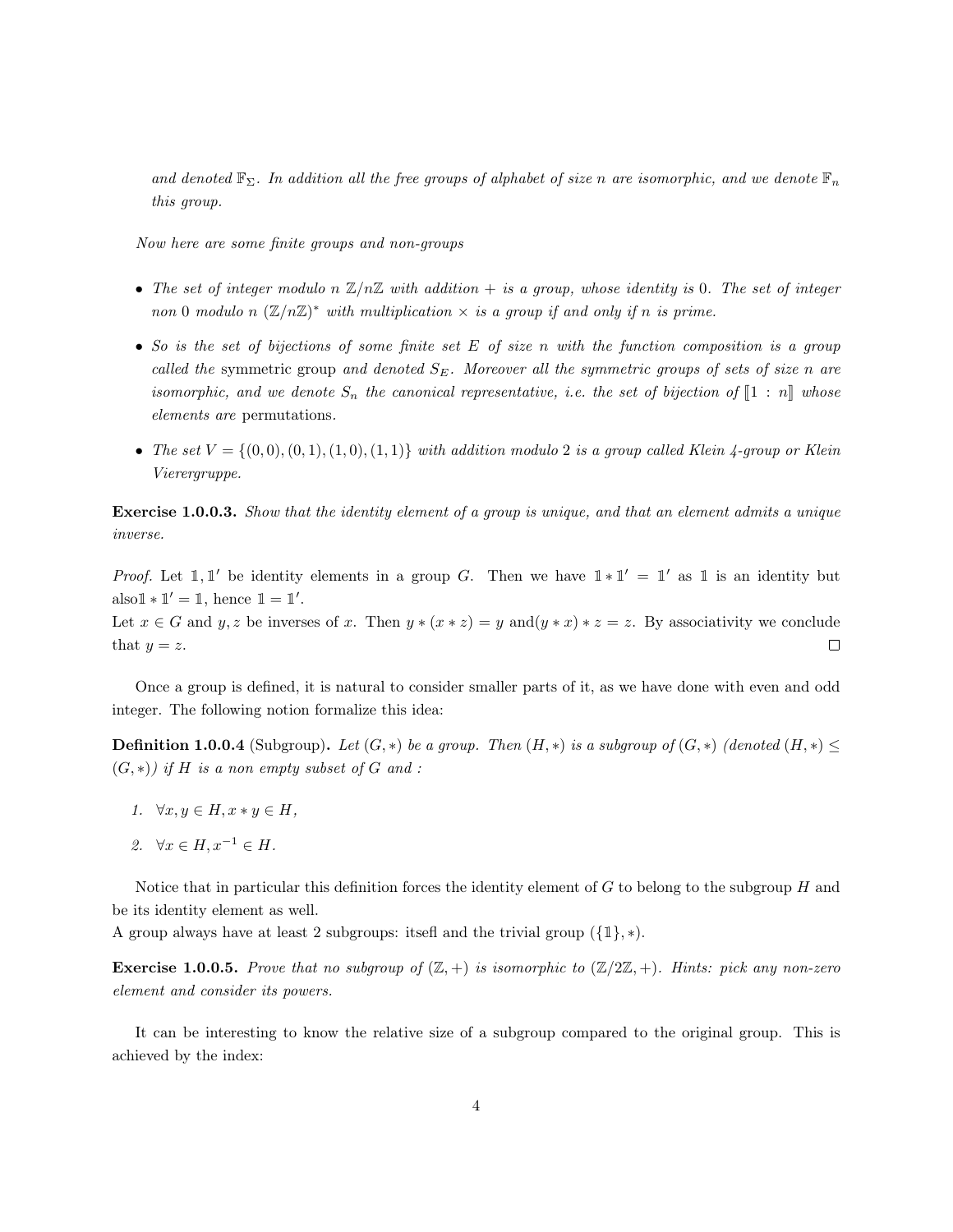**Definition 1.0.0.6.** Given a group G and a subgroup  $H \leq G$ , the index of H in G is

$$
[G:H] = \min_{\# \{g_i\} \subset G} \bigcup_i g_i H = G.
$$

**Example 1.0.0.7.** The index of the even integer in  $(\mathbb{Z}, +)$  is two. The index of  $(\mathbb{Z}, +)$  in  $(Q, +)$  is infinite and so is the index of  $(Q, +)$  in  $(\mathbb{R}, +)$ .

More generally, the size of a subgroup is not totally uncorrelated with the size of the original group. More precisely:

**Theorem 1.0.0.8** (Lagrange, Index formula). Let  $G \geq H \geq K$  be groups. Then

i

$$
[G:K] = [G:H][H:K] .
$$

In particular, if  $G$  is finite, then the size of any subgroup  $H$  of  $G$  divides the size of  $G$ .

*Proof.* By definition,  $[G:K] = \min_{\# \{g_i\} \subset G} \bigcup_i g_i K = G$  and accordingly for the other indices. Now, we have

$$
\bigcup_{i} g'_{i} K = G = \bigcup_{i} g_{i} H
$$

$$
= \bigcup_{i} g_{i} \left( \bigcup_{j} h_{j} K \right)
$$

$$
= \bigcup_{i} \left( \bigcup_{j} g_{i} h_{j} K \right)
$$

and as  $g_i h_j \in G$  and the unions are disjoint, taking the minimum on both side leads us to the required formula.  $\Box$ 

**Example 1.0.0.9.** We have  $[\mathbb{Z}/6\mathbb{Z} : \mathbb{Z}/2\mathbb{Z}] = 3$ :

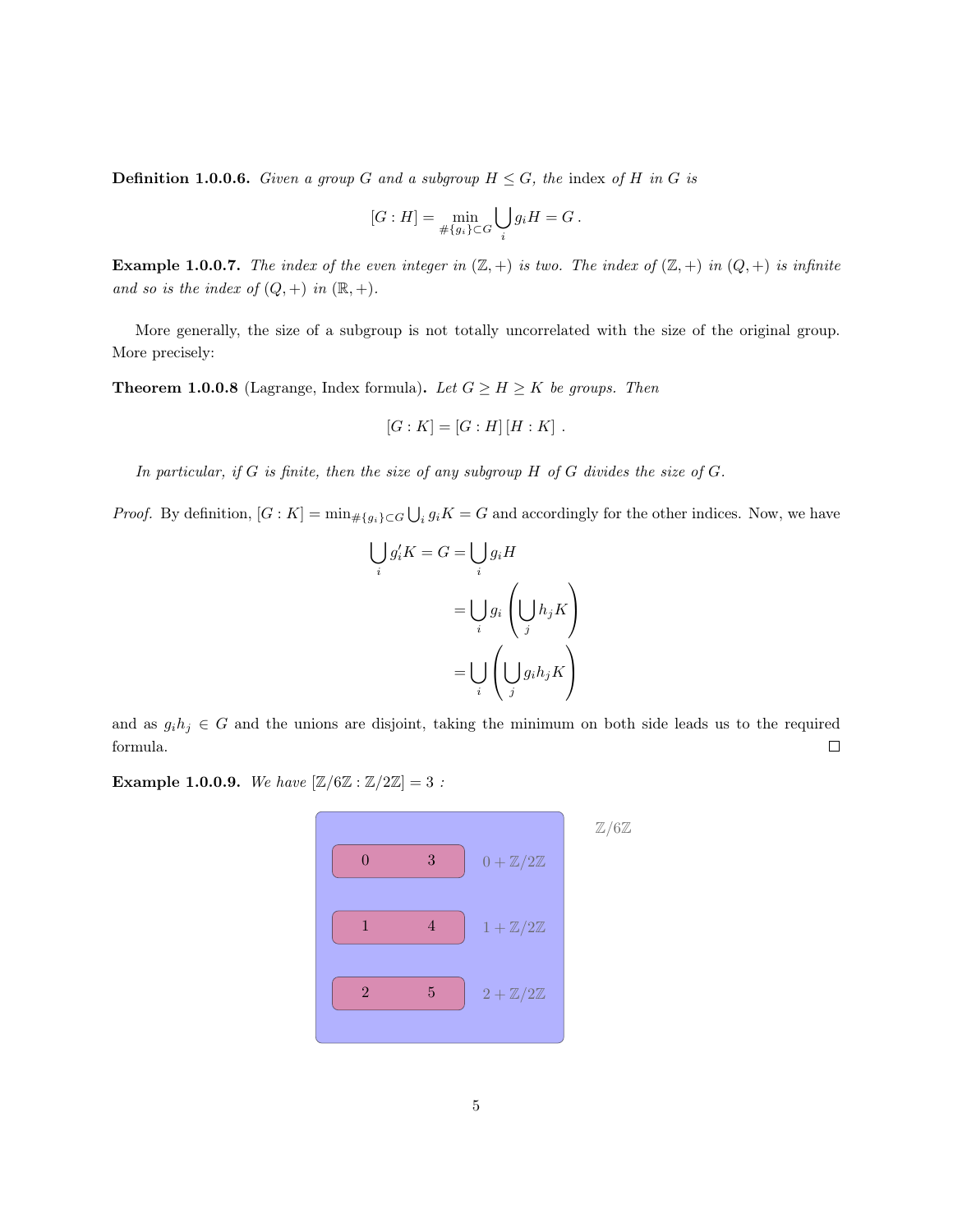The concept of subgroup can be extremely useful. for instance, it can allow to prove general result by focusing on a single group. The following is central in the theory of finite groups.

**Theorem 1.0.0.10** (Cayley). Every finite group is isomorphic to a subgroup of a symmetric group.

*Proof.* Let G be a finite group of size n. One can define group of functions  $\Phi_G = \{\varphi_g : G \to G, h \mapsto$  $gh|g \in G$ . As  $\varphi_g = \varphi_{g'} \Rightarrow \forall h, gh = g'h \Rightarrow ghh^{-1}g'hh^{-1} \Rightarrow g = g'$ , the two groups are isomorphic. Moreover, each  $\varphi_g$  induces a permutation on the finite set G, because  $gh = gh' \Rightarrow g^{-1}gh = g^{-1}gh \Rightarrow h = h'$ , so  $\Phi_G \leq S_G \simeq S_n$ .  $\Box$ 

We finish this section with two important definitions:

**Definition 1.0.0.11** (Normal subgroup). Let G be a group and  $nN \leq G$  be a subgroup. Then N is called normal if we have  $\forall g \in G, gN = Ng$ . In other words:

$$
N \lhd G \Leftrightarrow \forall g \in G, \forall n \in N, gng^{-1} \in N .
$$

A subgroup may not be normal. However, given a subgroup (and more generally a subset) R of G, one may always construct the smallest normal subgroup containing R by considering the closure of the set  $\{grg^{-1}\}\$  of conjugate of R under the group operation.

**Definition 1.0.0.12** (Quotient). Let G be a group and  $N \triangleleft G$  be a normal subgroup. Then the set of coset  $\{gN, g \in G\}$  is a group with identity N and the law induced by the law on G.

Notice that, in general, if N is only a subgroup the the set of coset  $gN$  is not a group. This notation of quotient is coherent with the cyclic groups:  $d\mathbb{Z}$  is normal is  $\mathbb Z$  and the cyclic group of order d is indeed isomorphic to the quotient  $\mathbb{Z}/d\mathbb{Z}$ . In the same spirit the group of complex units (*resp.* complex unit of finite order) can be seen as  $\mathbb{R}/2\pi\mathbb{Z}$  (resp.  $\mathbb{Q}/2\pi\mathbb{Z}$ ).

### <span id="page-6-0"></span>1.1 Finitely generated groups

As we saw with the odd integers, a subset does not always form a group, whence the idea of

**Definition 1.1.0.1** (Generating set). Let  $(G, *)$  be a group. A generating set of G is a set  $S \subset G$  such that any element of  $G$  can be written as a combination of elements of  $S$ :

$$
\forall g \in G, \exists s_1, \dots, s_j, \dots \in S, g = s_1 * s_2 * \dots * s_j * \dots
$$

The whole group is always a generating set for itself, but one is usually interested in smaller generating sets. One say that a generating set is *symmetric* if the inverse of each element also belong to the set, usually but not always the generating sets are supposed to be symmetric.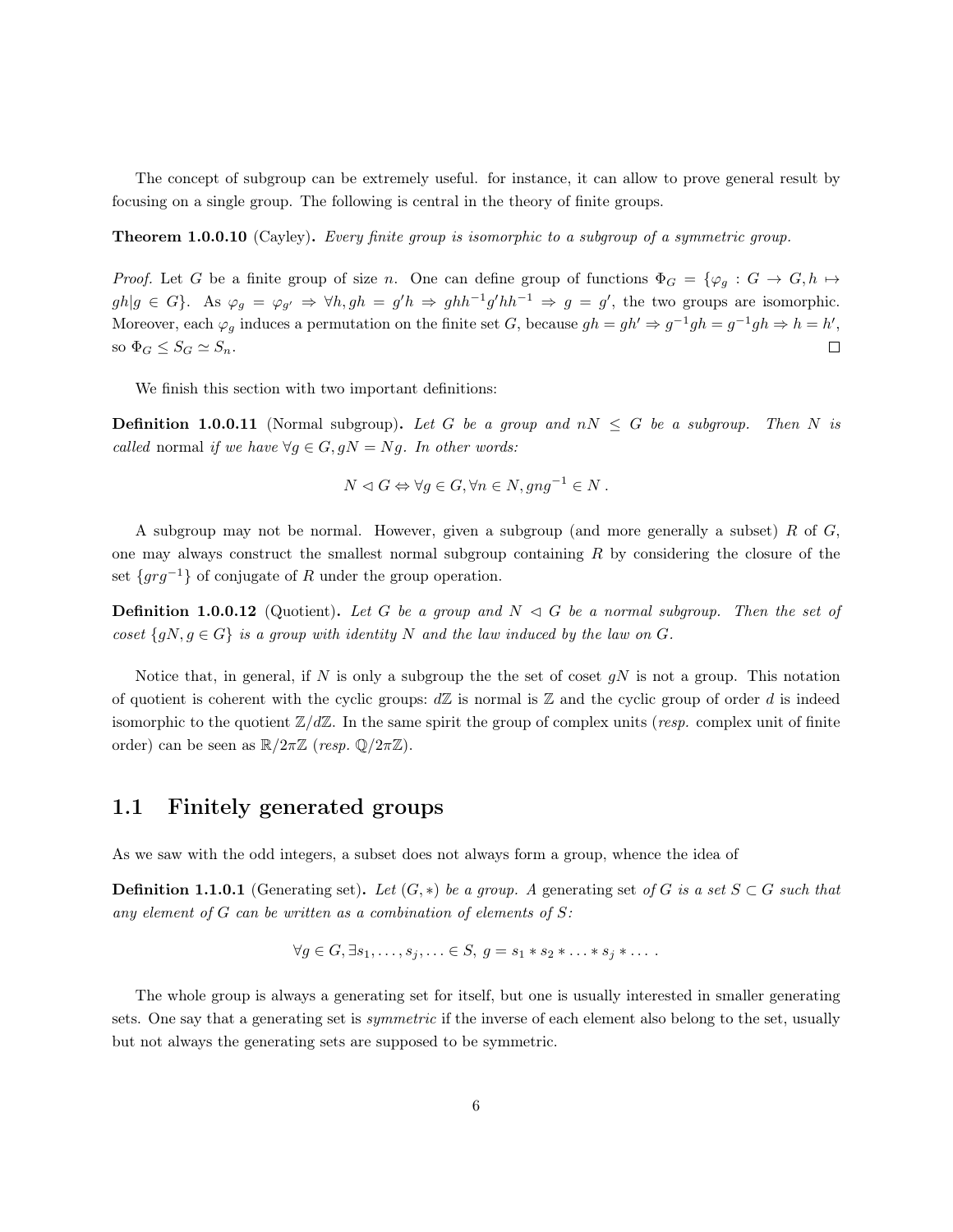**Example 1.1.0.2.** • { $\pm 1$ } is a generating set for  $(\mathbb{Z}, +)$ . So are { $+2, -3$ } or { $-5, -3, -1, +8, +10$ } for instance.

- $\{(0, \pm 1), (\pm 1, 0)\}\$ is a generating set for  $(\mathbb{Z}^2, +)$ .
- $\{a^{\pm 1}, b^{\pm 1}\}$  is a generating set for the free group  $\mathbb{F}_{\{a,b\}}$ .
- $\{+1\}$  is a generating set of  $\mathbb{Z}/n\mathbb{Z}$ .
- $\{(1, 2), (1, 2, \ldots, n)\}\$ is a generating set of  $S_n$ .

A group is called monogenic if there exists a generating set of size 2 consisting in exactly one element and its inverse.

A group is called finitely generated if there exists a generating set of finite size. These group are of particular interest in combinatorial group theory because each element can be understood as a word on a finite alphabet. Despite the strong requirement, the of finitely generated group already include many interesting examples

and behaviour while providing numerous tools to be analysed. Quoting Gromov:

"A statement that holds for all finitely generated groups has to be either trivial or wrong."

**Example 1.1.0.3.** •  $\mathbb{Z}, \mathbb{Z}/n\mathbb{Z}$  are monogenic.

- $\mathbb{Z}^2$ ,  $V$ ,  $S_n$ ,  $\mathbb{F}_n$  are finitely generated.
- $Q^*, \mathbb{R}^*$  are not finitely generated.
- $GL_n(\mathbb{K})$  is finitely generated if and only if  $\mathbb{K}^*$  is finitely generated.

**Definition 1.1.0.4** (Order). The order of an element g of a group G is the least (strictly positive) integer  $\alpha$ such that  $g^{\alpha} = \mathbb{1}$ . When such an integer exists we say that g has **finite order**, infinite otherwise.

In other words, the order of g is the cardinality of the monogenic subgroup  $\langle g \rangle$  it generates.

**Example 1.1.0.5.** In  $(\mathbb{Z}/12\mathbb{Z}, +)$ , 5 has order 12 because  $5+5 = 10, 10+5 = 3, 3+5 = 8, 8+5 = 1, 1+5 =$  $6, 6 + 5 = 11, 11 + 5 = 4, 4 + 5 = 9, 9 + 5 = 2, 2 + 5 = 7, 7 + 5 = 0 = e$ . In the same fashion 2 has order 6 and 8 has order 3.

On the other hand, for the group of integers  $\mathbb{Z}$ , zero is the only element of finite order since the repeated sum of the same integer goes to plus or minus infinity.

One can also have mixed behaviour: for instance take the direct product of  $\mathbb{Z}/2\mathbb{Z}$  with  $\mathbb{Z}$   $((x, \mathbb{1}_{\mathbb{Z}})$  has finite order,  $(\mathbb{1}_{\mathbb{Z}/2\mathbb{Z}}, y)$ ,  $y \neq \mathbb{1}_{\mathbb{Z}}$  has infinite order) or the continuous group of roots of the unit  $\{e^{i\theta} \mid \theta \in [0, 2\pi]\}$ (the elements of  $Q/\mathbb{Z}2\pi$  have finite order, the element in complement all have infinite order).

**Exercise 1.1.0.6.** 1. Prove that the Klein group is the smallest non-monogenic group.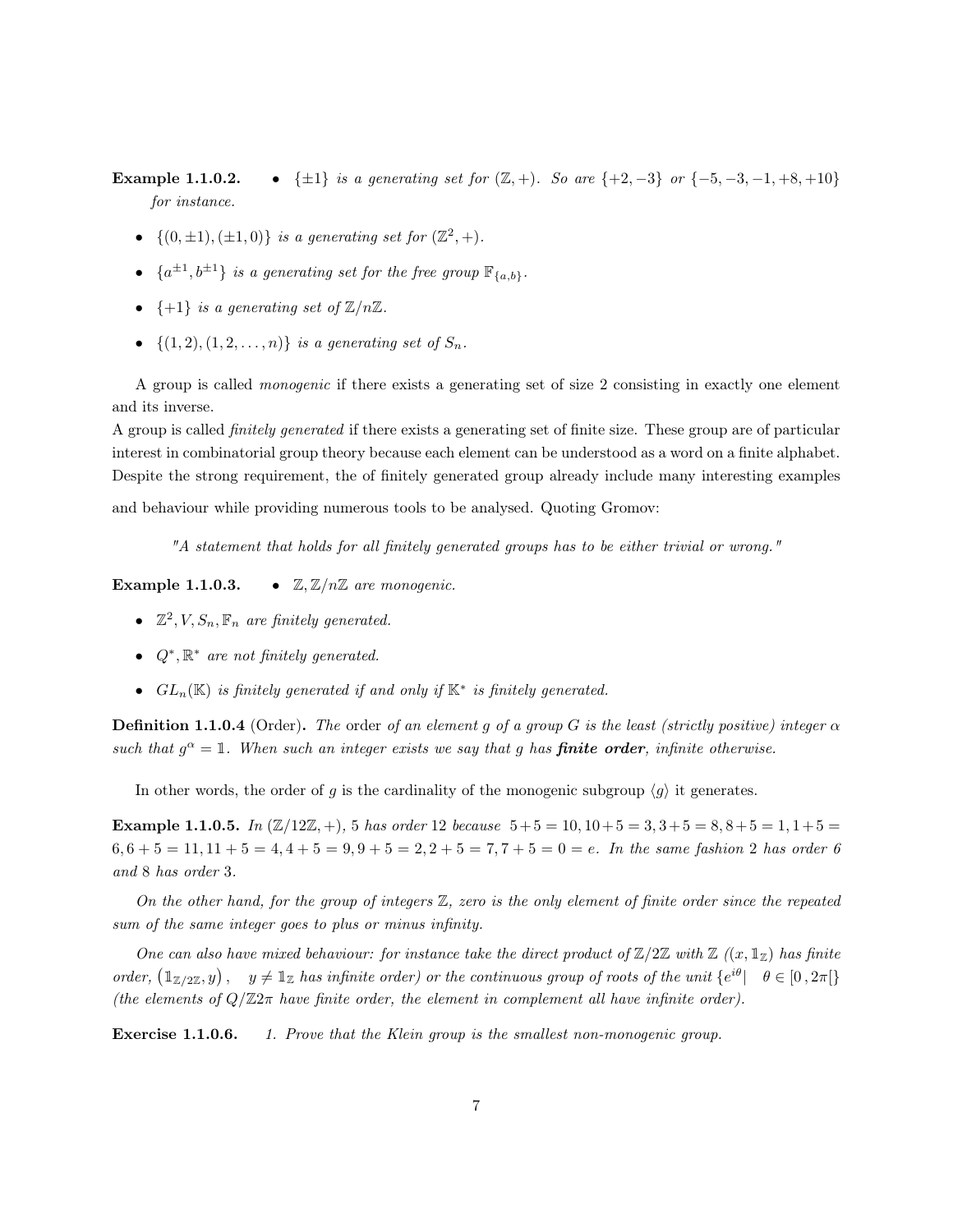- 2. A group is called Abelian if every elements commutes, i.e.  $\forall x, y, \quad x * y = y * x$ . Prove that the symmetric group on 3 elements is the smallest non-abelian group.
- 3. Prove that every finite monogenic group is isomorphic to  $\mathbb{Z}/n\mathbb{Z}$  for some n and that every infinite monogenic group is isomorphic to  $\mathbb Z$ .

<span id="page-8-0"></span>**Exercise 1.1.0.7.** Let G be a group and define  $Z_G = \{x \in G | \forall y \in G, xy = yx\}$  its centre. Prove that  $Z_G$  is Abelian. Prove that  $[G:Z_G]\geq 4$  if G is non-Abelian.

*Proof.* The first claim is clear from the definition. For the second, notice that for all  $g \in G$ ,  $gZ_G = Z_{G}g$  (the subgroup is called normal). Denote  $\bar{g} = \{g' \in G | g' Z_G = g Z_G\}$ . This is a group noted  $G/Z_G$  called quotient of G by  $Z_G$  whose order is  $[G:Z_G]$ . Now this quotient group cannot be cyclic if G is not Abelian: if it were then  $G/Z_G = \langle \bar{x} \rangle$ . This means that  $\exists x \in G, x \notin Z_G$ , hence  $\exists y \in G, xy \neq yx$ . By definition of the centre  $y \notin Z_G$  hence one can consider  $G/Z_G \ni yZ_G \neq \mathbb{1}_{G/Z_G}$ . Since we assumed  $G/Z_G$  is cyclic  $\bar{y} = \bar{x}^k$  for some k, and using the properties of  $G/Z_G$  we obtain  $yZ_G = x^k Z_G$  so  $y = x^k g$  with  $g \in Z_G$ . Now  $xy =$  $x(x^k g) = x^k x g = x^k gx = yx$ , contradiction. We conclude using the fact that the smallest non-Abelian group has order 4.  $\Box$ 

**Exercise 1.1.0.8** (Fibonacci mod d, the Pisano periods). Prove that  $GL_n(\mathbb{Z}/d\mathbb{Z})$  is a finite group. Use this to prove that the sequence of residues of Fibonacci number mod d is periodic. hint: use the powers of the matrix  $\begin{pmatrix} 0 & 1 \\ 1 & 1 \end{pmatrix}$  to describe the couple of Fibonacci number  $\begin{pmatrix} F_n \\ F_{n+1} \end{pmatrix}$ 

This is used in [\[Dia18\]](#page-36-2) to perform a small "mathe-magic trick": draw a table of 16 cells ; put two numbers of between 0 and 6 in the two first cells, then complete the table by adding the two predecessors of a cell mod 7 ; then add up (normally) all cells. The total number is 49.

We now give an informal definition of the presentation of a group: if  $S$  is a set of letter and  $R$  a set of words on S, then the group  $\langle S|R\rangle$  is the biggest group in which elements of R are trivial. More precessly

**Definition 1.1.0.9** (Presentation). Let S be a set and R be a set of words on S. The group  $\langle S|R \rangle$  is the quotient  $\mathbb{F}_S/N(R)$  of the free group on S by the normal closure of R in  $\mathbb{F}_S$ .

The notation  $\langle S \rangle$  of a subgroup generated by a subset and  $\langle S | R \rangle$  are quite ambiguous, in particular when one consider the free group  $\mathbb{F}_S = \langle S \rangle$  which is often written  $\mathbb{F}_S = \langle S \rangle$ . Nevertheless the signification is generally clear from the context.

Groups are well-known to encode symmetries, hence it is natural to try to use on geometrical object.

**Definition 1.1.0.10** (Action). Let G be a group and X be a set. An action of G on X is a fucntion  $\varphi$ :  $G \times X \to X$  which is compatible with the law on G, i.e.  $\forall x \in X, \varphi(e, x) = x$  and  $\forall g, h \in \forall x \in X, \varphi(gh, x) = g$  $\varphi(g, \varphi(h, x)).$ 

In general, we will say that G act on X and write  $G \curvearrowright X$  and denote the action with a simple point  $(\varphi(g, x) = g.x).$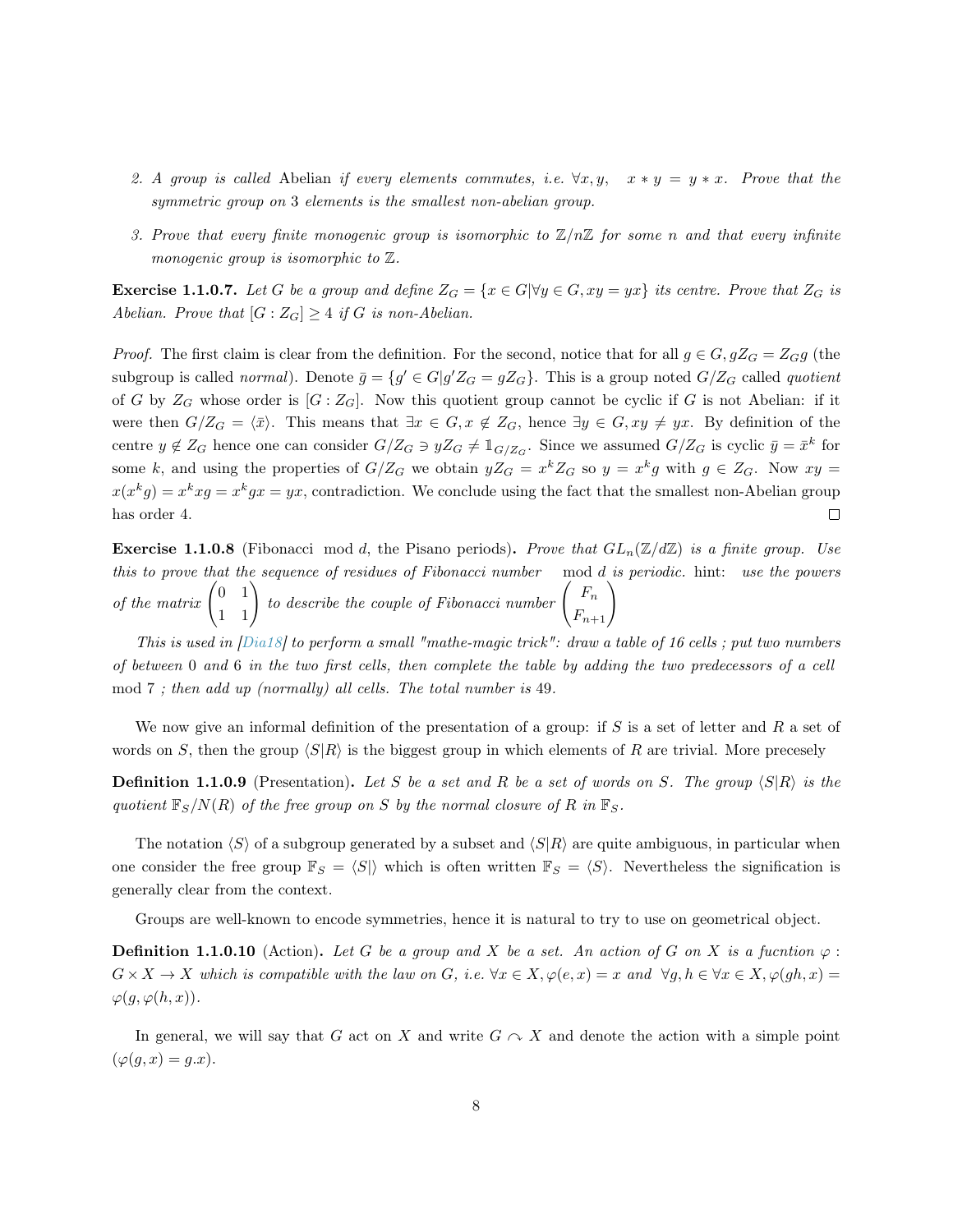The action of a group is a powerful way to understand its structure. In fact, it is often the case that a group and its "natural" action are used indeferentially, for instance the group of permutations of  $\llbracket 1 : n \rrbracket$ and its action on  $\llbracket 1 : n \rrbracket$ .

We now provide three classical ways of increasing complexity for creating new groups from existing.

**Definition 1.1.0.11** (Direct product). Let  $(G,.)$  and  $(H, *)$  be groups. The direct product  $G \times H$  of G with H is the group whose elements are  $(g, h) \in G \times H$  and whose law is given by:

$$
(g,h)(g',h') = (g.g', h * h')
$$

**Definition 1.1.0.12** (Semi-direct product). Let  $(G,.)$  and  $(H, *)$  be groups such that H acts on G by  $\varphi$ . The semidirect product  $G \rtimes_{\varphi} H$  of G with H is the group whose elements are  $(g, h) \in G \times H$  and whose law is given by:

$$
(g,h)(g',h') = (g.\varphi(h,g'),h*h')
$$

In particular the direct product is a special case of the semi-direct product where the action is trivial.

**Definition 1.1.0.13** (Wreath product). Let  $(G,.)$  and  $(H,*)$  be groups. The wreath product  $G \rtimes_{\varphi} H$  of G with H is the group whose elements are  $\langle g_{h_1}, \ldots, g_{h_d}, \ldots \rangle h \in G^H \times H$  and whose law is given by:

$$
\langle g_{|h_1},\ldots,g_{|h_d},\ldots\rangle h.\langle g_{|h_1},\ldots,g_{|h_d},\ldots\rangle h'=\langle g_{|h_1}g'_{|h*h_1},\ldots,g_{|h_d}g'_{|h*h_d},\ldots\rangle h*h'
$$

A equivalent definition is  $G \wr H \simeq \prod_H G \rtimes H$ . Usually, we will have  $H = S_d$  so the action will just be permutation of the indices of the tuple.

We finish this introduction with a nice theorem of independent interest which proof uses several of the notions we introduced. Beside its own striking result, it suggest us several directions of research such as randomness and groups, decision problems ,and links between algebraic and combinatorial properties that we will develop along this course.

**Theorem 1.1.0.14** (Proportion of commuting elements, Gustafson 1973 [\[Gus73\]](#page-37-2)). Let G be a finite group. If the proportion of commuting pairs

$$
dc(G) = \frac{1}{|G|^2} \# \{ (x, y) \in G^2 | \quad xy = yx \}
$$

is greater than 5/8 then the group is Abelian.

*Proof.* Assume G is not Abelian. Let  $C(x) = \#\{y \in G | xy = yx\}.$ 

$$
dc(G) = \frac{1}{|G|^2} \# \{ (x, y) \in G^2 | \quad xy = yx \}
$$

$$
= \frac{1}{|G|^2} \sum_{x \in G} |C(x)|
$$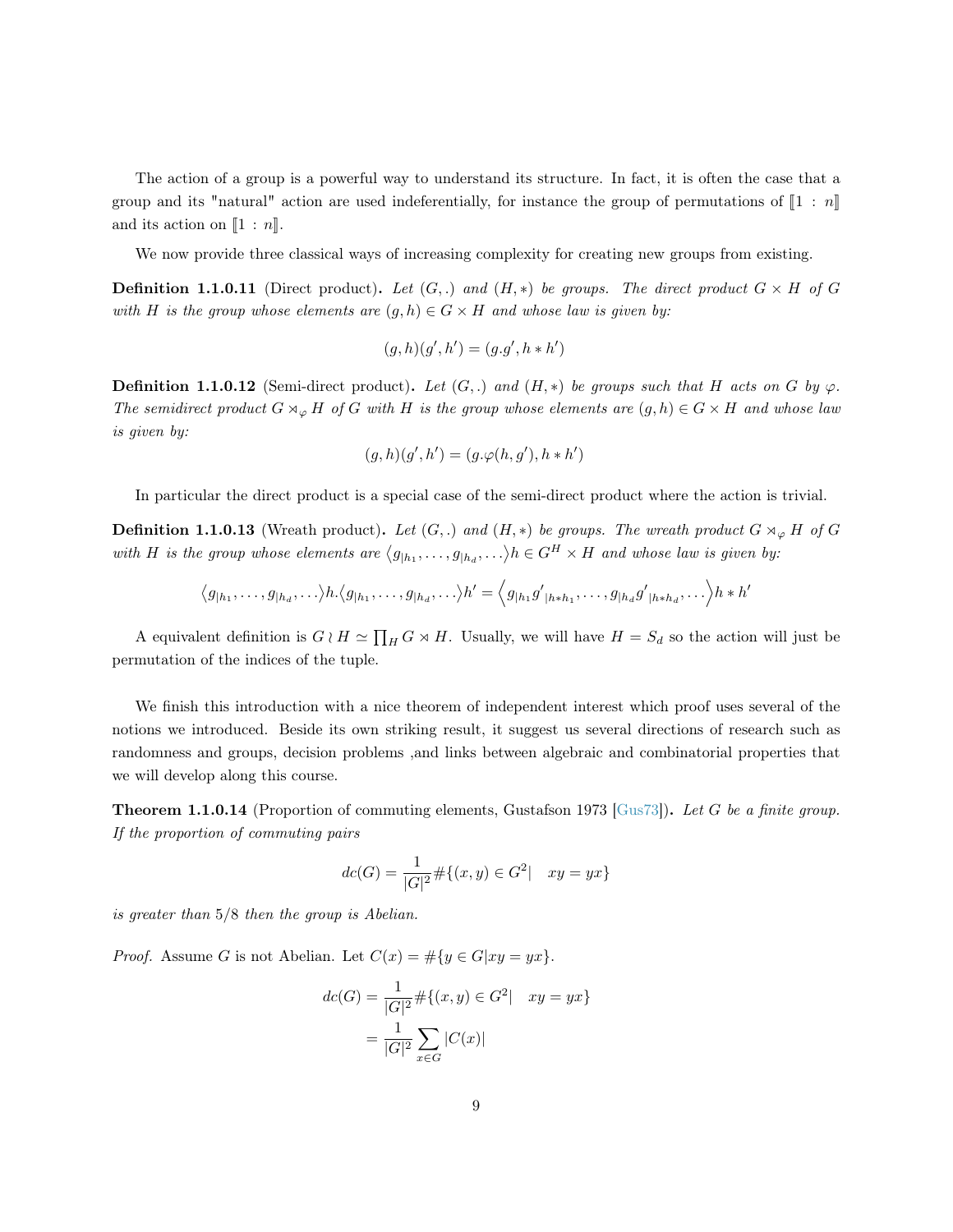Denoting  $Z_G = \{x | \forall y \in G, xy = yx\}$  the centre (Zentrum) of G with have

$$
= \frac{1}{|G|^2} \left( \sum_{x \in Z_G} |C(x)| + \sum_{x \notin Z_G} |C(x)| \right)
$$

Since  $C(x)$  is a proper subgroup and by Lagrange formula

$$
\leq \frac{1}{|G|^2} \left( \sum_{x \in Z_G} |G| + \sum_{x \notin Z_G} |G|/2 \right)
$$
  
\n
$$
\leq \frac{1}{|G|^2} \left( |Z_G||G| + (|G| - |Z_G|) \frac{|G|}{2} \right)
$$
  
\n
$$
\leq \frac{1}{|G|^2} \left( |G| \left( |Z_G| + \frac{1}{2} (|G| - |Z_G|) \right) \right)
$$
  
\n
$$
\leq \frac{1}{|G|^2} \left( |G| \left( \frac{1}{2} (|G| + |Z_G|) \right) \right)
$$

As it is proven in Exercise  $1.1.0.7$ , the centre has index at least  $4$  in  $G$ , hence

$$
\leq \frac{1}{|G|^2} \left( |G| \left( \frac{1}{2} \left( |G| + |G|/4 \right) \right) \right)
$$
  

$$
\leq \frac{5}{8}
$$

Notice that the equality is obtained when  $Z_G = \mathbb{Z}/4\mathbb{Z} \times \mathbb{Z}/4\mathbb{Z}$  as for example for the quaternion group. One also can see that:

- If  $Z_G \neq \mathbb{Z}/4\mathbb{Z} \times \mathbb{Z}/4\mathbb{Z}$  then  $[G : Z_G] \geq 6$ , whence  $dc(G) \leq \frac{7}{12}$
- If the order of G is odd then  $[G:Z_G] \geq 9$ , so  $dc(G) \leq \frac{11}{27}$

 $\Box$ 

Amazingly enough, this result remains true in an infinite group: it is proven in [\[AMV17\]](#page-36-3) that the proportion of commuting element in an infinite group is:

- greater than 5/8 if and only if the group is Abelian,
- greater than 0 if and only if the group is virtually Abelian.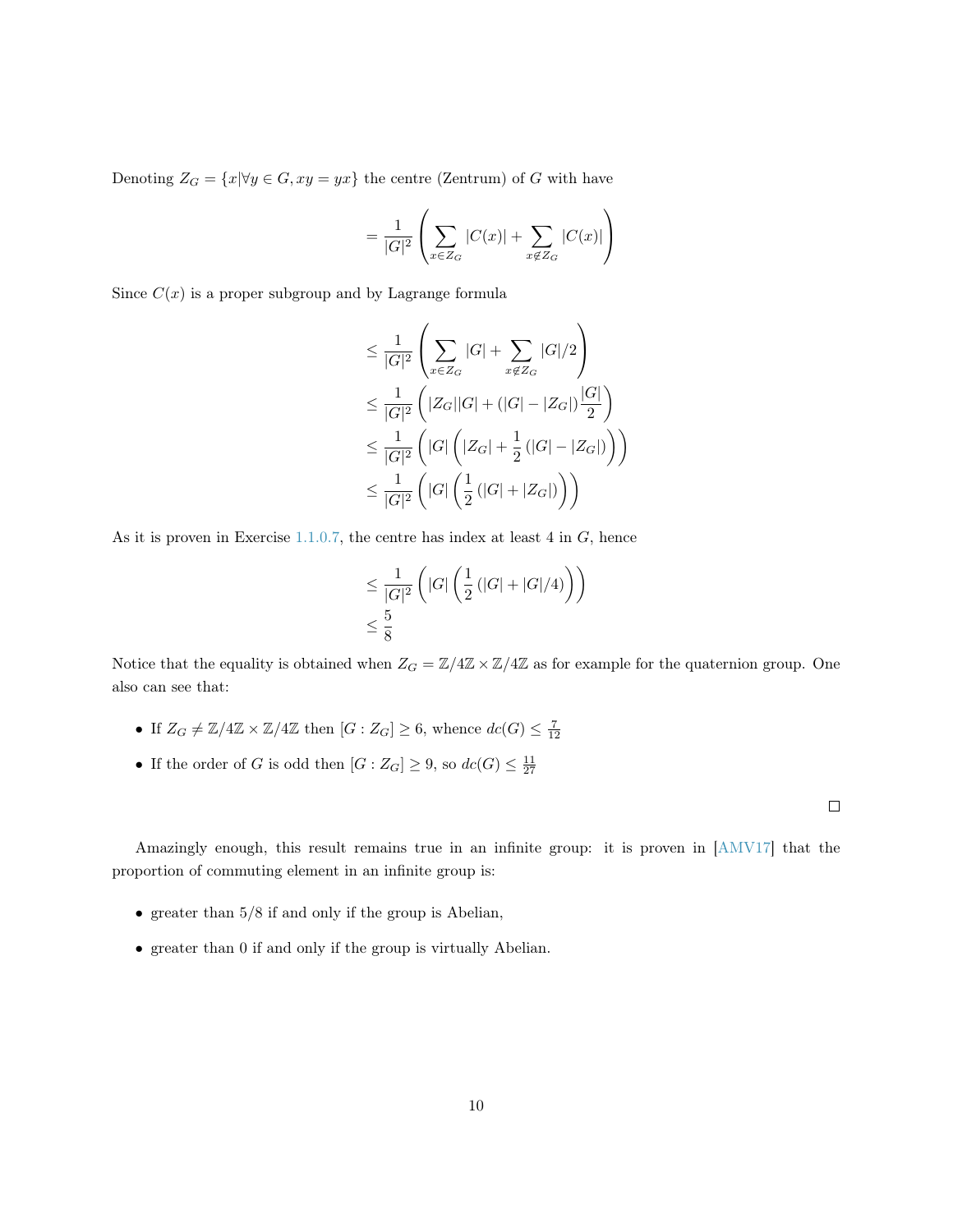## <span id="page-11-0"></span>Chapter 2

## Burnside Problem

Historically, when people considered example of finitely generated groups, they were always either finite, or infinite with an element of infinite order.

It is quite clear that if a group has an element of infinite order (and hence contains a copy of  $\mathbb{Z}$  has a subgroup), then it has to be infinite (if g has infinite order, then  $\{g^k, k \in \mathbb{Z}\}\$ is infinite). The reciprocal gives that a finite group has only elements of finite order.

Hence the question of [Burnside:](https://en.wikipedia.org/wiki/Burnside_problem)

**Question 2.0.0.1** (Burnside 1902 [\[Bur02\]](#page-36-4)). Can a finitely generated group have all elements of finite order and be infinite?

We stress that, in Burnside problem, all elements are supposed to be of finite order, and not only the generators.

This question became central in group theory and was solved for several classes of groups (for instance it is not hard to see that when the group is commutative the answer is no).

**Remark 2.0.0.2.** The requirement for the group to be finitely generated is needed to avoid easy counterexamples that do not really concern combinatorial group theory. Otherwise groups such as  $\prod_{\mathbb{Z}} \mathbb{Z}/2\mathbb{Z}$  (the direct product of infinitely many groups of size 2) is indeed infinite with all elements of order 2.

We can prove that some classes do not contain infinite Burnside group

<span id="page-11-1"></span>Lemma 2.0.0.3. If a group is Abelian, then it cannot be infinite Burnside.

Proof. We prove the result for a 2-generated Abelian group, the general result is not harder. Assume that  $G = \langle a, b \rangle$  is an Abelian group such that all elements are of finite order. Put  $\alpha$  (resp.  $\beta$ ) the order of a (resp. b). Consider now an element  $g \in G$ , by commutativity we can write  $g = a^{i}b^{j}$ , and using the integer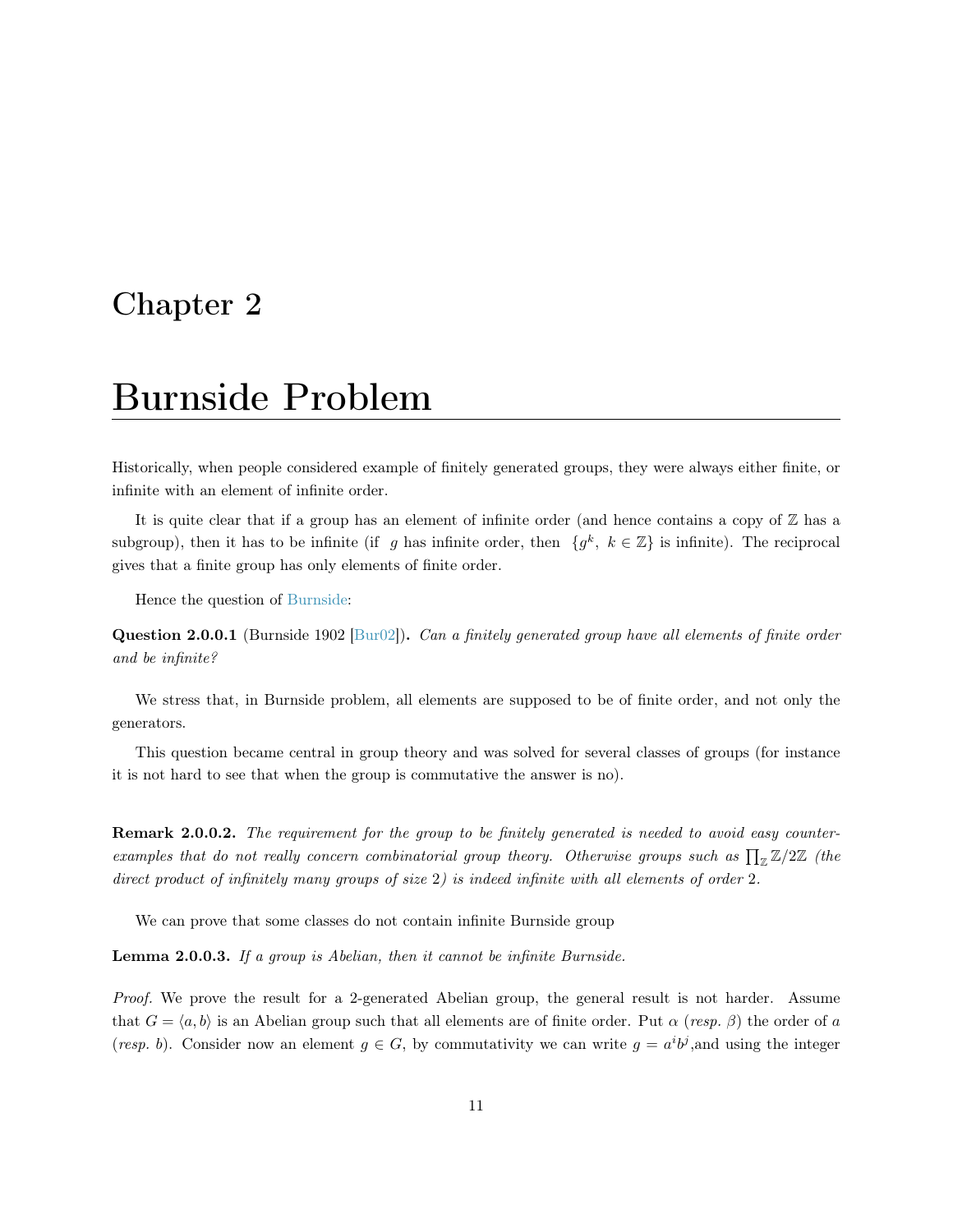division, we get  $g = a^{q\alpha+r}b^{q'\beta+r'} = a^rb^{r'}$ . So all elements of G can be written  $a^rb^{r'}$ ,  $r \in [0 : \alpha], r' \in [0 : \beta],$ which is a finite set.

More involved theorems highlight the difficulty of the conjecture, for instance:

**Theorem 2.0.0.4** (Burnside 1905). Let G be a subgroup of  $GL_n(\mathbb{C})$ . If there exists  $N > 0$  such that for all g in G,  $g^N = \mathbb{1}$  then G is finite

The solution was found in 1964 by Golod and Shafarevich, who gave an explicit example of a finitely generated group with all elements of finite order and infinite (henceforth called infinite Burnside group).

Theorem 2.0.0.5 (Golod and Shafarevich 1964 [\[GS64,](#page-37-3) [Gol64\]](#page-37-4)). There exists infinite Burnside groups, that is infinite finitely generated groups such that every element has finite order.

<span id="page-12-0"></span>**Remark 2.0.0.6.** In fact, the result of Golod is even stronger: namely, for every  $d \geq 2$  there exists an infinite d-generated group such that every  $d-1$ -generated subgroup is finite. See [\[Ers12\]](#page-36-5).

However this example is very complicated and requires deep results in field theory, and, as these groups are on the edge between finiteness and infiniteness, people continued to look for examples.

In fact, the Burnside problem can be strengthen to:

Question 2.0.0.7 (Burnside 1902 [\[Bur02\]](#page-36-4)). Can a finitely generated group have all elements of finite order uniformly bounded and be infinite?

This question reduces to: "Is there a group  $B(n, M) = \langle a_1 ... a_n | \mathbf{w}^M, \forall \mathbf{w} \in \{a_1^{\pm 1}, a_n^{\pm 1}\}^* \rangle$  which is infinite?".

The answer is yes and was given by Adian and Novikov for certain large odd M and by Ivanov and Lysenok for (very) large even number:

Theorem 2.0.0.8 (Adian-Novikov 1968, Ivanov 1996, Lysenko 1996 [\[NA68,](#page-37-5) [IO96\]](#page-37-6)). The free Burnside group  $B(n, N)$  is infinite for  $n > 1$  and sufficiently large N.

You will not give any detail on the proofs (each of them is longer that 200 pages) nor on the actual meaning of "sufficiently large", as this vary strongly with the proofs and is anyhow believed to be quite far from the optimal.

On the other hand, for small exponents very few is known: the groups  $B(n, 2)$ ,  $B(n, 3)$ ,  $B(n, 4)$ , and  $B(n, 6)$ are all finite [\[Hal58\]](#page-37-7). We prove the easiest case, which is a remark due to Burnside :

**Exercise 2.0.0.9.** The Free Burnside groups  $B(n, 2)$  are all finite.

*Proof.* take a, b two generators of the group. Then  $a^2 = 1 = b^2 = (ab)^2$ , whence  $abab = a^2b^2$  so  $ba = ab$ , the group is Abelian. We conclude using Lemma [2.0.0.3.](#page-11-1)  $\Box$ 

$$
\Box
$$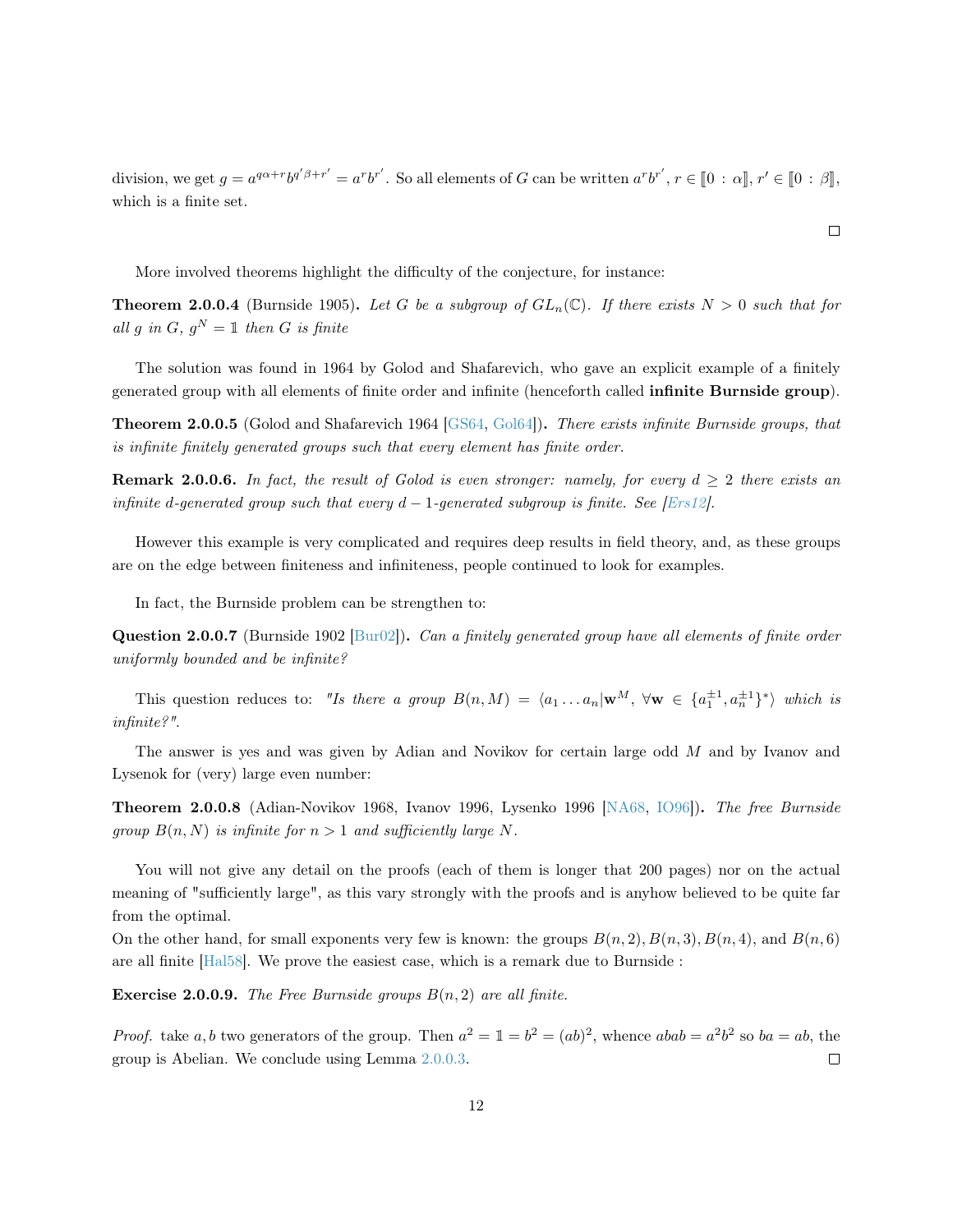In fact we proved a slightly stronger result that announced: any group such that words of size less or equal than 2 are of order 2 is Abelian and finite (so is isomorphic to  $(\mathbb{Z}/2\mathbb{Z})^m$  for some m).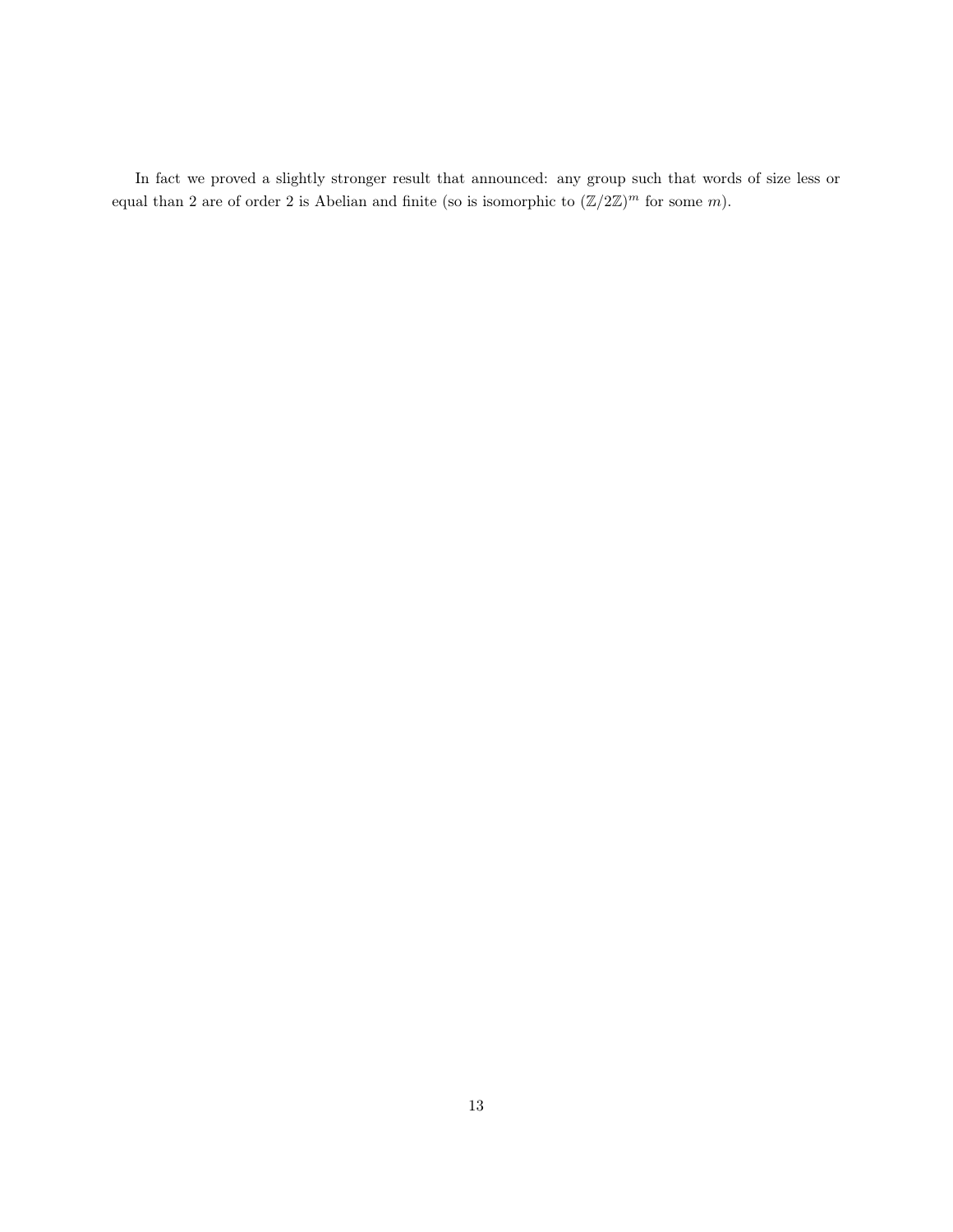### <span id="page-14-0"></span>Chapter 3

## Mealy automata

In this chapter we describe how Mealy automata can be used to generate (interesting) groups. We start with an explicit example before giving the full formal explanations.



<span id="page-14-2"></span>Figure 3.1: The Grigorchuk automaton.

### <span id="page-14-1"></span>3.1 The Grigorchuk automaton

We see that the graph Figure [3.1](#page-14-2) has vertices labelled by letters and edges (called transitions) of the form  $x|y$  with  $x, y \in \{0, 1\}$ . We are going to call  $a, b, c, d, e$  the states of the automaton,  $\{0, 1\}$  its alphabet, x the input letter of the transition, and y the output letter of the transition.

As for a classical automaton, the main move is, from a state, to read a letter. For instance reading 0 from the state b leads us to a outputting 0, because the transition is  $b \xrightarrow{0|0} a$ . This action can be easily extended, and from a state we can read a word of letter. For instance if we want to read, from the state b, the word 0100, we start as before by following the transition  $b \stackrel{0|0}{\longrightarrow} a$ , outputting 0. What left to do is to read the word 100, now from a, so we follow the transition  $a \stackrel{1|0}{\longrightarrow} e$ , and we iterate this process until there is no more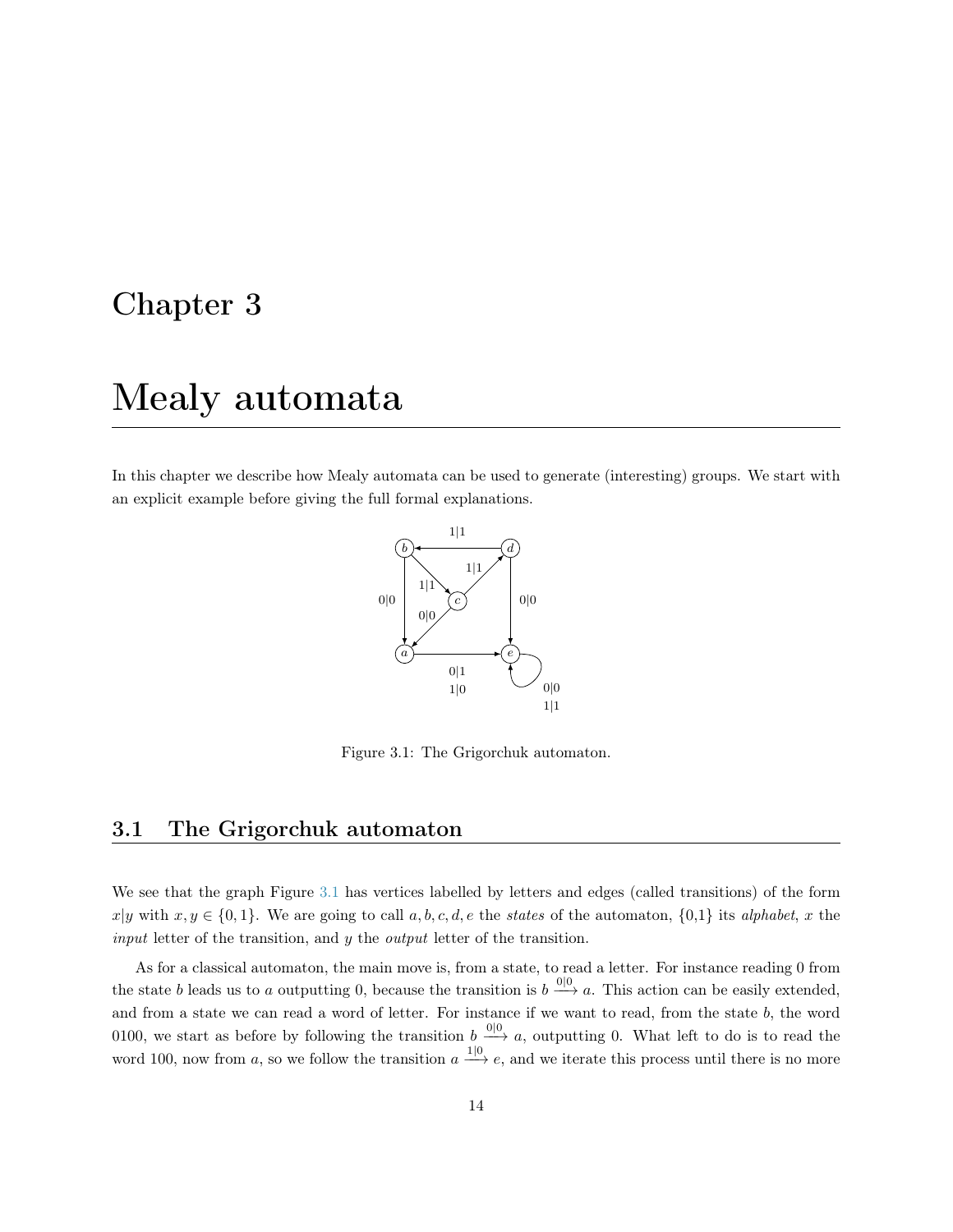letter to be read. To summarise we have went through the states  $b, a, e$  and  $e$ , outputting 0000. This can be read as a path in the automaton:

$$
b \xrightarrow{0|0} a \xrightarrow{1|0} e \xrightarrow{0|0} e \xrightarrow{0|0} e
$$

or equivalently

$$
\begin{array}{ccccccc}\n & & 0 & & 1 & & 0 & & 0 \\
b & \rightarrow & a & \rightarrow & e & \rightarrow & e & \rightarrow & e \\
0 & & 0 & & 0 & & 0 & & 0\n\end{array}
$$

As we see, b transforms 0100 into 0000. As we can do this for any word, we can say that b induces a transformation  $\rho_b$  from  $\{0,1\}^*$  to itself. Hence we get one function from word to word per state. Moreover, since these functions have the same domain and codomain, we can compose them as we want. Note that the composition corresponds in the automaton to the plug-in of the output of a run to the input of another. Namely  $\rho_{ab} = \rho_b \circ \rho_a$  can be seen as



This structure where object can be compose together is called a [semigroup.](https://en.wikipedia.org/wiki/Semigroup) The most well known semigroup is certainly the set of positive integer (because the addition of two such number is always a positive integer), but in computer science we also use quite often the semigroup of words (the concatenation of two words is also a word), and we can think to many other examples. The theory of semigroups is a wide area intertangling math and informatics, but one is generally more familiar with [group theory,](https://en.wikipedia.org/wiki/Group_(mathematics)) where the elements can always be inversed.

In our setting, generating a group means that each function has to be bijective, *i.e.* that every state induces a function that can be inverted.



This can be easily verified on the automaton: it is equivalent to require that every state induces a permutation on the alphabet. This is the case for the Grigorchuk automaton (for instance  $\alpha$  flips 0 and 1), so we can study the *group generated by the Grigorchuk automaton*, henceforth called the **Grigorchuk group**.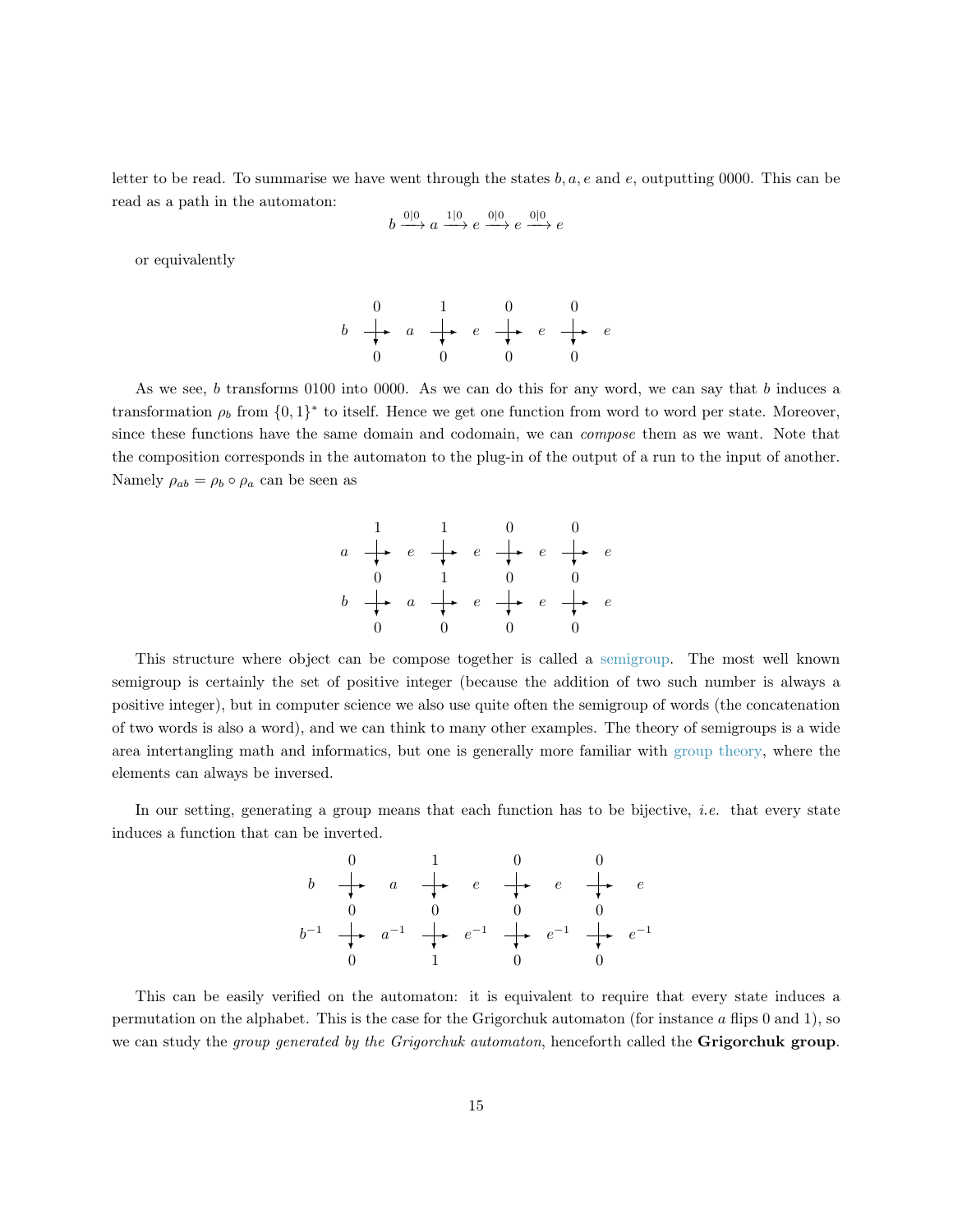

Figure 3.2: A Mealy automaton which cannot generate a group. For instance p sends 1 and 2 onto 1 and thus cannot be inverted

### <span id="page-16-0"></span>3.2 Automaton groups

We briefly review definitions and elementary facts about Mealy automata and self-similar group. A more complete reference is [\[Nek05,](#page-37-8) [Zuk06\]](#page-38-0).

#### <span id="page-16-1"></span>3.2.1 Mealy automata

A Mealy automaton is a complete deterministic letter-to-letter transducer  $\mathcal{A} = (Q, \Sigma, \delta, \rho)$ , where Q and  $\Sigma$  are finite sets respectively called the the *stateset* and the *alphabet*, and  $\delta = (\delta_i: Q \to Q)_{i \in \Sigma}, \rho = (\rho_q: \Sigma \to \Sigma)_{q \in Q}$ are respectively called the *transition* and *production* functions. Examples of such Mealy automata are depicted Figure [3.1.](#page-14-2) The transition and production functions can be extended to words as follows: see  $A$ as an automaton with input and output tapes, thus defining mappings from input words over  $\Sigma$  to output words over  $\Sigma$ . Formally, for  $q \in Q$ , the map  $\rho_q : \Sigma^* \to \Sigma^*$ , extending  $\rho_q : \Sigma \to \Sigma$ , is defined recursively by:

<span id="page-16-2"></span>
$$
\forall i \in \Sigma, \ \forall \mathbf{s} \in \Sigma^*, \qquad \rho_q(i\mathbf{s}) = \rho_q(i)\rho_{\delta_i(q)}(\mathbf{s}). \tag{3.1}
$$

Observe that  $\rho_q$  preserves the length of words in  $\Sigma^*$ . We can also extend the map  $\rho$  to words of states  $u \in Q^*$  by composing the production functions associated with the letters of **u**:

$$
\forall q \in Q, \ \forall \mathbf{u} \in Q^*, \qquad \rho_{q\mathbf{u}} = \rho_{\mathbf{u}} \circ \rho_q. \tag{3.2}
$$

For all  $x \in \Sigma$ ,  $\mathbf{u} \in \Sigma^*$ ,  $p \in Q$ ,  $\mathbf{q} \in Q^*$ , we have, using cross diagrams from [\[AKL](#page-36-6)<sup>+</sup>12]: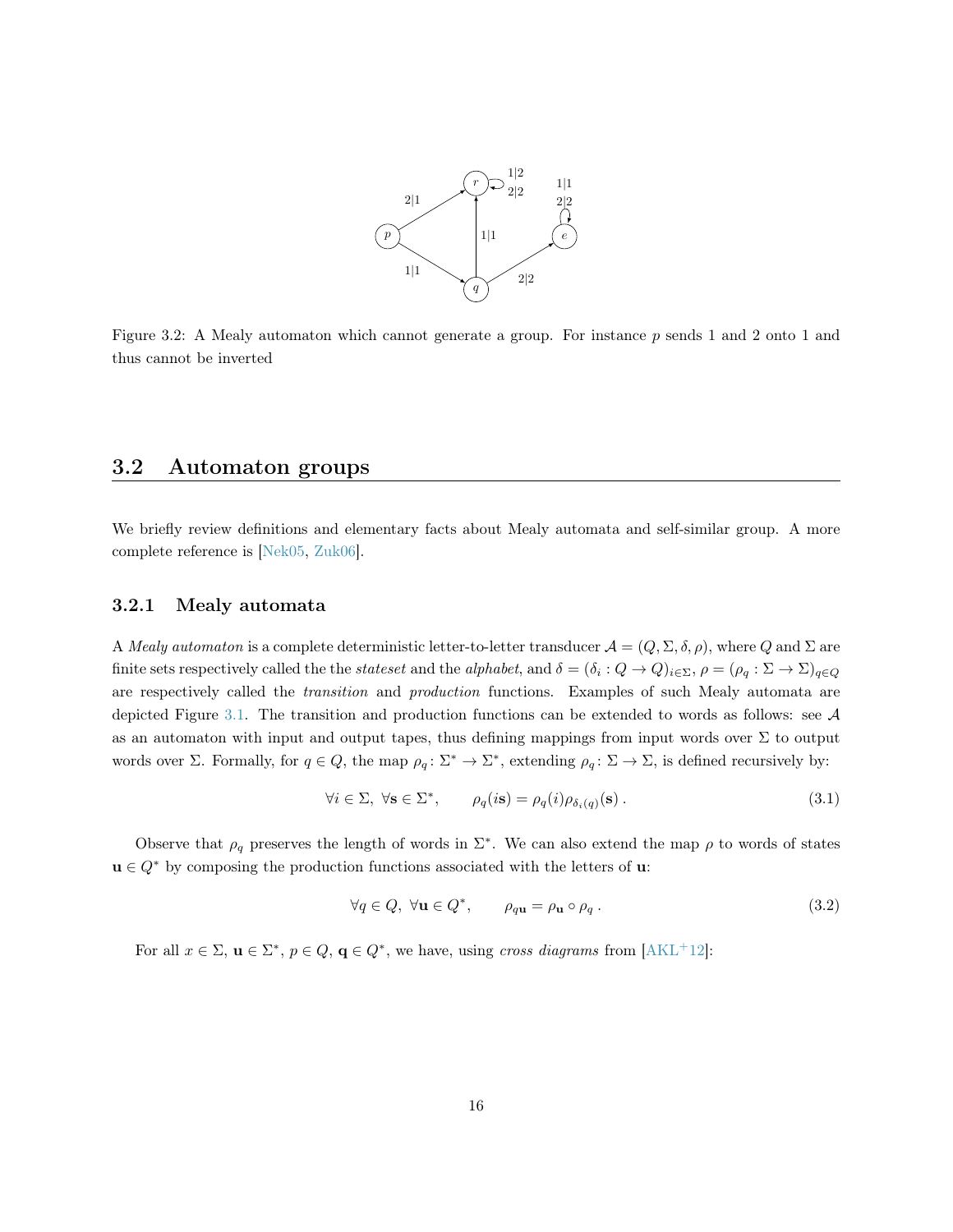$$
\rho_{\mathbf{q}}((\mathbf{u}x)) = \rho_{\mathbf{q}}(\mathbf{u})\rho_{\delta_{\mathbf{u}}(\mathbf{q})}(x) \qquad \mathbf{u} \qquad \begin{array}{c}\mathbf{q} \\ \hline \downarrow \\ \mathbf{v} \\ \delta_{\mathbf{u}}(\mathbf{q}) \end{array} \qquad \begin{array}{c}\text{ } \rho_{\mathbf{q}}(\mathbf{u}) \\ \hline \downarrow \\ \mathbf{v} \\ \delta_{\mathbf{u}}(\mathbf{q}) \end{array} \qquad \begin{array}{c}\text{ } \rho_{\mathbf{q}}(\mathbf{u}) \\ \hline \downarrow \\ \mathbf{v} \\ \delta_{\mathbf{u}x}(\mathbf{q}) \end{array} \qquad \begin{array}{c}\text{ } \rho_{\mathbf{q}}(\mathbf{u}) \\ \hline \downarrow \\ \delta_{\rho_{\mathbf{q}}(\mathbf{u})}(p) \end{array} \qquad \begin{array}{c}\text{ } \rho_{\mathbf{q}}(\mathbf{u}) \\ \hline \downarrow \\ \delta_{\mathbf{u}x}(\mathbf{q}) \end{array}
$$

Therefore the production functions  $\rho_q : \Sigma^* \to \Sigma^*$  of an automaton A generate a semigroup  $\langle A \rangle_+ := \{ \rho_u :$  $\Sigma^* \to \Sigma^* | \mathbf{u} \in Q^* \},$  all of which elements preserve the length of words in  $\Sigma^*$ .

A Mealy automaton is said to be *invertible* whenever  $\rho_q$  is a permutation of the alphabet for every  $q \in Q$ . In this case, all functions  $\rho_q : \Sigma^* \to \Sigma^*$  are invertible and the automaton actually generates a group:

$$
\langle \mathcal{A} \rangle := \langle \rho_q^{\pm 1} : \Sigma^* \to \Sigma^* | q \in Q \rangle = \left\{ \rho_{\mathbf{u}} : \Sigma^* \to \Sigma^* | \mathbf{u} \in (Q \cup Q^{-1})^* \right\}.
$$

It is not difficult to find another (symmetrized) Mealy automaton generating this group as a semigroup. Its stateset can be taken as  $Q\cup Q^{-1}$  such that  $\rho_q^{-1} = \rho_{q^{-1}}$ . A group of the form  $\langle A \rangle$  for an invertible automaton is called an *automaton group*. Such a group acts naturally on the set  $\Sigma^*$ .

Observe that given an integer k and a Mealy automaton  $A = (Q, \Sigma, \delta, \rho)$  with alphabet  $\Sigma$ , one can associate to it a Mealy automaton  $(Q, \Sigma^k, \delta, \rho)$  where we identify the function  $\rho_q$  acting on  $\Sigma$  with the same function acting on  $\Sigma^k$  via [\(3.1\)](#page-16-2). This just amounts to replacing the alphabet by the set of syllables of length k. With a slight abuse of language, we call the latter automaton the level  $k$  of  $A$ . Notice that this level k automaton generates the same group as the original automaton.

### <span id="page-17-0"></span>3.2.2 Self-similar groups

One can describe the automaton group through this action via *wreath recursion* and obtain a so-called selfsimilar group. First let us recall a few definitions. Let us write  $\Gamma \curvearrowright X$  the action of a group  $\Gamma$  on a set X and  $\gamma.x \in X$  the transformation of  $x \in X$  induced by  $\gamma \in \Gamma$ . The permutational wreath product  $G \wr_{\Sigma} \text{Sym}(\Sigma)$ of a group G over a set  $\Sigma$  is the set  $G^{\Sigma} \times Sym(\Sigma)$  together with the operation

$$
\langle g_{|x_1},\ldots,g_{|x_d}\rangle \pi(g)\cdot \langle h_{|x_1},\ldots,h_{|x_d}\rangle \pi(h)=\langle g_{|x_1}h_{|\pi(g)^{-1}.x_1},\ldots,g_{|x_d}h_{|\pi(g)^{-1}.x_d}\rangle \pi(g)\pi(h)
$$

for the obvious action of Sym( $\Sigma$ ) on  $\Sigma = \{x_1, x_2, \ldots, x_d\}.$ 

Assume we are given a group G together with an injective homomorphism  $\psi : G \hookrightarrow G \wr_{\Sigma} \text{Sym}(\Sigma)$ . Then one can describe the group elements with a recursive formula, where we canonically identify g and  $\psi(g)$ 

<span id="page-17-1"></span>
$$
g = \psi(g) = \langle g_{|x_1}, \dots, g_{|x_d} \rangle \pi(g) . \tag{3.3}
$$

The group element  $g_{|x_i}$  is called the *section* of g in  $x_i$  and  $\pi(g)$  is the *action* of g. One can extend the section to words :  $\forall \mathbf{u} x \in \Sigma^*$ ,  $g_{|\mathbf{u} x} = g_{|\mathbf{u}|x}$ .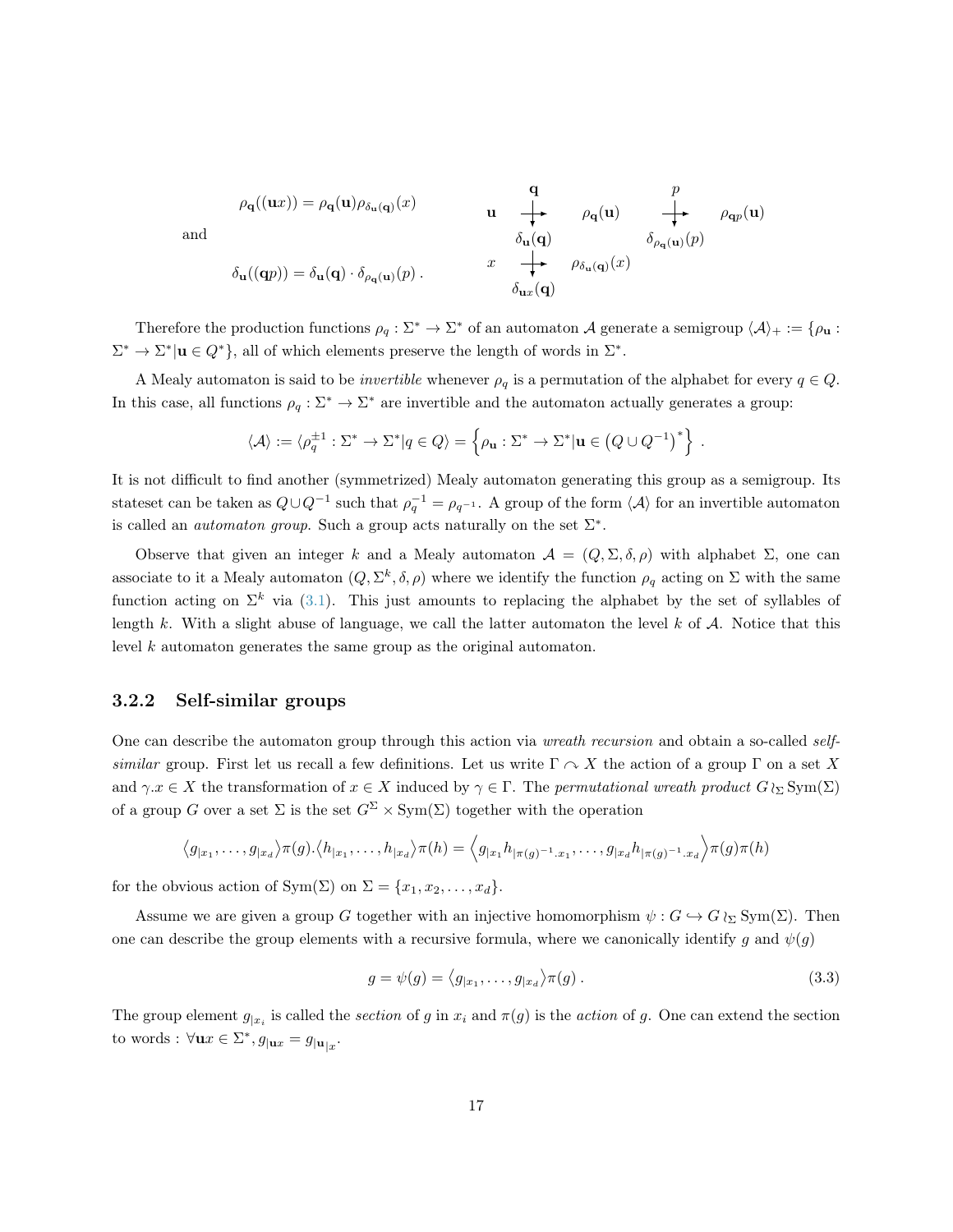One can also extend the action of G to  $\Sigma^*$  by  $\forall x \mathbf{u} \in \Sigma^*, g.x \mathbf{u} = (\pi(g).x)g_{|x}.\mathbf{u}$ . The action of G on  $\Sigma^*$ , is called self-similar if

$$
\forall g \in G, \forall \mathbf{u} \in \Sigma^*, \forall x \in \Sigma, \exists h \in G, \exists y \in \Sigma, g.x\mathbf{u} = yh.\mathbf{u} .
$$

For all  $x \in \Sigma$ ,  $u \in \Sigma^*$ ,  $p \in Q$ ,  $q \in Q^*$ , we have, using the same cross diagrams as for the automaton computations:

$$
\mathbf{q}.(\mathbf{u}x) = \mathbf{q}.\mathbf{u}\mathbf{q}_{|\mathbf{u}}.x
$$
\n
$$
\mathbf{u} \begin{array}{c} \mathbf{q} & p \\ \mathbf{q}.\mathbf{u} & \mathbf{q}.\mathbf{u} \\ \mathbf{q} \mathbf{u} & p \mathbf{q}.\mathbf{u} \end{array}
$$
\n
$$
\mathbf{q}.(\mathbf{u}x) = \mathbf{q}.\mathbf{u}\mathbf{q}_{|\mathbf{u}}.x
$$
\n
$$
\mathbf{q} \mathbf{u} \begin{array}{c} \mathbf{q} & p \\ \mathbf{q}.\mathbf{u} & p \mathbf{q}.\mathbf{u} \end{array}
$$
\n
$$
\mathbf{q} \mathbf{u} \begin{array}{c} \mathbf{q} & p \\ \mathbf{q} \mathbf{u} & p \mathbf{q}.\mathbf{u} \end{array}
$$

and

If, for every element g of G the set  $\{g_{|\mathbf{u}}, \mathbf{u} \in {}^{*}\}$  is finite, the action is said to be finite state. It is easy to see that such a finite state self-similar action corresponds to exactly one automaton group, possibly with infinite stateset. A quick way to describe an automaton group is to give the section decomposition [\(3.3\)](#page-17-1) of all elements of the stateset.

The correspondence between Mealy automata and self-similar groups can be summarized as:

$$
\rho_q(x) = y
$$
 and  $\delta_x(q) = p \iff q_{|x} = p$  and  $\pi(q).x = y$ ,

which we represent by the arrow notation  $q \xrightarrow{x|y} p \in A$ . The stateset of the automaton corresponds to a generating set of the self-similar group.



<span id="page-18-1"></span>Figure 3.3: The adding machine, generating  $\mathbb Z$ 

**Example 3.2.2.1.** The self-similar group  $a = (1, a)(0, 1)$  depicted Figure [3.3](#page-18-1) generates a group isomorphic to  $\mathbb{Z}$ .

Indeed one easily sees that the state  $\mathbb 1$  indeed induces the identity function other  $\Sigma^*$ . Now we show that a has infinite order: notice that one sees a word **u** in  $\Sigma^{\ell}$  as a binary digit written from right to left, then the action of a corresponds to adding 1 mod  $2^{\ell}$  to the digit represented by **u**, so the order of a can be arbitrary large, hence is infinite. Finally, since  $\langle A \rangle$  is an infinite monogenic group, it is isomorphic to  $\mathbb{Z}$ .

### <span id="page-18-0"></span>3.3 An example of an infinite Burnside (automaton) group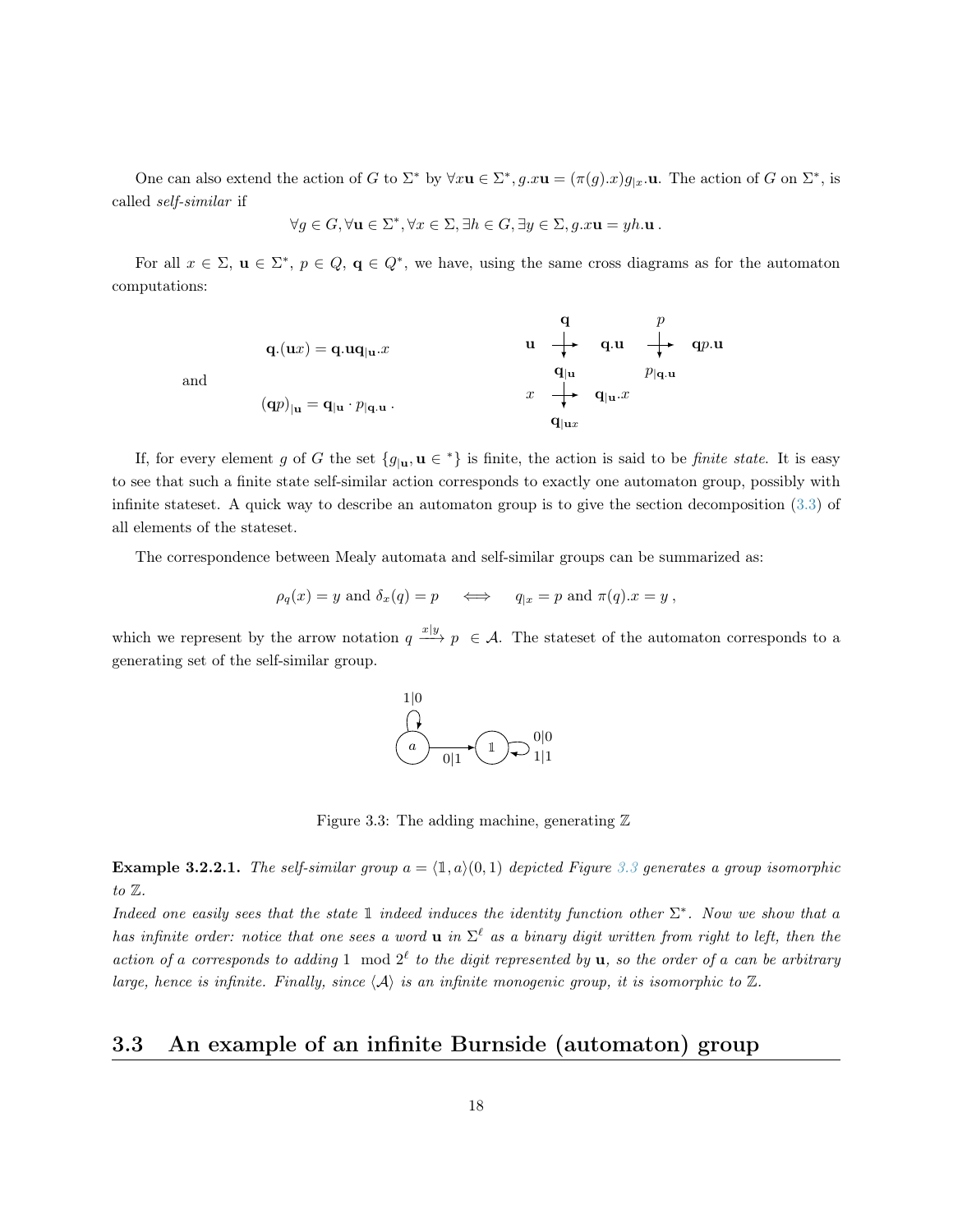### <span id="page-19-0"></span>3.3.1 Infiniteness of the Grigorchuk group

For the Grigorchuk group lots of properties are known. For instance we can prove that it is infinite :

First, we can see that  $e = \mathbb{1}_{\Sigma^*}$  is the identity function, because e is a sink state which copies the input word on th output.

We are going to construct an infinite number of elements via a morphism  $\eta$  defined by:

$$
\eta: \{a, b, c, d\}^* \to \{a, b, c, d\}^*
$$

$$
a \mapsto aba
$$

$$
b \mapsto d
$$

$$
c \mapsto b
$$

$$
d \mapsto c
$$

<span id="page-19-1"></span>**Lemma 3.3.1.1.** The elements  $\eta^{\ell}(a)$  are pairwise different in the Grigorchuk group.

*Proof.* We show that the  $\eta^{\ell}(a)$  act differently on  $1^{\omega}$ . We have:

1 a e 0 b a 0 a e 1 1 b c 1 1 c d 1 1 d b 1

So, as  $e$  acts like the identity in the group, it can be ignored when it appears in a word, we have:

$$
\eta^{\ell}(a) \quad \begin{array}{ccccccccc}\n1 & & & & & & 1 & & & 1 \\
\downarrow & & \eta^{\ell-1}(a) & \downarrow & \eta(a) = aba & \downarrow & \eta^0(a) = a & \downarrow & e \\
1 & & & & & & 1 & & 0\n\end{array}
$$

hence every  $\eta^{\ell}(a)$  acts differently on  $1^{\omega}$ , so they represent different elements in the group.

 $\Box$ 

We have proved:

### <span id="page-19-2"></span>Proposition 3.3.1.2. The Grigorchuk group is infinite

<span id="page-19-3"></span>Another way to prove this result is through a very interesting property of the action: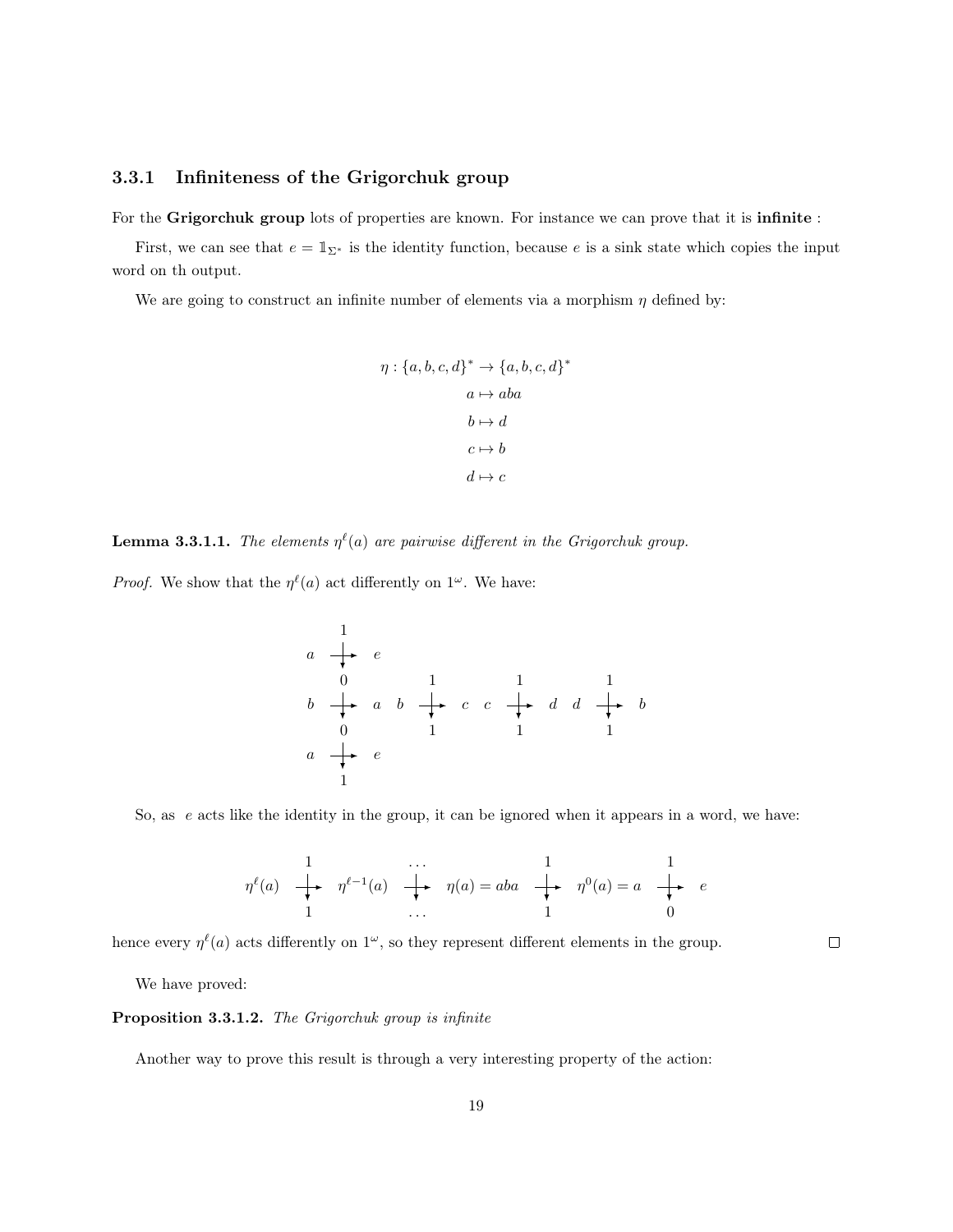**Proposition 3.3.1.3** (Fractal action). The action of the Grigorchuk group is fractal, *i.e.*:

$$
\forall g \in \langle \mathcal{G} \rangle, \forall \mathbf{u} \in \Sigma^*, \exists h \in \langle \mathcal{G} \rangle \cup St_{\langle \mathcal{G} \rangle}(\mathbf{u}), \ h \begin{array}{ccc} \mathbf{u} \\ \downarrow \ast & g = h_{|\mathbf{u}} \\ \mathbf{u} \end{array}
$$

*Proof.* Consider the subgroup of elements of  $\langle \mathcal{G} \rangle$  that leave the first letter invariant, then this subgroup contains  $b, c, d, aba, aca, ada$ . Now the images of this subset after reading the letter 0 (resp. 1) is  $a, b, c, d$ , which is a generating set for  $\langle \mathcal{G} \rangle$ , hence one can obtain any element of  $\langle \mathcal{G} \rangle$  after reading and stabilizing any word of size 1. We conclude using an induction on the size of the word  $\bf{u}$ .  $\Box$ 

Now this can be used to show that the action of  $\langle G \rangle$  is level transitive, i.e. that given any pair of words  $(\mathbf{u}, \mathbf{v}) \in (\Sigma^{\ell})^2$ , there exists an element  $g \in \langle \mathcal{G} \rangle$  such that  $g.\mathbf{u} = \mathbf{v}$ :

Proposition 3.3.1.4 (Level transitive). The Grigorchuk group is level transitive.

*Proof.* Let  $(u_1 \ldots u_\ell, v_0 \ldots v_\ell) = (\mathbf{u}, \mathbf{v}) \in (\Sigma^{\ell})^2$ , we are going to construct explicitly an element that changes **u** to v. If  $u_j = v_j$  then we have nothing to do on the j-th level, so we can take  $g_j = 1$ . Otherwise, we use fractalness to find an element of  $\langle \mathcal{G} \rangle$  which acts like a after reading  $u_1 \dots u_{j-1}$ . Hence the action of  $g_j$ on **u** consist exactly in flipping the j-th bit, leaving the rest of the word unchanged. Now  $g_\ell \dots g_1 \mathbf{u} =$  $g_j \ldots g_1.u_1 \ldots u_j v_{j+1} \ldots v_\ell = \mathbf{v}.$ 



 $\hfill \square$ 

Finally, as the group is transitive on a set of arbitrary large size, it must be infinite.

### <span id="page-20-0"></span>3.3.2 Order of elements in the Grigorchuk group

We are now going to prove that the group generated by the Grigorchuk automaton is an infinite Burnside group.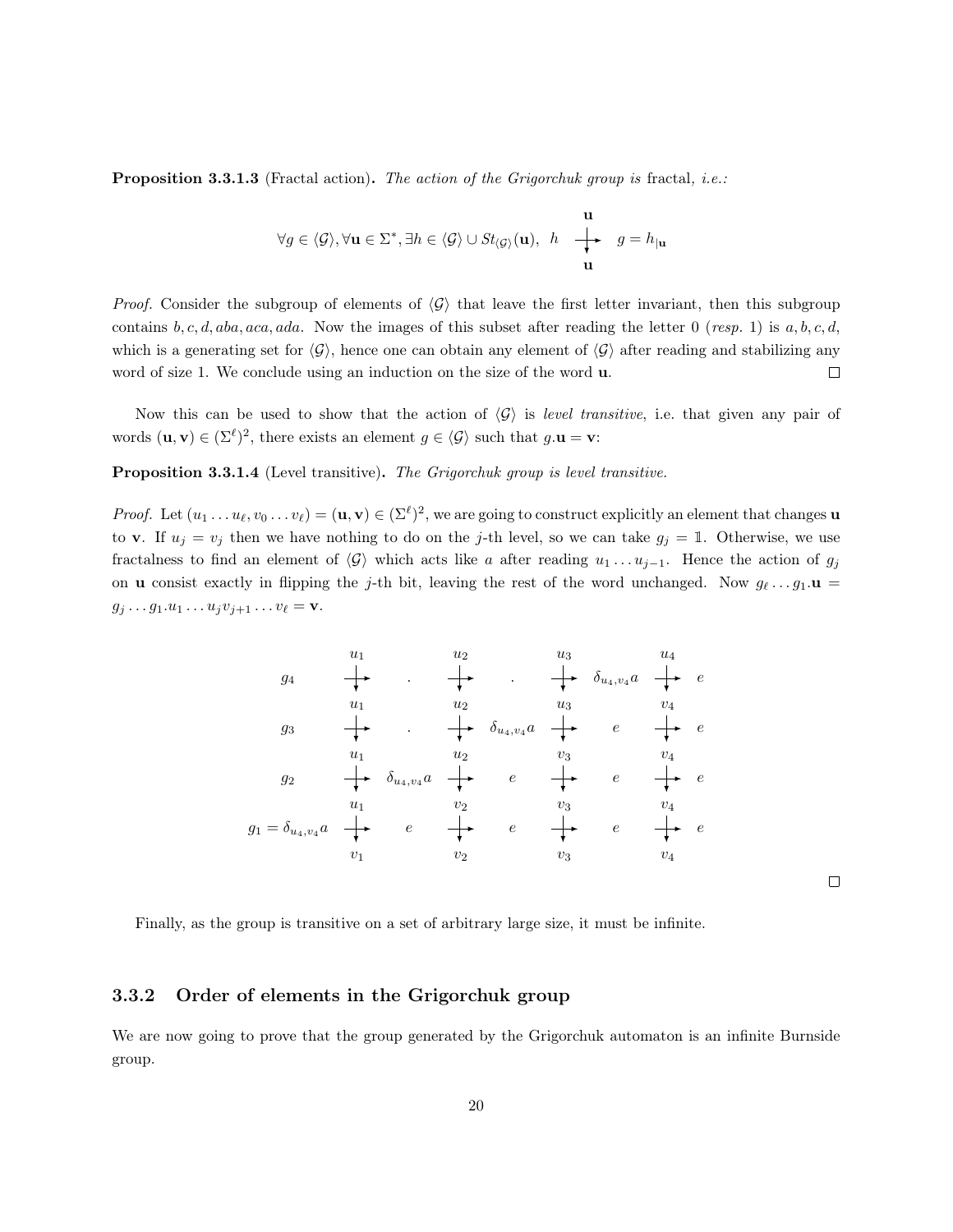One of the crucial observation for our proof is that the subgroup generated by  $b, c, d$  is finite:  $\langle b, c, d \rangle =$  $\mathbb{Z}/2\mathbb{Z} \times \mathbb{Z}/2\mathbb{Z}$ . The relations are:

<span id="page-21-0"></span>
$$
bc = cb = d \; ; \; bd = db = c \; ; \; cd = dc = b \; . \tag{3.4}
$$

The proof is a simple verification and can be done with cross diagrams or via computer assisted computations.

This and the fact that a is of order 2 means that we can write all elements in the Grigorchuk group in a simple fashion: all element can be written as

<span id="page-21-3"></span>
$$
a^{\varepsilon_0}x_1ax_2a\dots ax_ia\dots ax_\ell a^{\varepsilon_\ell},\tag{NF}
$$

with  $\varepsilon_0, \varepsilon_\ell \in \{0, 1\}$  and  $x_j \in \{b, c, d\}.$ 

Let us recall that the *conjugate* of g by h is the group element  $h^{-1}gh$ . We need the small lemma:

**Lemma 3.3.2.1.** If g has finite order n, then so does each of its conjugates.

*Proof.* we compute  $(h^{-1}gh)^n = h^{-1}ghh^{-1}gh \dots h^{-1}gh = h^{-1}ghh^{-1}gh = h^{-1}eh = e$ . So  $h^{-1}gh$  has order less than n, we get the other inequality by symmetry: g is conjugate to  $h^{-1}gh$  by  $h^{-1}$ .  $\Box$ 

We now have all the tools we need to prove

**Theorem 3.3.2.2.** The group  $\langle G \rangle$  has every element of finite order.

*Proof.* Let  $g \in \langle \mathcal{G} \rangle$ . We are going to do an induction on the length of the shortest representative of g on  $Q^*$ . Let  $\ell$  be this shortest length and w be a word on Q of length  $\ell$  representing g in  $\langle \mathcal{G} \rangle$ . As the product of two element of  $S := Q \setminus \{a\}$  is an element of  $S$  [\(3.4\)](#page-21-0), we can assume that w is written as an alternation of an a and a letter of S. On can show<sup>[1](#page-21-1)</sup> for initialisation, that if  $\ell < 3$ , then g has finite order.

Assume l is odd. If **w** starts with an a, then  $w = au = u^a$  (since  $a^{-1} = a$ ), with **u** a word on Q of length  $\ell-2$ . Hence we can use the induction of u, and since conjugation does not change the order (Lemma [3.3.2.1\)](#page-19-1), g has finite order.

If w starts with  $p \in S$ , then  $w = puq$ ,  $q \in S$ . We can conjugate by  $p^{-1}$ :  $g^{p^{-1}} = p^{-1}puqp$ . The word ur has length at most  $\ell - 1$  (since  $q.p = r \in S$ , [\(3.4\)](#page-21-0)), whence the order of g (which is equal to the order of ur) is finite order using the induction hypothesis.

Now is  $\ell$  is even. By conjugation we can assume that w starts with an a.

We are going to split the analysis into sub-cases depending on the length of w.

If 4 divides  $\ell$ , then  $\mathbf{w} = aw_1au_1aw_2a \ldots aw_{\ell/4}au_{\ell/4}$  and we can group the letters of w into blocks aw<sub>i</sub>a and  $w_j$ . As w has an even number of a, w, can be decomposed as  $(\mathbf{w_0}, \mathbf{w_1})$  $($ )<sup>[2](#page-21-2)</sup>, where  $\mathbf{w}_{\epsilon}$  ( $\epsilon \in \{0, 1\}$ ) have length

<span id="page-21-1"></span><sup>1</sup>Using computer or by hand

<span id="page-21-2"></span><sup>&</sup>lt;sup>2</sup>*i.e.* w acts like w<sub>0</sub> after reading a 0 and as w<sub>1</sub> after reading a 1, And that the first letter read is not modified by w.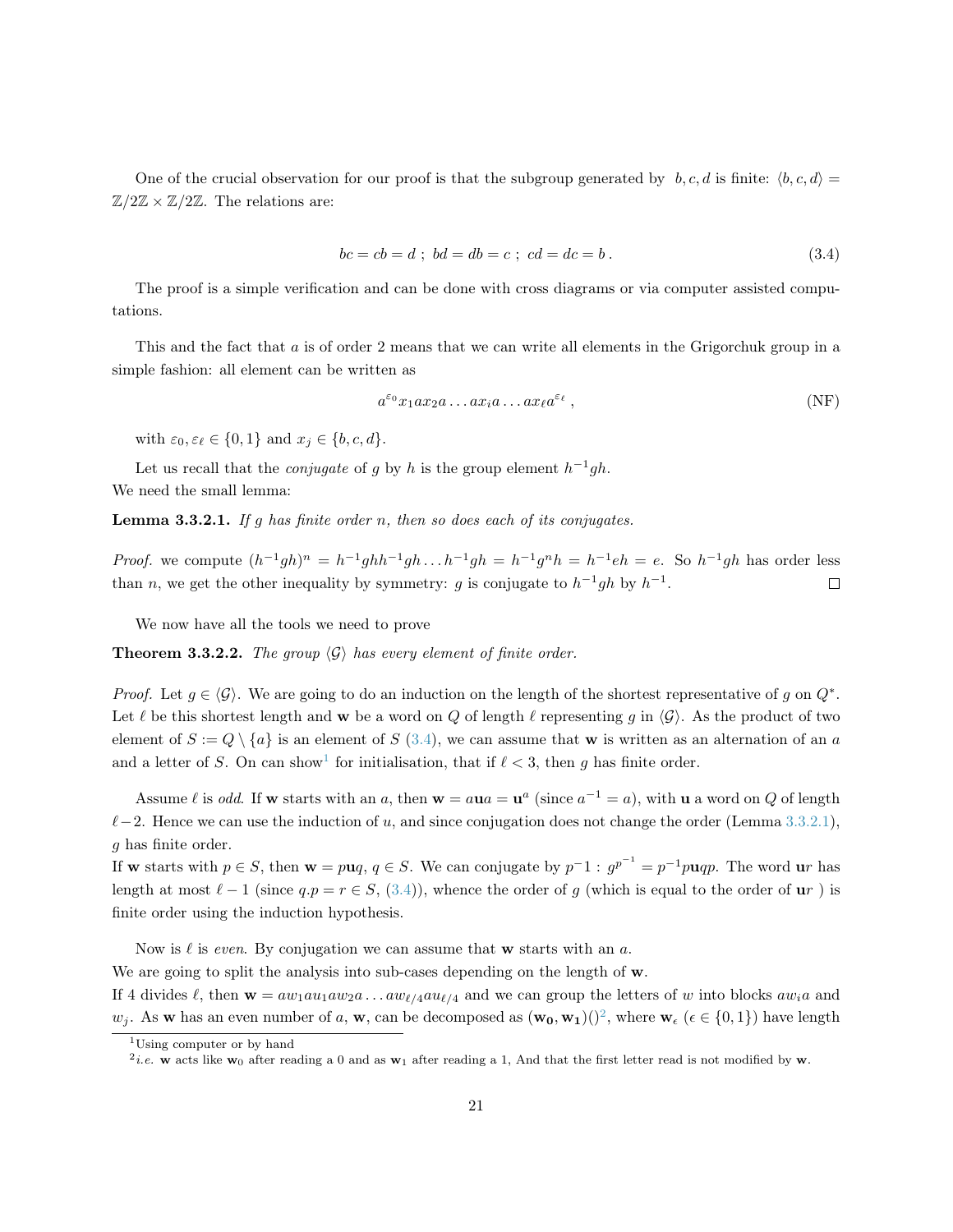at most  $\ell/2$ , since blocks  $aw_ia$  can be decomposed as  $aw_ia = (s, t)$  with  $s, t \in Q$ . So, the order of g is the lowest common multiple of the orders of  $w_{\epsilon}$ , finite by the induction. Finally, if  $\ell = 4j - 2$ , we consider  $g^2$ , represented by ww.

- 1. if w contains a letter d, then the length of  $(\mathbf{w}_{\epsilon})$  is lesser or equal to  $4j-3$  and we can conclude.
- 2. if we ontains a letter c then the words  $w_{\epsilon}$  are either of size lesser or equal to  $4j-3$ , or contain a d, and we conclude using the previous case on  $w_{\epsilon}$ .
- 3. otherwise, the word  $\bf{w}$  is a power ab, hence of finite order.

 $\Box$ 

Using Corollary [3.3.1.2,](#page-19-2) we get:

**Theorem 3.3.2.3** (Grigorchuk 1980 [\[Gri80\]](#page-37-9)). The group  $\langle G \rangle$  generated by the Grigorchuk automaton G is an infinite Burnside group.

- Remark 3.3.2.4. The Grigorchuk group is not the only infinite Burnside automaton group, indeed several generalization led to a countable number of examples.
	- Automaton groups such as in Remark [2.0.0.6](#page-12-0) are not known.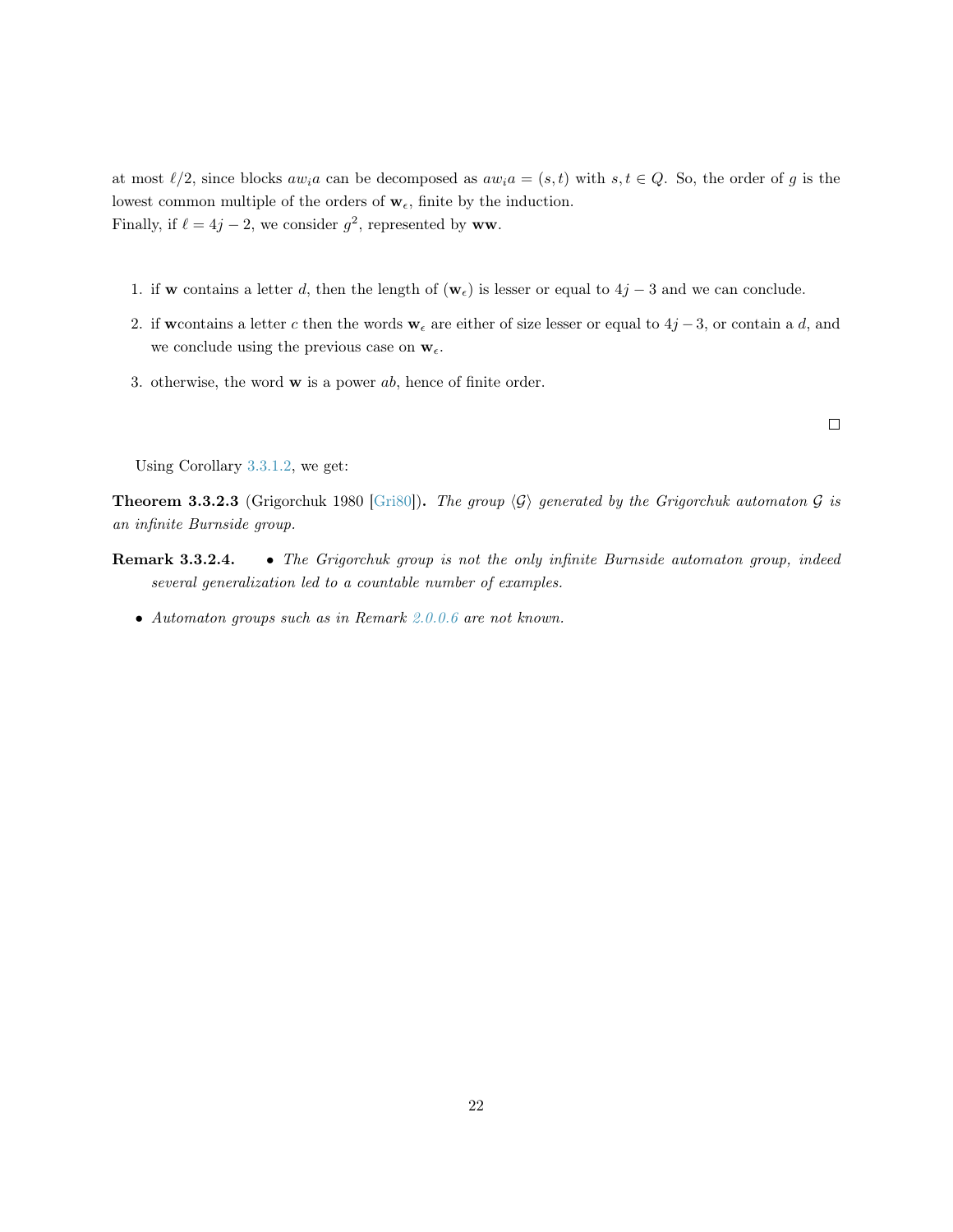### <span id="page-23-0"></span>Chapter 4

## Growth of groups

### <span id="page-23-1"></span>4.1 Cayley graph

A very nice way to describe a group goes through a geometrization called the Cayley graph:

**Definition 4.1.0.1** (Cayley graph). Let G be a group with (finite) generating set S. The Cayley graph  $\Gamma_{G, S}$ of  $G, S$  is the graph whose vertices are the element of the group and edges are

$$
g \xrightarrow{s} g.s \quad g \in G, \ s \in S \ .
$$

This graph provides a fresh view on the properties of the group. For instance, if the Cayley graph (seen as a continuous metric space) is  $\delta$ -hyperbolic then the group (which will be called word-hyperbolic, Gromovhyperbolic or simply hyperbolic) has many interesting algebraic properties [\[CEH](#page-36-7)<sup>+</sup>92]. It also motivates the study of the group through geometry and combinatorics.

This vision also induce a natural metric on the group: for any  $w = s_1 \dots s_n$  in  $S^*$ , we call length of w with respect to  $S$  is

$$
|w|=|s_1\ldots s_n|=n.
$$

By convention the empty word as length zero. For any g in  $G$ , we call norm of G with respect to S the number

$$
||g||_S := \inf \{ |w| : w \in S, w =_G g \}.
$$

The terminology is justified by the

**Proposition 4.1.0.2.** The function  $\|\cdot\|_S : G \to \mathbb{R}_{\geq 0}$  satisfies

- 1.  $\forall g, h \in G, ||gh||_S \leq ||g||_S + ||h||_S,$
- 2.  $||g||_S = 0$  if and only if  $g = 1$  is the neutral element.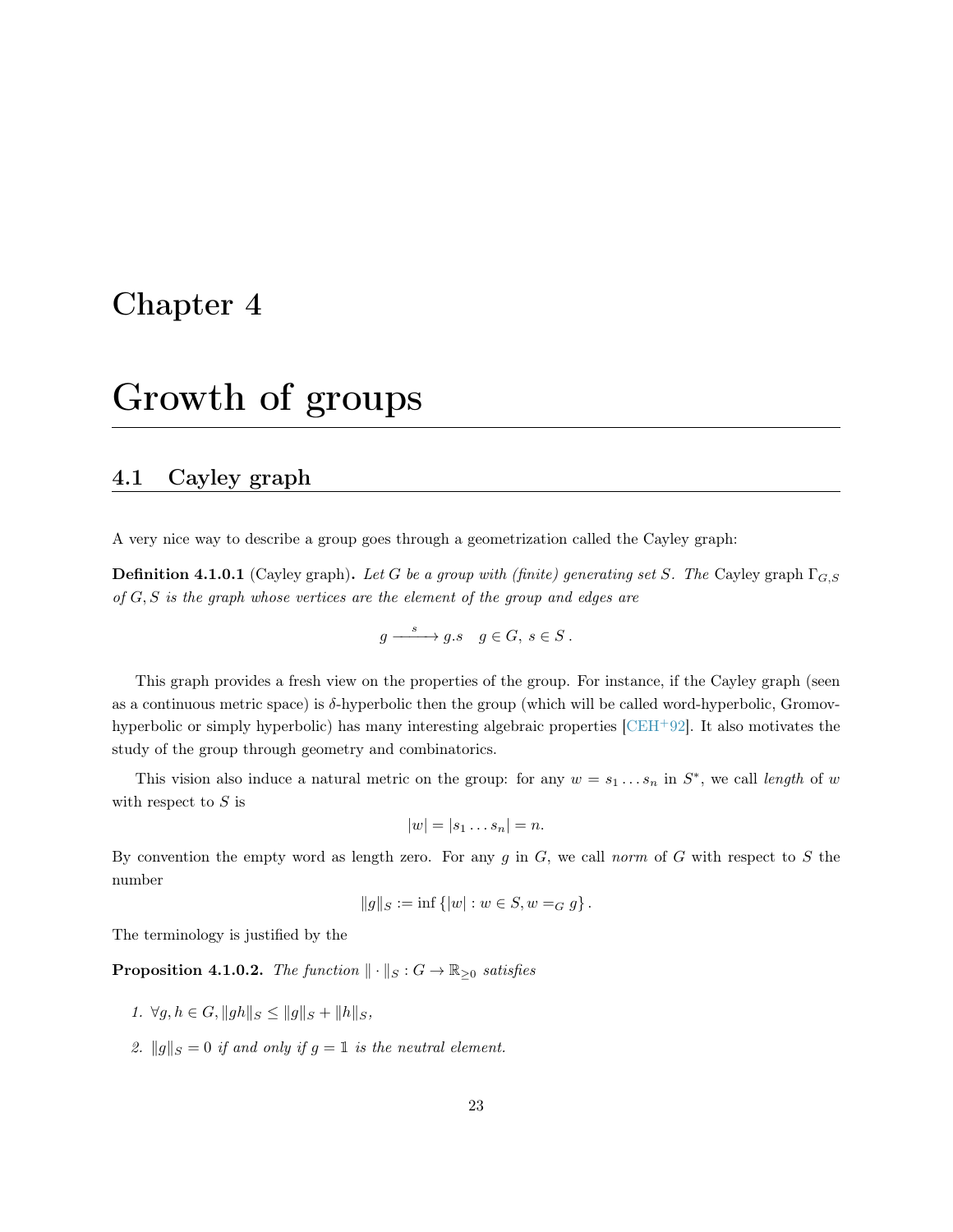

Figure 4.1: The Cayley graph of  $\mathbb{Z}^2$  with generators  $S = \{a^{\pm 1} = (0, \pm 1), b^{\pm 1} = (\pm 1, 0)\}$ , along with the balls of radii 1 (red) and 2 (blue)

#### Moreover, the infimum is in fact a minimum.

A word w is a minimal representative of a group element g if  $|w|_S = ||g||_S$ . It always exists but may not be unique. Observe that a subword of a minimal word is also minimal.

*Proof.* Let  $g \neq e$ . By assumption there is a word w in S representing g, so  $||g||_S$  is finite. Since there are only finitely many words in  $S^*$  of length less than  $|w|_w$ , so the infimum is a minimum. Moreover only the empty word (representing the neutral element) has zero length. This prove second point. Finally let  $w_g$  and  $w_h$  be minimal representative words of g and h, then  $w_gw_h$  represents gh, the first assertion follows.  $\Box$ 

This word norm induces a metric  $d_S(x,y) := \|x^{-1}y\|_S$  on G. Recall that a metric is a function d:  $G \times G \to \mathbb{R}_{\geq 0}$  such that for all  $x, y, z \in G$ , we have  $d(x, z) \leq d(x, y) + d(y, z)$  and that  $d(x, y) = 0$  if and only if  $x = y$ . This metric is left-invariant under the group action in the sense that  $d_S(gx, gy) = d_S(x, y)$  for all g, x, y in G. Observe that this metric is symmetric, which means  $d_S(x, y) = d_s(y, x)$  for all x, y, if and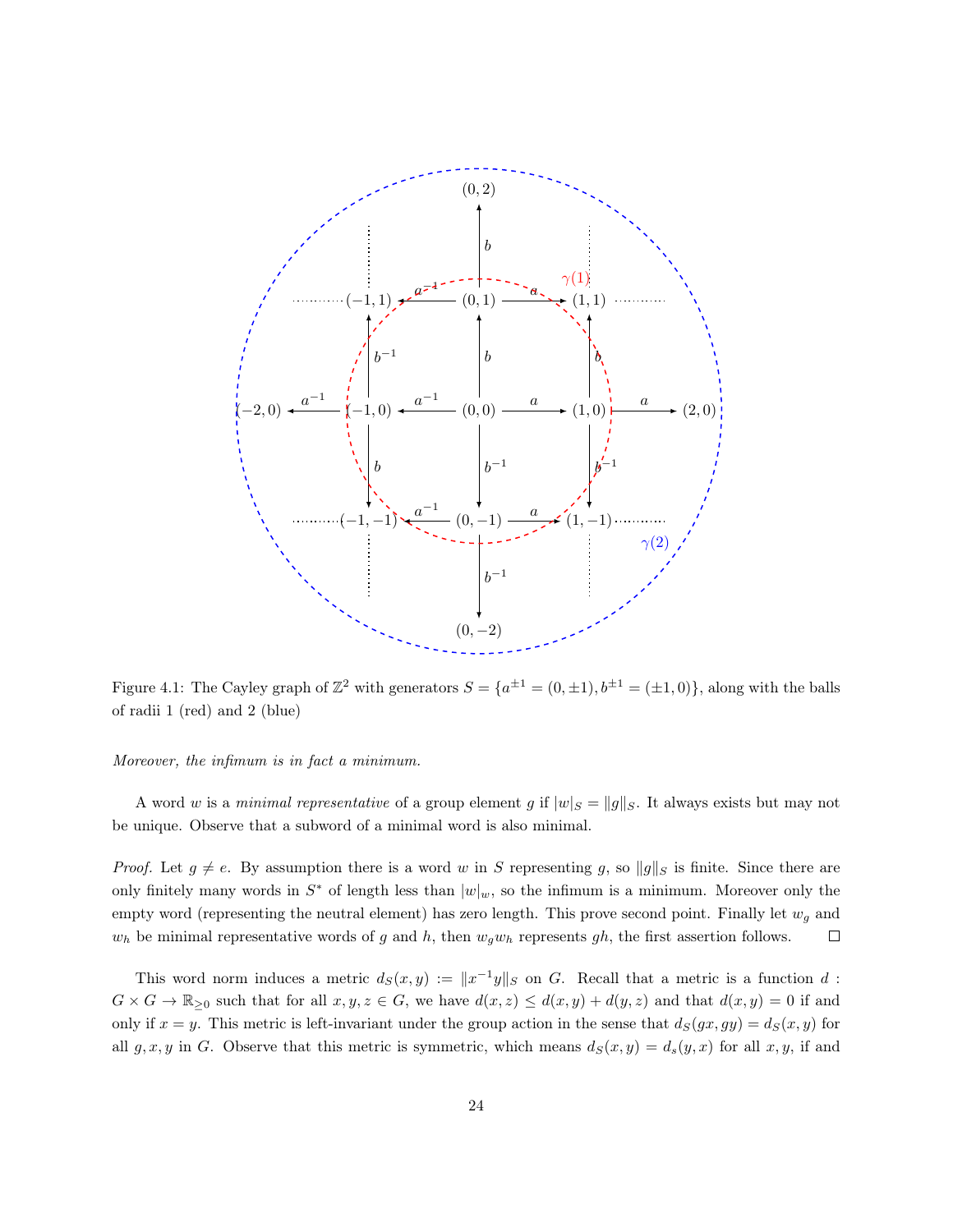only if S is symmetric.

When we identify the group G with the vertices of its Cayley graph  $\Gamma_{G,S}$ , the metric  $d_S$  coincides with the metric inherited by the vertex set when we declare that each oriented edge labelled by s has length 1. It implies that the path in  $\Gamma_{G,S}$  defined by following edges labelled by the letters of a minimal word w is a geodesic (i.e. shortest) path from the starting point x to the end point  $y = xw$ .

### <span id="page-25-0"></span>4.2 Growth function

**Definition 4.2.0.1.** The ball of radius  $\ell$  and centre x in  $(G, d_S)$  is the set

$$
B_{G,S}(x,\ell) := \{ y \in G : d_S(x,y) \le \ell \}.
$$

The growth function of G with respect to  $(S)$  counts the sizes of the balls

$$
\gamma_{G,S}(\ell) = \#B_{G,S}(x,\ell) .
$$

By left-invariance, the size of a ball in a group depends only on the radius  $\ell$  and not on the centre x. To fix ideas, one may choose  $x = e$ .

Let us say that two functions  $f, g$  are equivalent when there exists  $c > 0$  such that  $g(\frac{1}{c}\ell) \leq f(\ell) \leq g(c\ell)$ for all  $\ell \geq 0$ . The next lemma ensures that the equivalence class of  $\gamma_{G,S}(\ell)$  does not depend on S. This class is called the growth *rate* of G, and denoted by abuse of notation  $\gamma_G(\ell)$ .

**Lemma 4.2.0.2.** Let  $(S)$  and  $(T)$  be two finite weighted generating sets of the group  $G$ , then there exists  $c > 0$  such that  $\gamma_{G,S}(\ell) \leq \gamma_{G,T}(c\ell)$  for all  $\ell$ .

*Proof.* Let  $c := \max\left\{ \frac{\|s\|_T}{\|s\|_S} \right\}$  $\frac{\|s\|_T}{\|s\|_S}$   $|s \in S\} \in ]0, \infty[$ . If  $g \in B_{G,S}(\ell)$  then there exists a minimal representative word  $w = s_1 \dots s_n$  in  $S^*$  we have

$$
||g||_T \le \sum_{i=1}^n ||s_i||_T \le c \sum_{i=1}^n ||s_i||_S \le c\ell.
$$

 $\Box$ 

#### **Definition 4.2.0.3.** A group  $G$  has

- polynomial growth if  $\gamma_G(\ell)$  is bounded above by a polynomial function,
- exponential growth if there is  $c > 0$  such that  $\gamma_G(\ell) \geq \exp(c\ell)$  for all  $\ell$ ,
- intermediate growth if  $\gamma_G(\ell)$  is greater than any polynomial function and lesser than any exponential function:

$$
\forall d \in \mathbb{Z}, \alpha \in \mathbb{R}_{>0}, \exists N, \forall \ell \ge N, \ell^d \le \gamma_G(\ell) \le \exp(\alpha \ell).
$$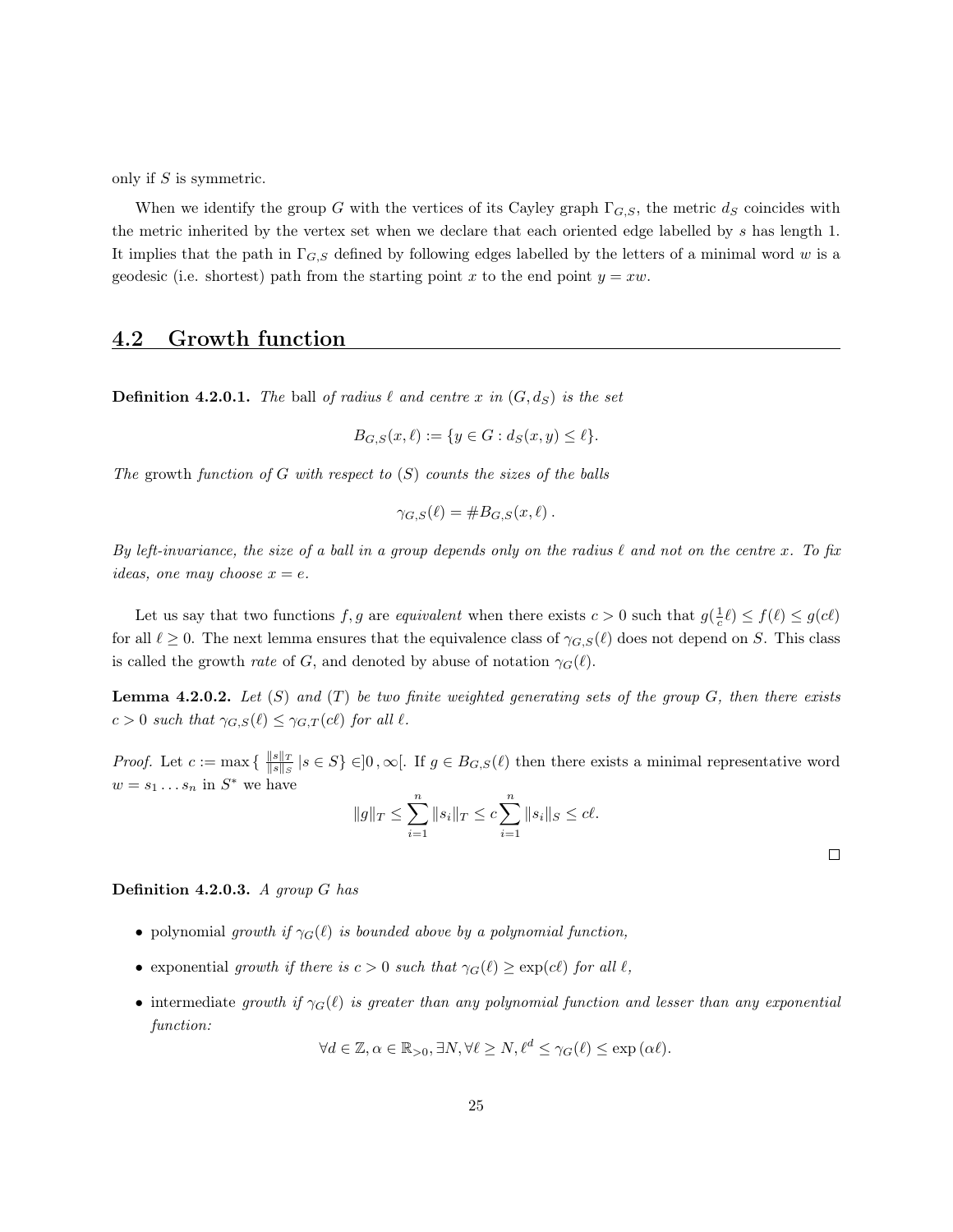Another, equivalent, way to describe the type of growth is to consider  $\alpha = \lim_{\ell \to \infty} \sqrt[\ell]{\gamma_G(\ell)}$  the exponential growth rate<sup>[1](#page-26-0)</sup>. One can show by direct computation that  $\alpha > 1$  if ad only if G has exponential growth rate.

**Proposition 4.2.0.4.** The growth function of  $\mathbb{Z}^2$  with generators  $S = \{a^{\pm 1} = (0, \pm 1), b^{\pm 1} = (\pm 1, 0)$  satisfies

 $\gamma_{\mathbb{Z}^2,S}(\ell) = 2\ell^2 + 2\ell + 1$ 

*Proof.* We proceed by induction on the radius of the ball. For  $\ell = 0, 1$  the formula holds. Assume it is true for  $\ell - 1 > 0$ . The sphere of radius  $\ell$  in the Cayley graph corresponds to a discrete square of diagonal  $2\ell + 1$ , hence is of size  $4(\ell + 1) - 4 = 4\ell$ . We get

$$
\gamma_{\mathbb{Z}^2,S} = 2(\ell - 1)^2 + 2(\ell - 1) + 1 + (4\ell)
$$
  
= 2\ell^2 - 4\ell + 2 + 2\ell - 2 + 1 + (4\ell)  
= 2\ell^2 + 2\ell + 1

Accordingly we can show, e.g. by induction on the dimension d, that  $\mathbb{Z}^d$  with the standard set of generators, has growth a polynomial of degree  $d$  (*hint*: fix one coordinate on the sphere on the Cayley graph.)

**Proposition 4.2.0.5.** The growth function of  $\mathbb{F}_d$  with generators  $S = \{a_1^{\pm 1}, \ldots, a_d^{\pm 1}\}$  satisfies

$$
\gamma_{\mathbb{F}_d,S}(\ell) = \frac{2d(2d-1)^{\ell+1}}{2(d-1)}
$$

*Proof.* We carry the proof for  $d = 2$ , the other cases are treated similarly. Since the group is free, if g is an element of length  $\ell \geq 1$ , then gs has length  $\ell + 1$  for all but one of the 2d elements of S. Hence the size of the sphere of radius  $\ell + 1$  is  $2d - 1$  the size of the one of radius  $\ell$ , and the growth is a geometric sequence of common ration  $2d - 1$ . Hence the result.  $\Box$ 

**Proposition 4.2.0.6.** The growth function of the Heisenberg group  $\mathbb{H} = \langle \begin{pmatrix} 1 & 1 & 0 \\ 0 & 1 & 0 \\ 0 & 0 & 1 \end{pmatrix}, \begin{pmatrix} 1 & 0 & 0 \\ 0 & 1 & 1 \\ 0 & 0 & 1 \end{pmatrix} \rangle$  has growth function equivalent to a polynomial of degree 4.

*Proof.* Let  $x = \begin{pmatrix} 1 & 1 & 0 \\ 0 & 1 & 0 \\ 0 & 0 & 1 \end{pmatrix}$ ,  $y = \begin{pmatrix} 1 & 0 & 0 \\ 0 & 1 & 1 \\ 0 & 0 & 1 \end{pmatrix}$ ,  $z = \begin{pmatrix} 1 & 0 & 1 \\ 0 & 1 & 0 \\ 0 & 0 & 1 \end{pmatrix}$ . Since the degree of the polynomial does not depend on the generating set, we carry the proof for  $S = \{x, y, z\}^{\pm 1}$ 

First notice  $[x, y] = z$  (so  $[y, x] = z^{-1}$  and  $yxz^{-1} = xy$ ) and that z commutes with x and y (Hence we can put any word of  $\mathbb{H}$  under a normal form  $x^a y^b z^c$ ). Moreover  $x^a y^b = \begin{pmatrix} 1 & a & ab \\ 0 & 1 & b \\ 0 & 0 & 1 \end{pmatrix}$  and  $\begin{bmatrix} x^a, y^b \end{bmatrix} = \begin{pmatrix} 1 & 0 & ab \\ 0 & 1 & 0 \\ 0 & 0 & 1 \end{pmatrix}$ (generally  $\begin{pmatrix} 1 & a & c \\ 0 & 1 & b \\ 0 & 0 & 1 \end{pmatrix} \times \begin{pmatrix} 1 & \alpha & \gamma \\ 0 & 1 & \beta \\ 0 & 0 & 1 \end{pmatrix}$  $= \begin{pmatrix} 1 & a+\alpha & c+\gamma+a\beta \\ 0 & 1 & c+\gamma \\ 0 & 0 & 1 \end{pmatrix}$ ). Hence  $||x^a y^b z^c|| \leq |a| + |b| + 4|\sqrt{|c|}| + (c - |\sqrt{|c|}|^2)$  $|a| + |b| + 4\sqrt{|c|} + (c^2 - (\sqrt{c} - 1)^2) \le |a| + |b| + 6\sqrt{|c|} + (c^2 - (\sqrt{c} - 1)^2)$ 

<span id="page-26-0"></span><sup>&</sup>lt;sup>1</sup>This limit exists because the log of the growth is a subadditive function, hence  $\log \gamma_{G,S}(\ell + m)/\ell + m$  converges by Fekete lemma and so does  $\sqrt[\ell]{\gamma_{G,S}(\ell)} = \exp \log \gamma_{G,S}(\ell)/\ell$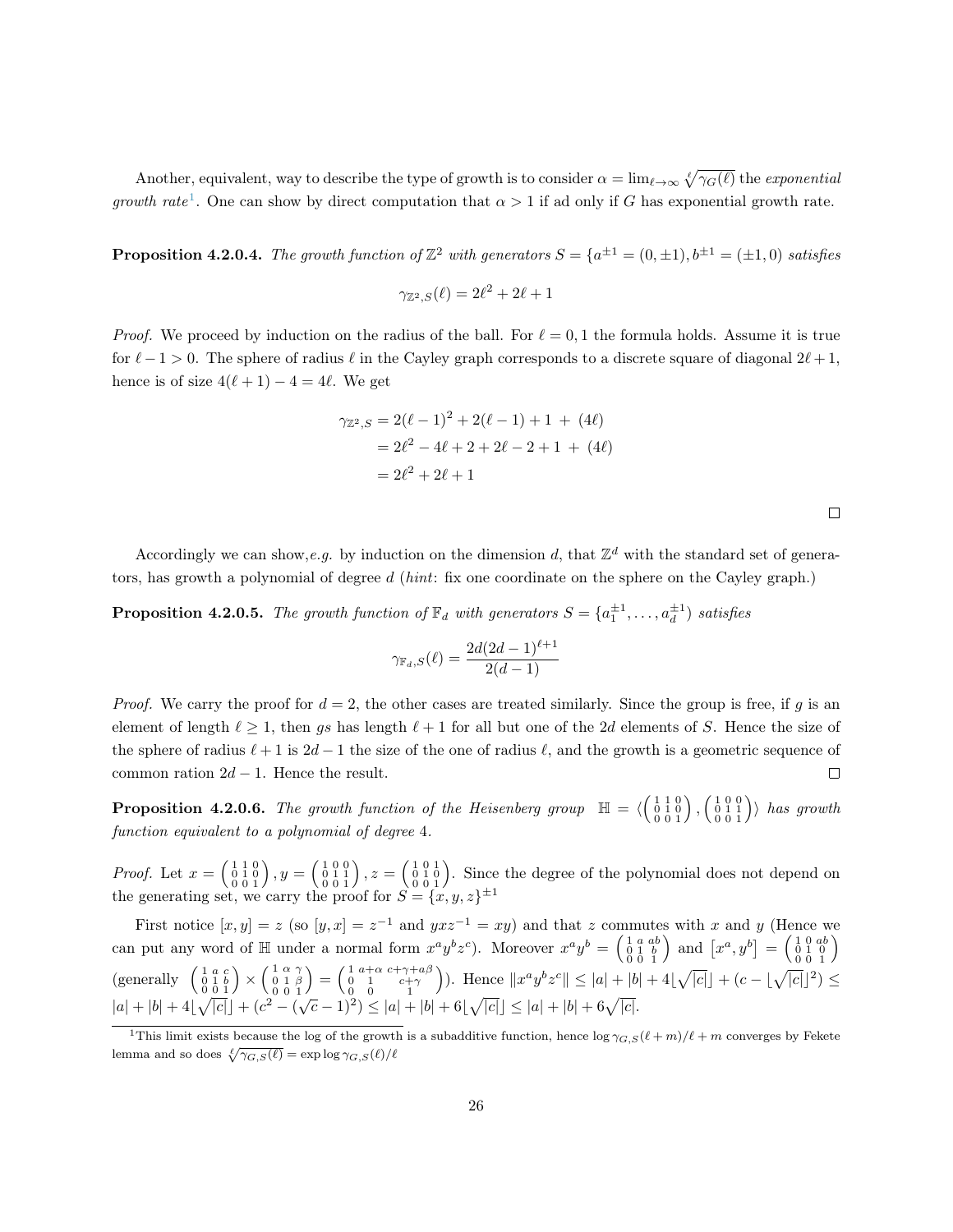On the other hand we have that  $||x^a y^b z^c|| \ge |a| + |b|$ , because the a and c coordinate behave like additive groups.

In addition  $||x^a y^b z^c|| \ge \sqrt{|c|} - 1$ , because one need at least  $|\sqrt{|c|}| + c - (|\sqrt{|c|}|)^2$  elements which is greater or equal than  $\lfloor \sqrt{|c|} \rfloor + c - (\lfloor \sqrt{|c|} \rfloor)^2 \ge \sqrt{|c|} - 1.$ 

Hence

$$
\frac{1}{2} (|a|+|b|+\sqrt{|c|}-1) \leq \|x^a y^b z^c\| \leq |a|+|b|+6\sqrt{|c|}
$$

We are now able to conclude by counting the number of possible (pairwise different)  $x^a y^b z^c \in \mathbb{H}$  in balls of radii  $\ell$ .  $\Box$ 

<span id="page-27-1"></span>**Lemma 4.2.0.7.** If  $H \leq G$  is a subgroup of finite index, then

$$
\gamma_H(\ell) \asymp \gamma_G(\ell)
$$

*Proof.* Assume  $G = \langle S \rangle$  and  $H = \langle T \rangle$ . Since changing the generating set does not change the asymptotic behaviour of the growth function, we can take  $G = \langle S \cup T \rangle$ . This immediately gives  $\#B_G(\ell) = \gamma_H(\ell) \geq \gamma_G(\ell)$ . Now to get the other direction, since H is of finite index, there exists  $g_1, \ldots, g_k$  such that  $G = \bigcup_i g_i H$ . In particular, for each element  $g \in G$  there exists a unique i such that  $g_i g \in H$ . Moreover as  $g = s_1 \dots g_k | s_i \in$ S, we can write  $gg_i = s_1t_1 \cdot (t_1^{-1}s_2)t_2 \ldots (t_{k-1}^{-1}s_k)g_i$ , such that each  $t_j^{-1}s_{j+1}t_{j+1}$  belong to H. Let  $K =$  $\max_i \|t_j^{-1}s_{j+1}t_{j+1}\|_H$ , we get  $\gamma_G(\ell) \leq \gamma_H(K\ell)$ .  $\Box$ 

### <span id="page-27-0"></span>4.3 Milnor problem

As we saw, the growth function of a group is a nice way to classify groups, since it is invariant from the generating set set. A first obvious observation is:

Proposition 4.3.0.1. A group has finite growth if and only if it is finite.

But a more interesting question is to know if the growth somehow characterize an algebraic property. As for Burnside problem in 1902, the examples of growth of infinite growth showed until the eighties a dichotomy: it was either polynomial or exponential. Whence the question of Milnor:

- **Question 4.3.0.2** (Milnor 1968 [\[Mil68\]](#page-37-10)). 1. Are there groups of intermediate growth between polynomial and exponential?
	- 2. What are the groups with polynomial growth?

The first question was solved by Gromov, who showed sec:poly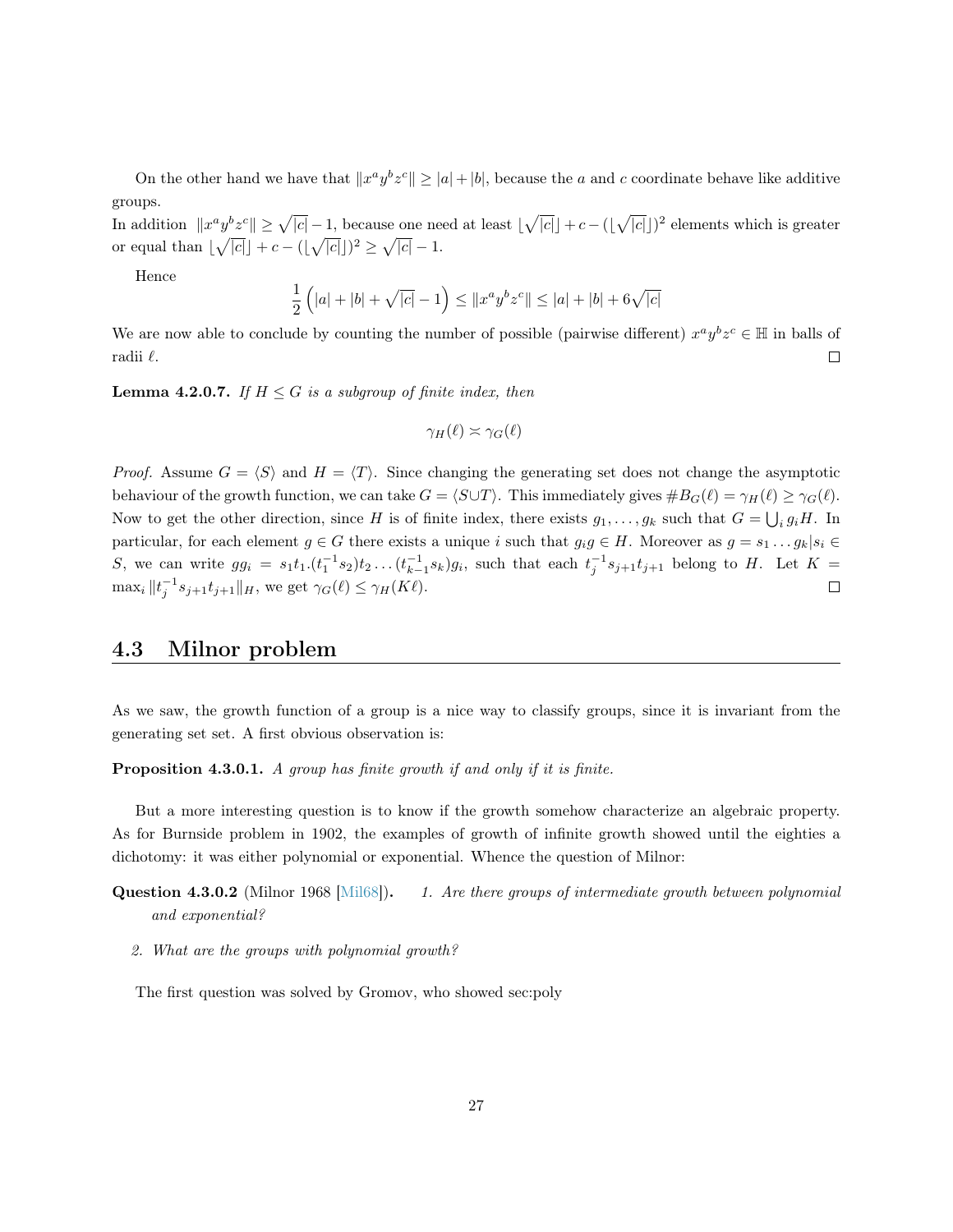

Figure 4.2: A (very) rough summarize of Milnor problem.

### <span id="page-28-0"></span>4.4 Gromov theorem on polynomial growth

We state here a deep result of Gromov without giving a proof. Yet it worth mentioning it for it completes the picture of growth of group and is probably one of the most important theorem in geometric group theory

**Definition 4.4.0.1** ((virtually) nilpotent group). A group  $G$  is called nilpotent if the sequence

$$
G = G_0 \triangleright G_1 \triangleright \cdots \triangleright G_n = \{1\}
$$

where  $G_{i+1} = [G_i, G]$ , ends in finitely many steps. A group G is called virtually nilpotent if it has a subgroup of finite index which is nilpotent.

Notice that Abelian groups are 1-step nilpotent, and in some sense, nilpotency is a generalization of commutativity.

We saw that Abelian groups have polynomial growth. The following is the natural generalization:

Theorem 4.4.0.2. Bass, Guivarc'h 1972-73 A nilpotent group as polynomial growth.

The proof of this theorem is mostly tedious but does not involve any really new construction. However the reciprocal lead to numerous innovations and remains a very deep and difficult theorem whose proof would be itself a full course.

Theorem 4.4.0.3 (Gromov 1981 [\[Gro81\]](#page-37-11)). A group has polynomial growth if and only if it is virtually nilpotent.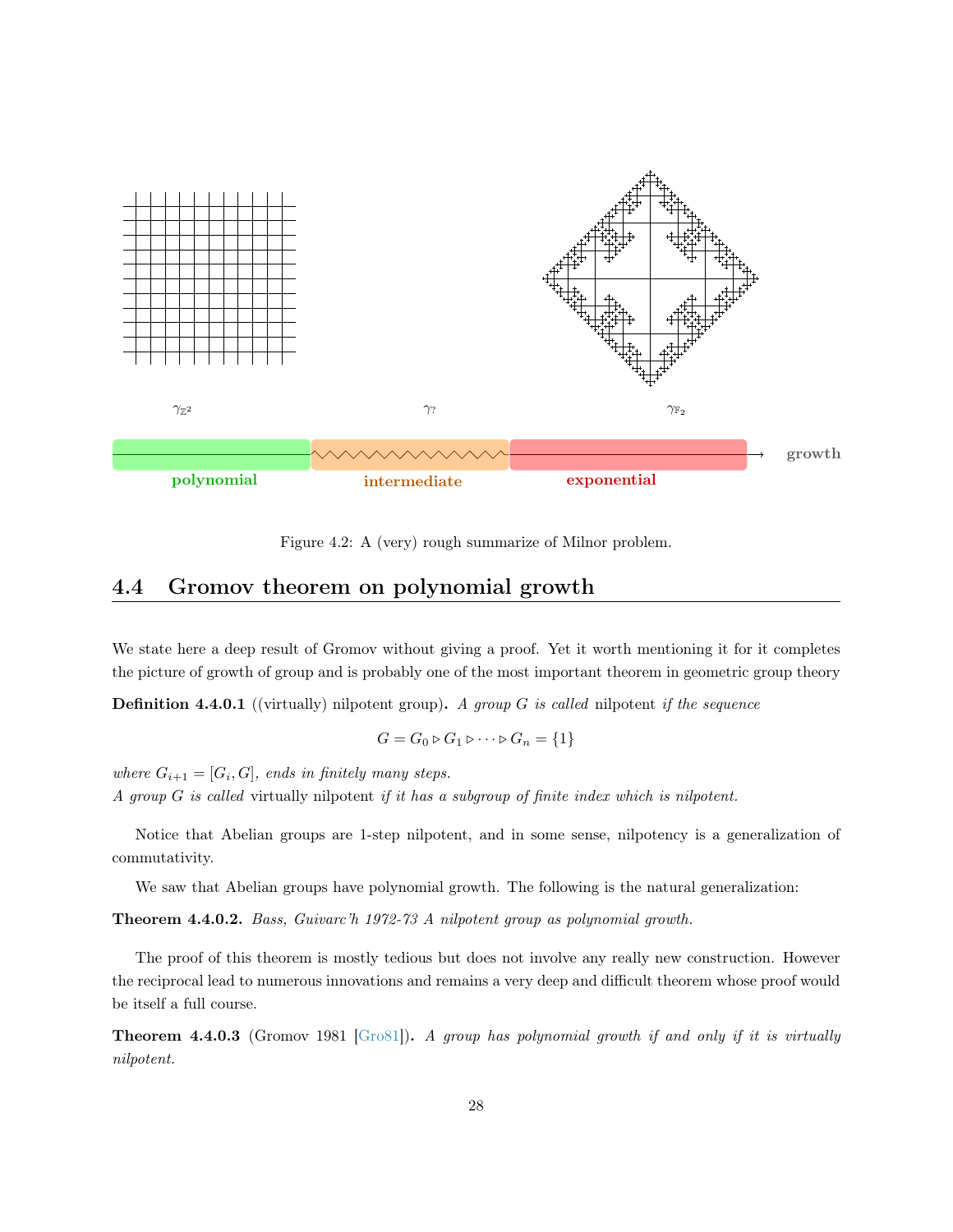This theorem has multiple consequences in geometric and combinatorial group theory. For instance, with the following:

<span id="page-29-1"></span>**Lemma 4.4.0.4.** Let  $G \triangleright H$  be groups. For each element  $g \in G$ , the order of  $gH$  in  $G/H$  divides the order of g in G

*Proof.* Let  $\gamma > 0$  be the order of g in G. We have in  $G/H$  that  $(gH)^{\gamma} = g^{\gamma}H = \mathbb{1}H = H$ , so the order of  $qH$  in  $G/H$  divides  $\gamma$  $\Box$ 

and

Lemma 4.4.0.5. An infinite nilpotent group has elements of infinite order

Proof. We prove the reciprocal, by induction on the nilpotency class. If it is 1 (i.e. the group is Abelian), we already proved the result in Lemma  $2.0.0.3$ . Otherwise, let G be a Burnside group of nilpotency class d. The group  $[G, G]$  is torsion free (for it is a subgroup of G), and is  $d-1$  step nilpotent, hence finite by the induction hypothesis. Moreover  $G/[G, G]$  is Abelian and torsion (Lemma [4.4.0.4\)](#page-29-1), hence finite, since  $|G|$  =  $|G/[G, G]| \times |[G, G]|$ , G is finite.  $\Box$ 

We get:

<span id="page-29-2"></span>Corollary 4.4.0.6. An infinite Burnside group has super-polynomial growth.

And indeed, as we are going to show, the Grigorchuk group, studied Section [3.3,](#page-18-0) grows faster than any polynomial.

### <span id="page-29-0"></span>4.5 A group of intermediate growth

As we saw Proposition [3.3.1.2,](#page-19-2) the Grigorchuk group is infinite. Since it is also Burnside, we know that is as super polynomial growth (see Corollary [4.4.0.6,](#page-29-2) but this will be proven explicitly later in Section [4.5.1\)](#page-30-0). Beside being the first example of such a group, Grigorchuk group (and more generally automaton groups) are of the highest importance in the study of groups of intermediate growth: indeed all<sup>[2](#page-29-3)</sup> known examples of groups of intermediate growth are based on automaton groups. Here we give an (hopefully) self-contained proof that the Grigorchuk group is of intermediate growth. Our proofs and plan is based on several articles with the same purpose [\[GP08,](#page-37-12) [dlH00,](#page-36-0) [Zuk06\]](#page-38-0), simplify the original proof [\[Gri84\]](#page-37-13).

<span id="page-29-3"></span><sup>&</sup>lt;sup>2</sup>In a recent preprint [\[Nek18\]](#page-38-1), Nekrashevych constructs simple groups of intermediate growth. This construction does not involve directly automaton groups but is based on a dynamical system inspired by the Grigorchuk group.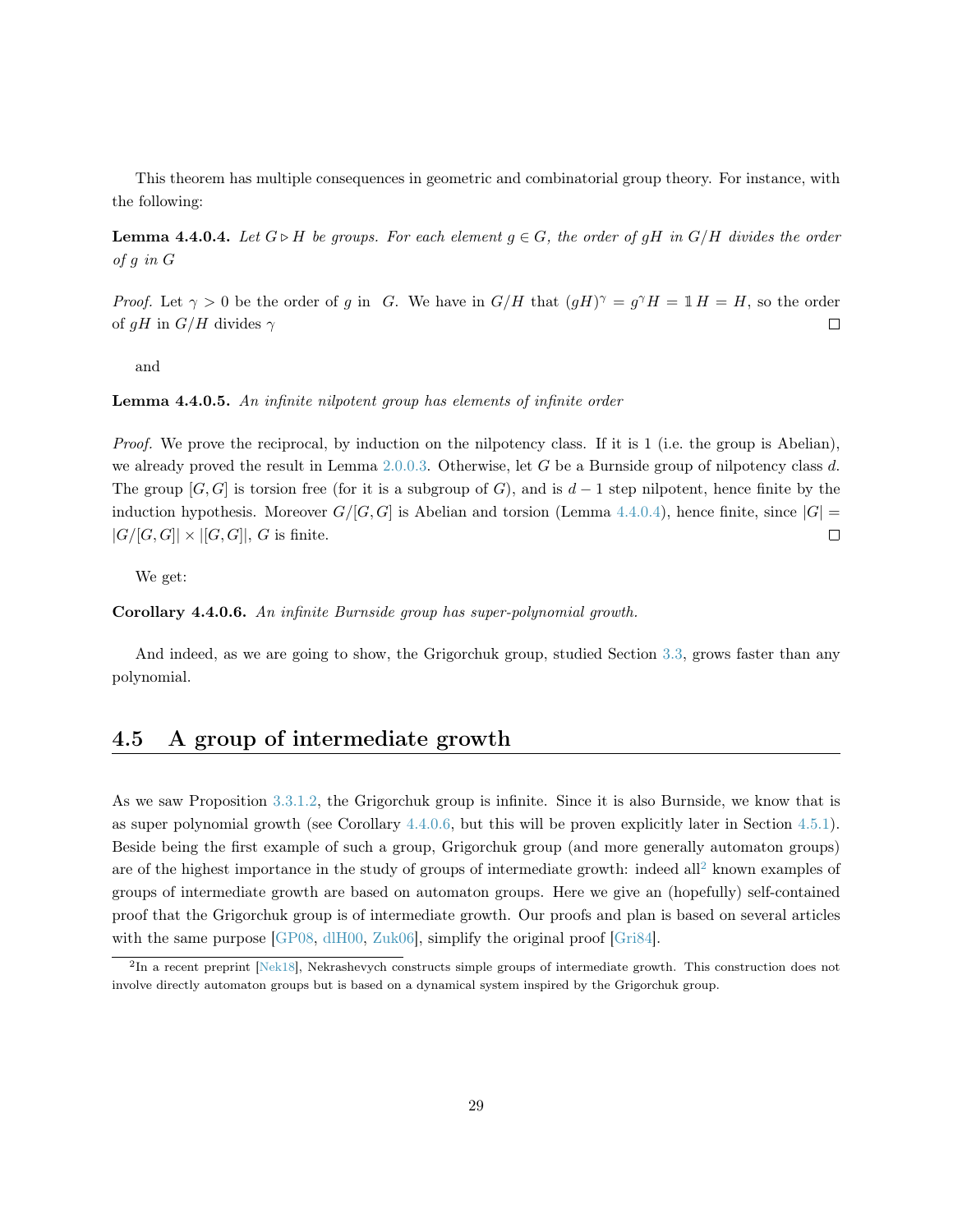#### <span id="page-30-0"></span>4.5.1 The Grigorchuk group has superpolynomial growth

In order to prove that the Grigorchuk group has superpolynomial growth, we are going to apply a two-fold strategy: first we are going to focus to a group, the stabilizer of the first level, and show that it is of finite index ; then we will show that this group surjects on two copy of itself, thus cannot have polynomial growth.



Figure 4.3: General strategy of the proof of superpolynomiality of the Grigorchuk group.

<span id="page-30-2"></span>**Definition 4.5.1.1** (Stabilizer). Let G be an automaton group on alphabet  $\Sigma$ . The stabilizer of the n-th level is the subgroup of elements g of G that leave words of size at most n invariant.

$$
St_{\langle G \rangle}(n) = \{ g \in G | \forall \mathbf{u} \in \Sigma^n, g.\mathbf{u} = \mathbf{u} \} .
$$

This set is always a subgroup of  $G$ , but in the case of the Grigorchuk group we can elaborate, using the normal form [\(NF\)](#page-21-3):

<span id="page-30-1"></span>**Lemma 4.5.1.2.** The stabilizer of the first level of the Grigorchuk group is generated by  $\{b, c, d, aba, aca, ada\}$ . Moreover it has finite index 2.

*Proof.* Using [\(NF\)](#page-21-3), we know that all elements of the Grigorchuk group can be written  $a^{\varepsilon_0}x_1ax_2a...ax_ia...ax_\ell a^{\varepsilon_\ell}$ with  $\varepsilon_0, \varepsilon_\ell \in \{0, 1\}$  and  $x_j \in \{b, c, d\}$ . We can check that  $b, c, d \in \text{St}_{\langle G \rangle}(1)$  and so do aba, aca and ada, but  $a \notin St_{\langle G \rangle}(1)$  (because a flips the first letter). More precisely we can show, by induction on the length of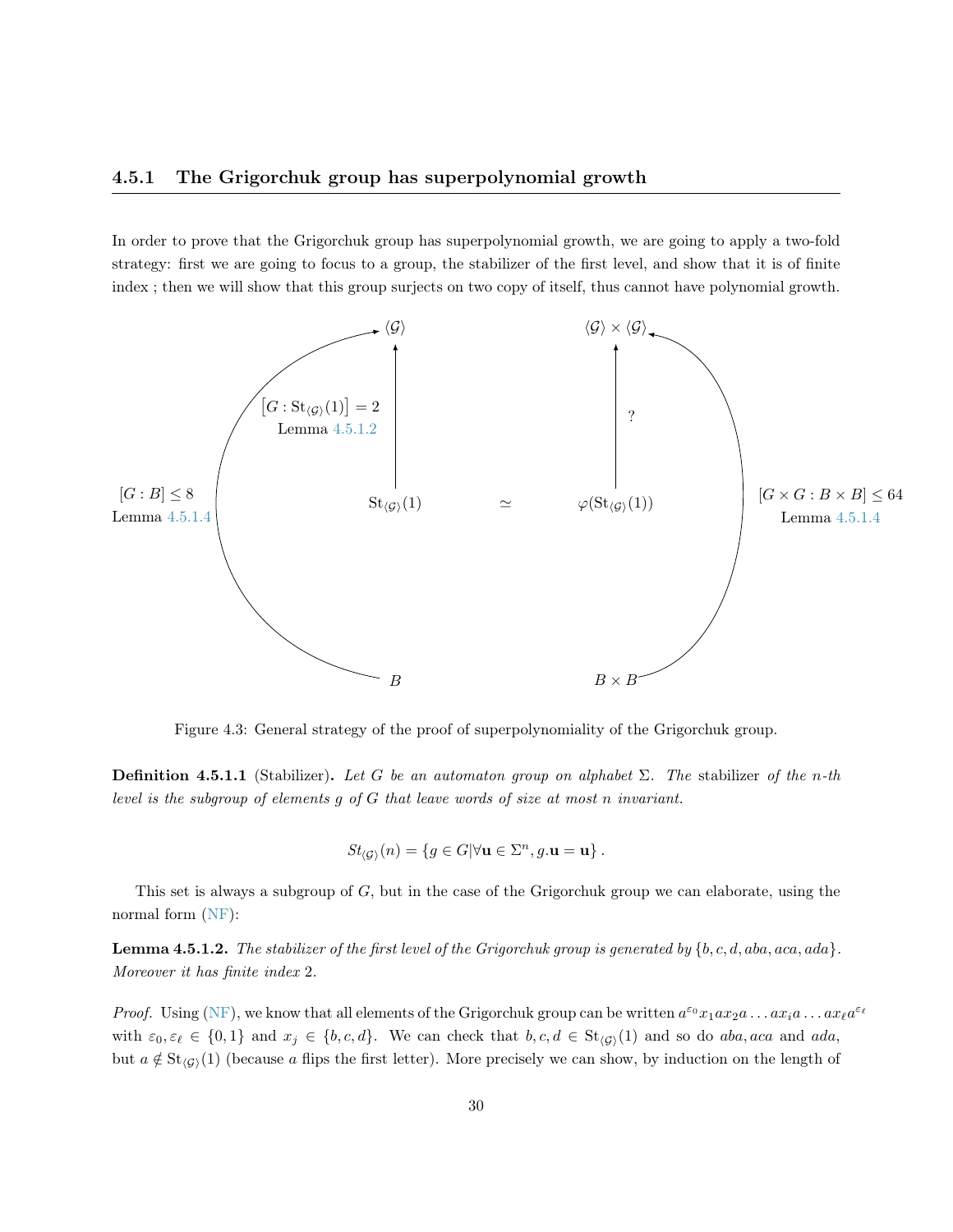the element, that an element is in  $St_{\langle G \rangle}(1)$  if and only if it can be written with an even number of a. This plus [\(NF\)](#page-21-3) gives that  $St_{\langle G \rangle}(1) = \langle b, c, d, aba, aca, ada \rangle$ . Moreover this also means that  $\langle G \rangle = St_{\langle G \rangle}(1) \cup aSt_{\langle G \rangle}(1)$ ,  $\Box$ thus that  $St_{\langle G \rangle}(1)$  is a subgroup of index 2.

More generally, we can prove a result that will be important to prove subexponentiality:

**Lemma 4.5.1.3.** The n-th level stabilizer has finite index bounded by  $2^{2^n-1}$ .

Proof. Going back to the definition of index, we are looking for the minimal number of element of G such that  $\langle G \rangle = \bigcup_g gSt_{\langle G \rangle}(n)$ . Consider the subgroup  $T_n$  of automorphisms acting only on the first n level of the tree. Then  $\langle \mathcal{G} \rangle = \bigcup_{g \in T_n} g \text{St}_{\langle \mathcal{G} \rangle}(n)$ , and using fractalness of the action (Proposition [3.3.1.3\)](#page-19-3) and the transitivity of  $\langle \mathcal{G} \rangle$  on the first level we get  $T_n \leq \langle \mathcal{G} \rangle$ . The result follows since  $|T_n| = 2^{2^n - 1}$ .  $\Box$ 

Define the morphism  $\varphi : \text{St}_{\langle G \rangle}(1) \to \langle \mathcal{G} \rangle \times \langle \mathcal{G} \rangle, g \mapsto (g_{|0}, g_{|1})$ . This is a surjection componentwise, because:

- $\varphi(b) = (a, c)$ •  $\varphi(aba) = (c, a)$
- $\varphi(c) = (a, d)$ •  $\varphi(aca) = (d, a)$
- $\varphi(d) = (1, b)$ •  $\varphi(ada) = (b, 1)$

whence  $\varphi(\text{St}_{\langle G \rangle}(1)) \simeq \text{St}_{\langle G \rangle}(1)$ .

<span id="page-31-0"></span>**Proposition 4.5.1.4.** The group  $St_{(G)}(1) \simeq \varphi(St_{(G)}(1)) \leq \langle \mathcal{G} \rangle \times \langle \mathcal{G} \rangle$  is of finite index.

*Proof.* Define  $B = \langle b \rangle^{\langle \langle G \rangle \rangle} = \langle g^{-1}bg, g \in \langle G \rangle \rangle$ . Since  $\langle G \rangle = \langle a, b, d \rangle$ ,  $\langle G \rangle / \langle B \rangle$  is a quotient of  $\langle a, d \rangle$  which is of order 8 (since  $a^2 = d^2 = (ad)^4 = 1$ ). Hence  $[\langle \mathcal{G} \rangle : B] \leq 8$ . Now consider  $\varphi(\text{St}_{(G)}(1))$ . We have  $\varphi(\text{St}_{(G)}(1)) \supset \langle \varphi(d), \varphi(ada)\rangle = \langle (b, 1), (d, 1)\rangle$ . Then for any  $\text{St}_{(G)}(1) \ni x$ with  $\varphi(x) = x_0, x_1$  we have  $\varphi(d^x) = (x_0^{-1}, x_1^{-1})(1, b)(x_0, x_1) = (1, b^x)$ , whence  $1 \times B \subset \varphi H$ . The same reasoning using ada gives  $B \times 1 \subset \varphi H$  so  $B \times B \subset \varphi H$ . We obtain  $B \times B \subset \varphi \text{St}_{\langle G \rangle}(1) \simeq \text{St}_{\langle G \rangle}(1) \times \text{St}_{\langle G \rangle}(1) \subset$  $\langle \mathcal{G} \rangle \times \langle \mathcal{G} \rangle$ . We get that  $[\langle \mathcal{G} \rangle \times \langle \mathcal{G} \rangle : \text{St}_{\langle \mathcal{G} \rangle}(1) \times \text{St}_{\langle \mathcal{G} \rangle}(1)] \leq [\langle \mathcal{G} \rangle \times \langle \mathcal{G} \rangle : B \times B] = [\langle \mathcal{G} \rangle : B] \leq 8^2 = 64.$  $\Box$ 

Using the former and Lemma [4.2.0.7](#page-27-1) we get

$$
\gamma_G(\ell) \asymp \gamma_{G \times G}(\ell) ,
$$

whence the growth function cannot be a polynomial.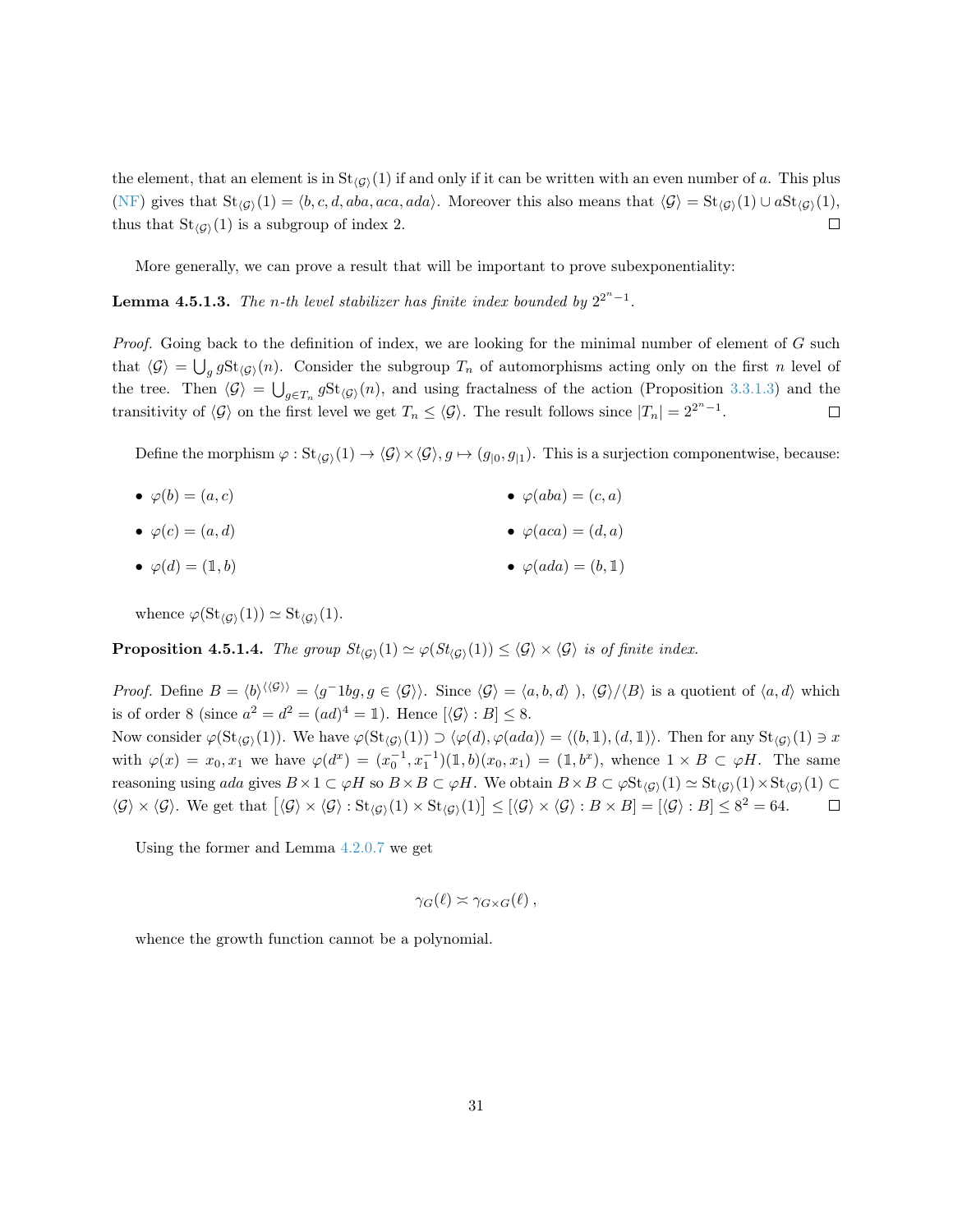#### <span id="page-32-0"></span>4.5.2 The Grigorchuk group has subexponential growth

The basic idea in this section is to consider the subgroup of stabilizer of the first level, in order to apply  $\varphi$ three times. In this process we are going to get 8 words for each element of  $St_{\langle G \rangle}(3)$ , and the key property will be that the sum of these words will be shorter than the length of the original word. Using this and the fact that stabilizers have finite index in the Grigorchuk group, we will prove subexponential growth.

**Lemma 4.5.2.1.** Let  $g \in St_{\langle \mathcal{G} \rangle}(3)$  and  $(g_{000}, \ldots, g_{111}) = \varphi^3(g)$ . Then

$$
|g| \leq 3/4 \sum_{i=000}^{111} |g_i| + 8.
$$

*Proof.* Let  $l_s$  be the number of  $s \in \{b, c, d\}$  in g. We are going to apply a strategy analogous to the last part of the proof of Theorem [3.3.2.2.](#page-19-2) Using the normal form [\(NF\)](#page-21-3), reductions, and  $\varphi$ , we get that

$$
|g_0| + |g_1| \le |g| - l_d + 1
$$
  

$$
|g_00| + |g_11| \le |g_0| + |g_1| - l_c + 2
$$
  

$$
|g_00| + |g_11| \le |g_0| + |g_1| - l_c + 4
$$

Moreover, from the normal form,  $\sum_{i\in\{b,c,d\}} l_i \geq (|g|-1)/2$ , so there exists a generator  $s \in \{b,c,d\}$  such that  $l_s \ge |g|/6 - 1$ . We can now conclude.

 $\Box$ 

We are now able to prove the sub exponentiality of  $St_{\mathcal{G}}(3)$ , which is of finite index in  $\mathcal{G}$ :

**Proposition 4.5.2.2.** The group  $St_{\langle G \rangle}(3)$  has subexponential growth.

Proof. From Lemma [4.5.2.1,](#page-30-2) we get that

$$
B_{\mathsf{St}_{\langle \mathcal{G} \rangle}(1)}(\ell) \subset \prod_{k_{000}+\ldots+k_{111} \leq 3/4\ell+8} B_{\langle \mathcal{G} \rangle}(k_i))
$$

Since  $St_{(G)}(3)$  has finite index in  $\langle \mathcal{G} \rangle$ , the number of element in  $\langle \mathcal{G} \rangle$  that actually belong to  $St_{(G)}(3)$  can be pretty well understood, as we have done in the proof of Lemma [4.2.0.7.](#page-27-1) Hence the exponential growth rates (with respect to the chosen generating sets)  $\alpha = \lim_{\ell \to \infty} \sqrt[\ell]{B_G(\ell)} = \lim_{\ell \to \infty} \sqrt[\ell]{B_G(\ell)}$  are equal.

Now, by definition of exponential growth rate, for any  $\varepsilon > 0$  there exists a constant C such that, for  $\ell$ large enough,  $\gamma_G(\ell) \leq C(\alpha + \varepsilon)^{\ell}$ . We get that

$$
\gamma_{\langle \mathcal{G} \rangle}(\ell) \le C(\alpha + \varepsilon)^{\ell}
$$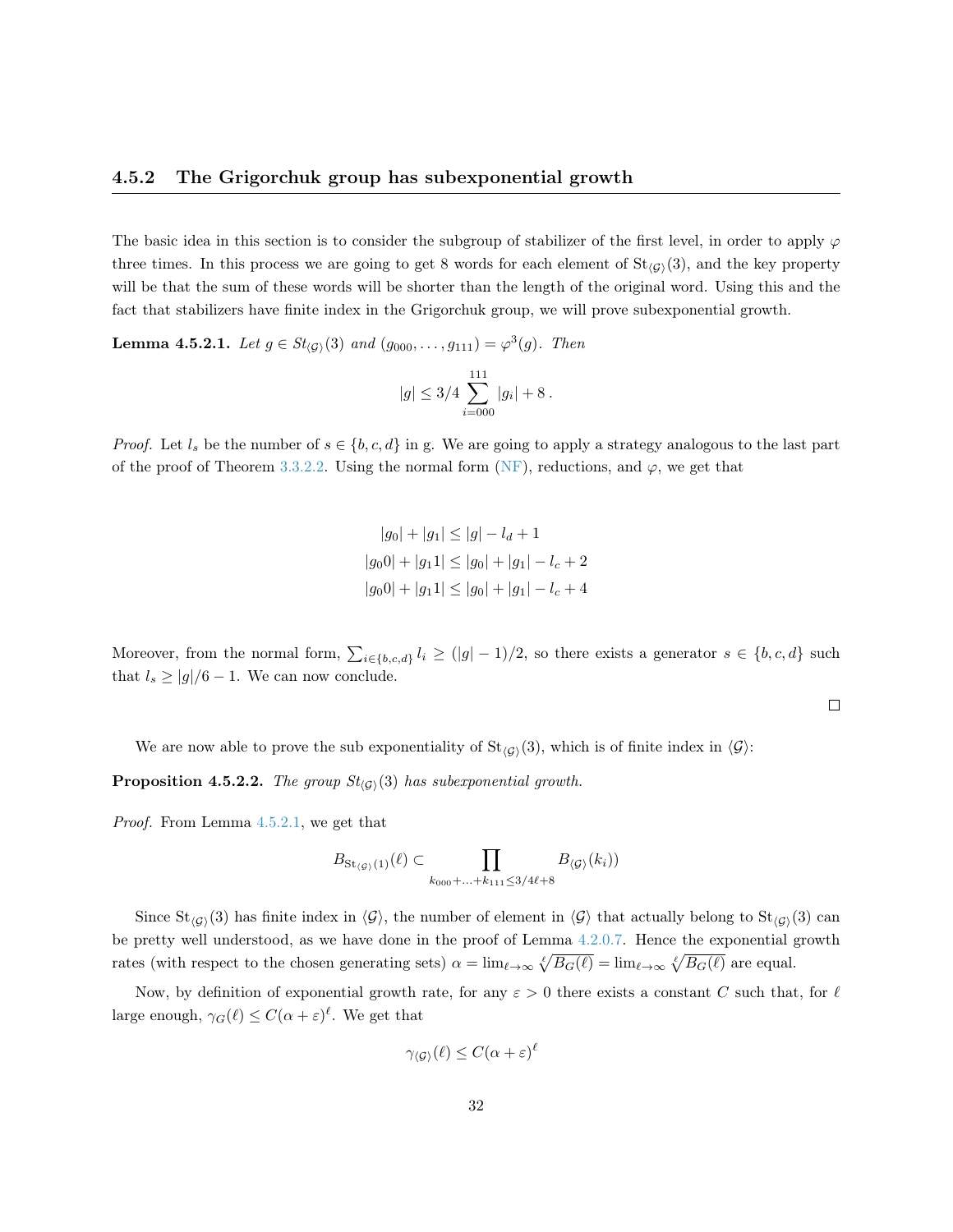Using the upper bound of Lemma [4.5.2.1,](#page-30-2)we get

$$
\gamma_{\mathrm{St}_{\langle \mathcal{G} \rangle}(3)}(\ell) \le C(\alpha + \varepsilon)^{3/4\ell + 8}
$$

Now, taking the  $\ell$ -th root and the limit when  $\ell$  goes to infinity and  $\epsilon$  goes to 0, we obtain

$$
\alpha = \alpha^{3/4}
$$

Hence  $St_{\langle G \rangle}(3)$  has subexponential growth.

We have now every tool to prove:

Theorem 4.5.2.3 (Grigorchuk 1983, [\[Gri84\]](#page-37-13)). The Grigorchuk group has intermediate growth.

### <span id="page-33-0"></span>4.5.3 The exact growth of the Grigorchuk group

This section goes far beyond the scope of this course and is mostly a survey of the research that led Erschler and Zheng, together with Bartholdi, to give an (almost) exact growth estimate for the Grigorchuk group.

In the previous section we proved the Grigorchuk group has intermediate growth, without providing any actual bound. However, it is possible to do so, even if the better the bound the more subbtle the proof. The seminal result is

Theorem 4.5.3.1. Grigorchuk 1983 [\[Gri84\]](#page-37-13) The growth of the Grigorchuk group is intermediate and bounded by √

$$
e^{\sqrt{\ell}} \preccurlyeq \gamma_{\langle \mathcal{G} \rangle}(\ell) \preccurlyeq e^{\alpha \ell} ,
$$

for some  $\alpha = \log_{32} 31 \approx .9908$ .

This upper bound has been later improved by Bartholdi:

**Theorem 4.5.3.2.** Bartholdi 1998 [\[Bar98\]](#page-36-8) Let  $\eta$  be the real root of  $X^3 - X^2 - 2X - 4$  and let  $\alpha = \frac{\log 2}{\log 2 - \log \eta} \approx$ .7674. Then The growth of the Grigorchuk group is bounded by

$$
\gamma_{\langle \mathcal{G} \rangle}(\ell) \preccurlyeq e^{\alpha \ell}.
$$

This was reproved by Muchnik and Pak in [\[MP01\]](#page-37-14) using similar method. Notice that one can get very good upper bounds, approximating this value, using computer [\[BGM18\]](#page-36-9).

On the lower bound hand, the first improvement is due to Leonov:

**Theorem 4.5.3.3.** Leonov 2001 [\[Leo01\]](#page-37-15) Let  $\alpha = \log_{87/22}(2) \approx .504$ . Then The growth of the Grigorchuk group is bounded by

$$
e^{\alpha \ell} \preccurlyeq \gamma_{\langle \mathcal{G} \rangle}(\ell) ,
$$

 $\Box$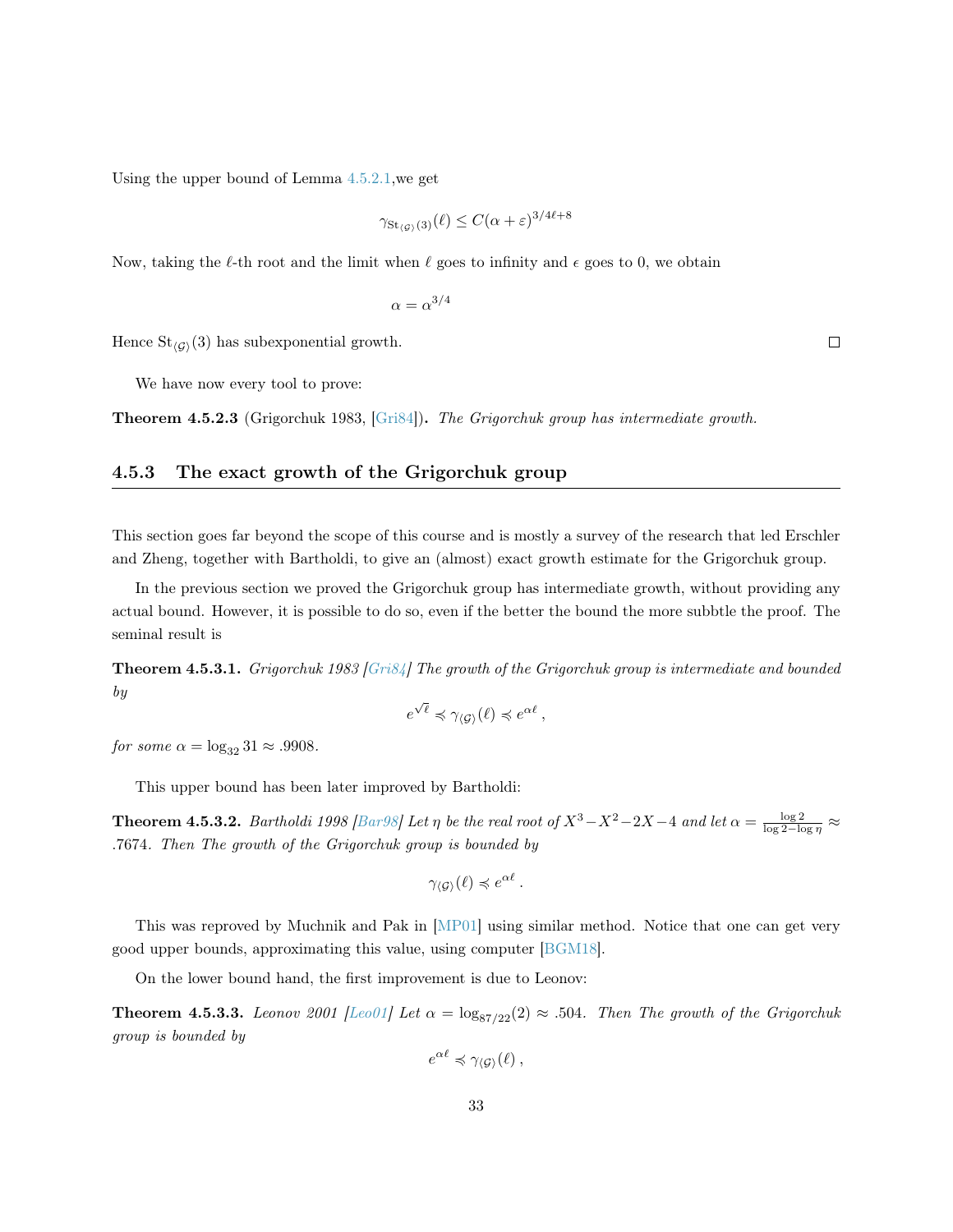This was rapidly improved by Bartholdi using the same method and computer-assisted computations:

**Theorem 4.5.3.4.** Bartholdi 2001 [\[Bar01\]](#page-36-10) Let  $\alpha = .5157$ . Then The growth of the Grigorchuk group is bounded by

$$
e^{\alpha \ell} \preccurlyeq \gamma_{\langle \mathcal{G} \rangle}(\ell).
$$

In his thesis, Brieussel gave a sharper estimate using the same technique as Leonov

**Theorem 4.5.3.5.** Brieussel 2008 [\[Bri08\]](#page-36-11) Let  $\alpha = \min_{\delta + \gamma + \beta = 0} \max\left\{ \frac{\log 2}{\log(4 - 3/2\delta)}, \frac{\log 4}{\log(16 - 6\delta - 3\beta)}, \frac{\log 8}{\log(56 + 2\delta - 4\gamma)} \right\} \approx .5207$ . Then the growth of the Grigorchuk group is bounded by

$$
e^{\alpha \ell} \preccurlyeq \gamma_{\langle \mathcal{G} \rangle}(\ell).
$$

In a recent preprint, Erschler and Zheng gave a somewhat definitive answer by giving a lower bound matching the upper bound up to an  $o(1)$  constant:

Theorem 4.5.3.6. Erschler–Zheng 2018 [\[EZ18\]](#page-37-16) The growth of the Grigorchuk group is intermediate and bounded by

$$
e^{\alpha\ell+o(\ell)} \preccurlyeq \gamma_{\langle \mathcal{G} \rangle}(\ell) \preccurlyeq e^{\alpha\ell} \,,
$$

for  $\alpha = \frac{\log 2}{\log 2 - \log \eta} \approx .7674$  where  $\eta$  is the real root of  $X^3 - X^2 - 2X - 4$ .

Their proof does not use a direct combinatorics analysis of the growth but rather some deep results in random walks.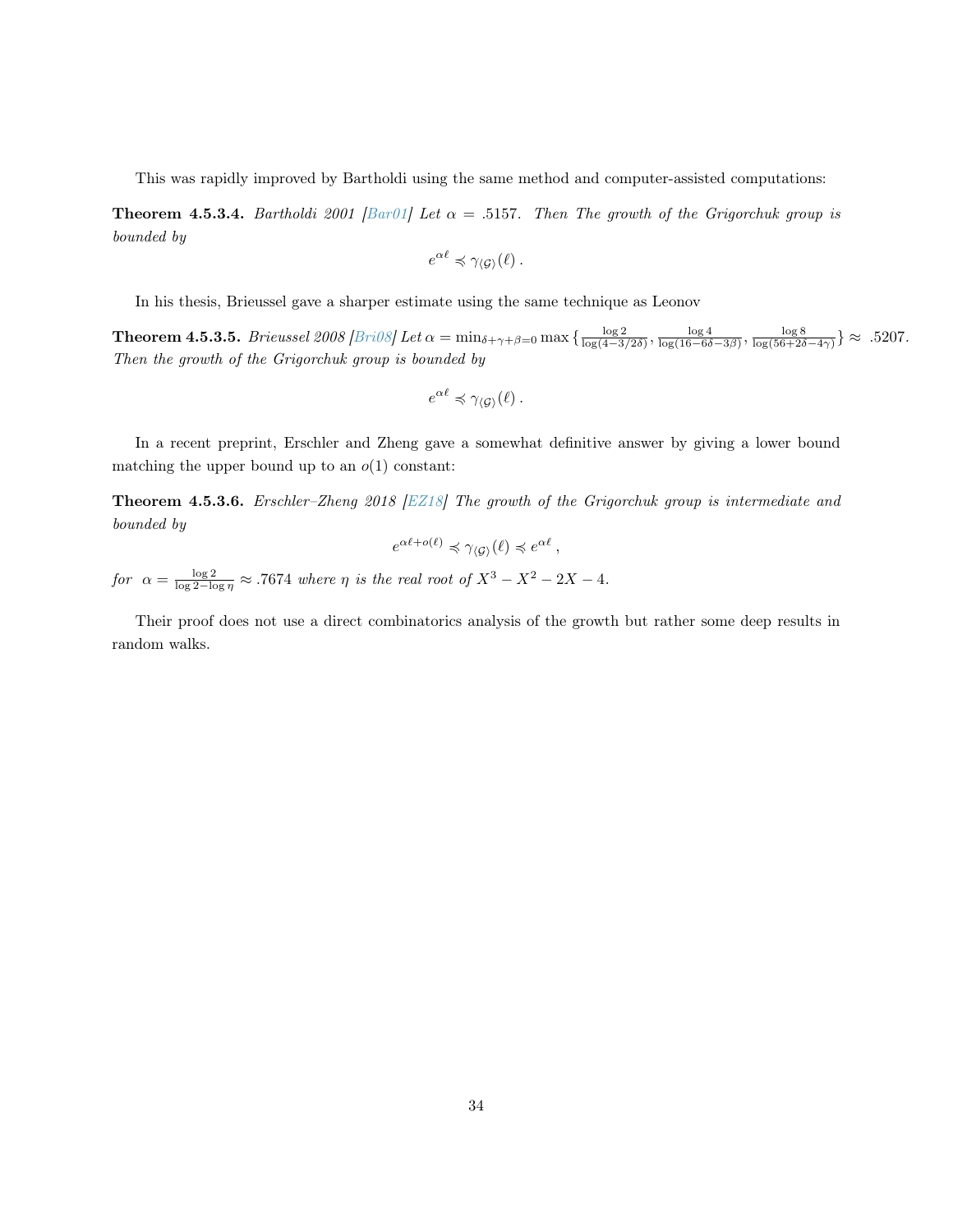## <span id="page-35-0"></span>Chapter 5

## Conclusion

We showed that finitely generated groups form an easy to define set where many counter-intuitive things can occur. On the other hand, Mealy automata are powerful sources of interesting groups. Moreover, the underlying automaton (hence combinatorial) structure allow some proof to be rather short and elementary: we have not used any theorem that goes further a first lecture in group theory.Now consider

These groups generated by Mealy automata have given several other interesting examples, in particular regarding [amenability,](https://en.wikipedia.org/wiki/Amenable_group) by giving an example of amenable but not exponentially amenable group (solving Day Problem) ; and continue to provide candidates to test conjectures.

Beside, the general classes of Mealy automata remains rather badly understand, and the mere question "what are the group that can or cannot be realised as automaton group?" is still widely opens apart from trivial remarks (an automation group has to be finitely generated, residually finite and with decidable word problem, all finite groups can be realised as automaton groups, the class of automation group is closed under direct product).

This goal is (very) partially reached if one consider subclasses of Mealy automata, yet even very restricted classes can contain groups of high complexity.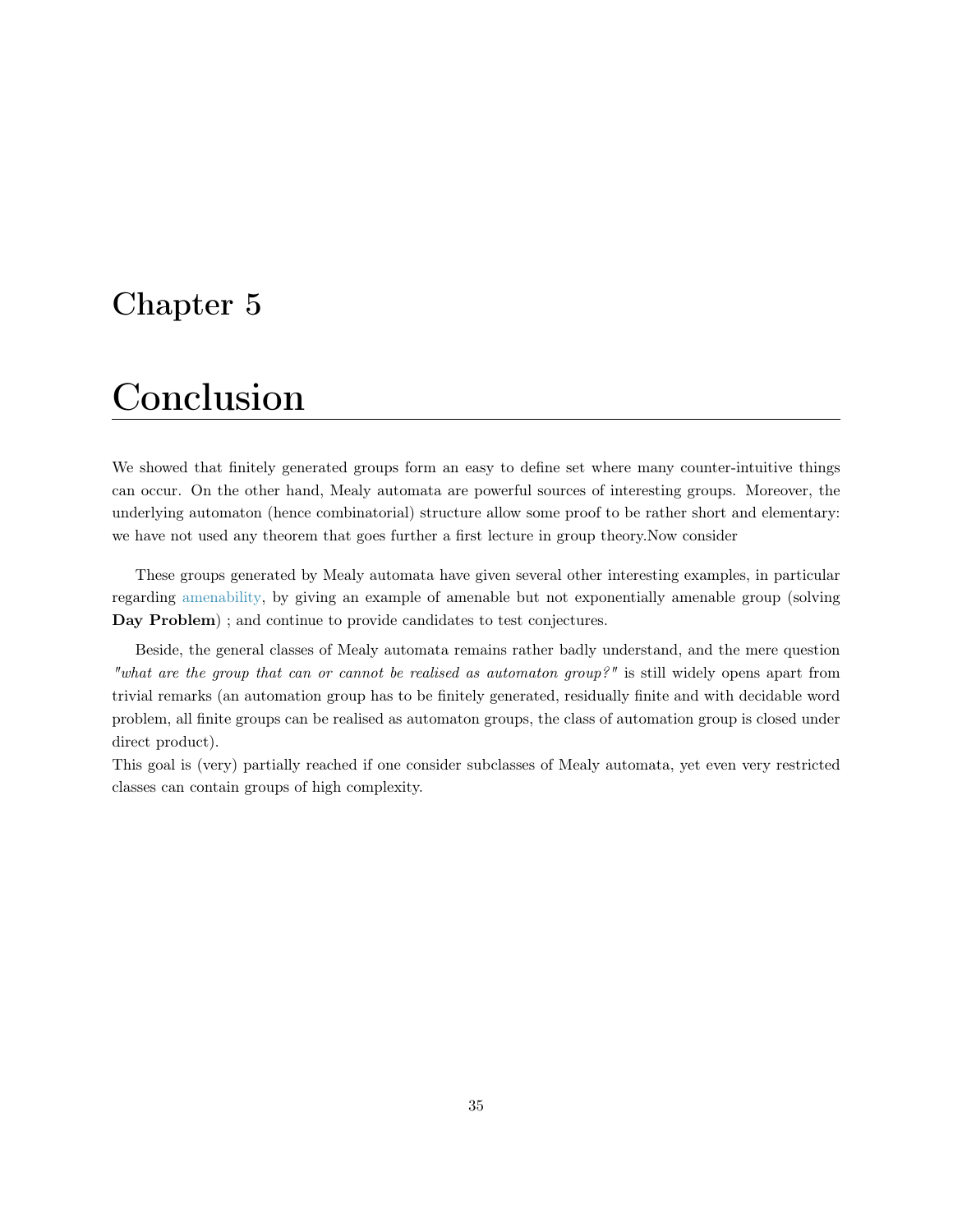## Bibliography

- <span id="page-36-6"></span>[AKL+12] A. Akhavi, I. Klimann, S. Lombardy, J. Mairesse, and M. Picantin. On the finiteness problem for automaton (semi)groups. International Journal of Algebra and Computation, 22(6):1–26, 2012.
- <span id="page-36-3"></span>[AMV17] Y. Antolín, A. Martino, and E. Ventura. Degree of commutativity of infinite groups. Proceedings of the American Mathematical Society, 145(2):479–485, 2017.
- <span id="page-36-8"></span>[Bar98] L. Bartholdi. The growth of Grigorchuk's torsion group. Internat. Math. Res. Notices, pages 1049–1054, 1998.
- <span id="page-36-10"></span>[Bar01] L. Bartholdi. Lower bounds on the growth of a group acting on the binary rooted tree. International Journal of Algebra and Computation, 11(01):73–88, 2001.
- <span id="page-36-9"></span>[BGM18] J. Brieussel, Th. Godin, and B. Mohammadi. Numerical upper bounds on growth of automata groups. CoRR, abs/1810.00544, 2018.
- <span id="page-36-11"></span>[Bri08] J. Brieussel. Croissance et moyennabilité de certains groupes d'automorphismes d'un arbre enraciné. PhD thesis, 2008. Thèse de doctorat dirigée par Zuk, Andrzej Mathématiques Paris 7 2008.
- <span id="page-36-4"></span>[Bur02] W. Burnside. On an unsettled question in the theory of discontinuous groups. Quart. J. Math., 33:230–238, 1902.
- <span id="page-36-7"></span>[CEH<sup>+</sup>92] J. W. Cannon, D. B.A. Epstein, D. F. Holt, S. V.F. Levy, M. S. Paterson, and W. P. Thurston. Word processing in groups. Jones and Barlett Publ., Boston, MA, 1992.
- <span id="page-36-1"></span>[CSC10] T. Ceccherini-Silberstein and M. Coornaert. Cellular automata and groups. Springer Science & Business Media, 2010.
- <span id="page-36-2"></span>[Dia18] P. Diaconis. Probabilizing Fibonacci Numbers, page 1–12. Cambridge University Press, 2018.
- <span id="page-36-0"></span>[dlH00] P. de la Harpe. Topics in Geometric Group Theory. Chicago Lectures in Mathematics. University of Chicago Press, 2000.
- <span id="page-36-5"></span>[Ers12] M. Ershov. Golod-shafarevich groups: a survey. IJAC, 22(5), 2012.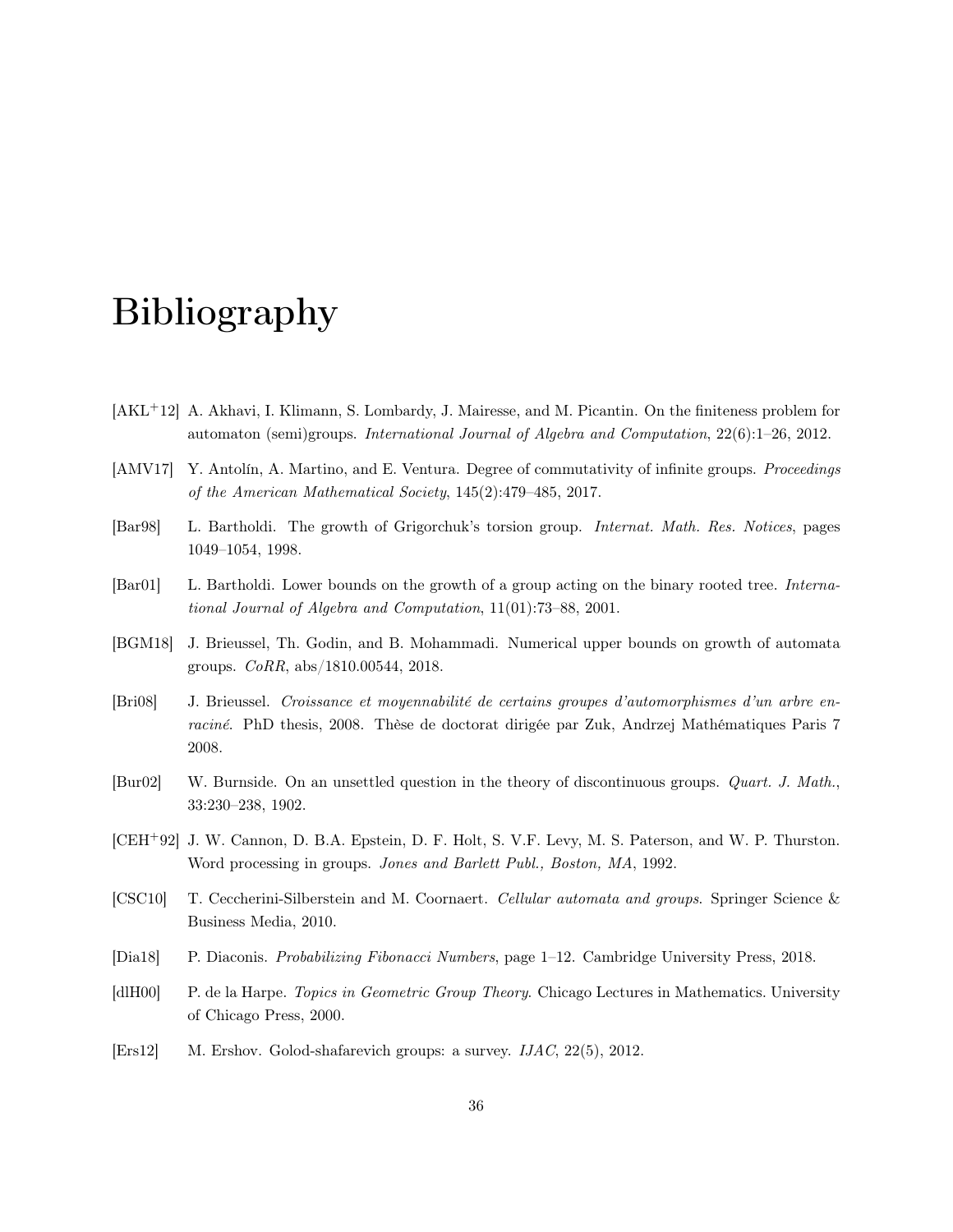- <span id="page-37-16"></span>[EZ18] A. Erschler and T. Zheng. Growth of periodic Grigorchuk groups. ArXiv e-prints, February 2018.
- <span id="page-37-4"></span>[Gol64] E. S. Golod. On nil-algebras and finitely residual groups. Izv. Akad. Nauk SSSR. Ser. Mat., 28:273–276, 1964.
- <span id="page-37-12"></span>[GP08] R. I. Grigorchuk and I. Pak. Groups of intermediate growth: an introduction. In Enseign. Math. Citeseer, 2008.
- <span id="page-37-9"></span>[Gri80] R. I. Grigorchuk. On Burnside's problem on periodic groups. Akademiya Nauk SSSR. Funktsional'nyĭ Analiz i ego Prilozheniya, 14-1:53-54, 1980.
- <span id="page-37-13"></span>[Gri84] R. I. Grigorchuk. Degrees of growth of finitely generated groups and the theory of invariant means. Izvestiya Akademii Nauk SSSR. Seriya Matematicheskaya, 48-5(5):939–985, 1984.
- <span id="page-37-11"></span>[Gro81] M. Gromov. Groups of polynomial growth and expanding maps. Publ. Math., Inst. Hautes Étud. Sci, pages 53–73, 1981.
- <span id="page-37-3"></span>[GS64] E. S. Golod and I. Shafarevich. On the class field tower. Izv. Akad. Nauk SSSR Ser. Mat., 28:261–272, 1964.
- <span id="page-37-2"></span>[Gus73] W. H. Gustafson. What is the probability that two group elements commute? The American Mathematical Monthly, 80(9):1031–1034, 1973.
- <span id="page-37-7"></span>[Hal58] M. Hall. Solution of the Burnside problem for exponent six. Illinois J. Math., 2(4B):764–786, 12 1958.
- <span id="page-37-6"></span>[IO96] S. V. Ivanov and A. Y. Ol'Shanskii. Hyperbolic groups and their quotients of bounded exponents. Trans. Amer. Math. Soc, pages 2091–2138, 1996.
- <span id="page-37-15"></span>[Leo01] Y. Leonov. A lower bound for the growth of a 3-generator 2-group. Sbornik: Mathematics, 192, 12 2001.
- <span id="page-37-1"></span>[Löh17] C. Löh. *Geometric group theory*. Springer, 2017.
- <span id="page-37-0"></span>[LS01] R.C. Lyndon and P.E. Schupp. Combinatorial Group Theory. Classics in Mathematics. Springer Berlin Heidelberg, 2001.
- <span id="page-37-10"></span>[Mil68] J. Milnor. Problem 5603. Amer. Math. Monthly, 75(6):685–686, 1968.
- <span id="page-37-14"></span>[MP01] R. Muchnik and I. Pak. On growth of Grigorchuk groups. International Journal of Algebra and Computation, 11(01):1–17, 2001.
- <span id="page-37-5"></span>[NA68] P. S. Novikov and S. I. Adian. Infinite periodic groups. i, ii, iii. *Mathematics of the USSR-Izvestiya*, 2:665, 1968.
- <span id="page-37-8"></span>[Nek05] V. Nekrashevych. Self-similar groups, volume 117 of Mathematical Surveys and Monographs. American Mathematical Society, Providence, RI, 2005.